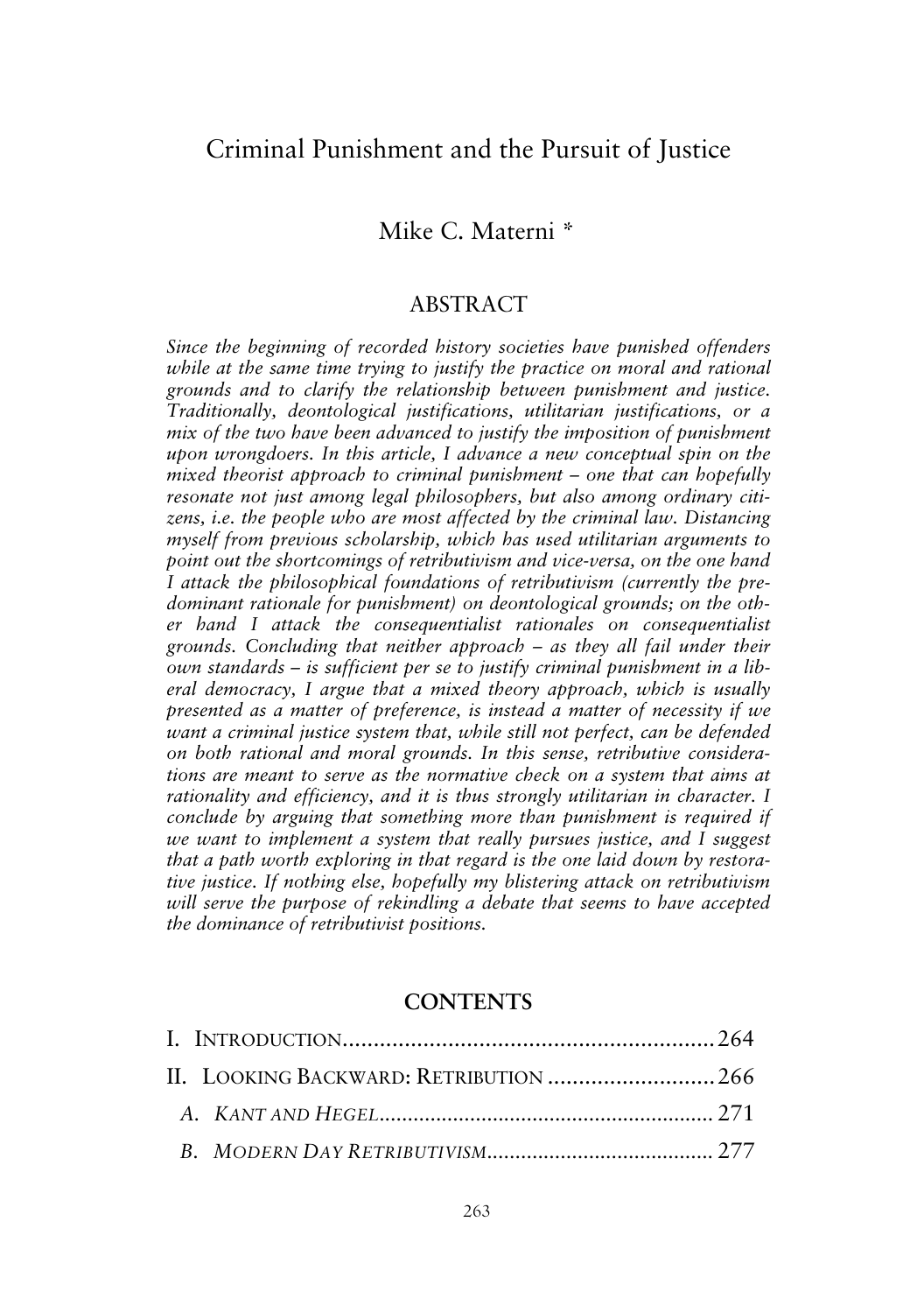| III. LOOKING FORWARD: DETERRENCE, REHABILITATION,  |  |
|----------------------------------------------------|--|
|                                                    |  |
| IV. CONCLUSIONS (PART I): CHECKS AND BALANCES  299 |  |
| V. CONCLUSIONS (PART II): SOMETHING MORE  300      |  |

#### I. INTRODUCTION

Why do we punish? How does punishment relate to justice? Does punishment *achieve* justice? For centuries, these questions have occupied the minds of moral philosophers, political theorists, and legal scholars. Today, as the American criminal justice system – with a prison population of just over 2.2 million<sup>1</sup> – has become the most punitive in the world,<sup>2</sup> these questions are ever-pressing.

During oral argument in *Miller v. Alabama* Justice Antonin Scalia seemed to have the answer to those questions when he exclaimed, "Well, I thought that modern penology has abandoned that rehabilitation thing, and they -- they no longer call prisons reformatories or -- or whatever, and punishment is the -- is the criterion now. Deserved punishment for crime."3 Justice Scalia's answer endorses the retributive function of criminal law: just punishment for moral desert. The answer also reflects the fact that

<sup>\*</sup> Teaching Fellow, FAS, Harvard Univ., SJD Candidate, Harvard Law School. LL.M. 2011, Harvard Law School. JD 2008, UCSC Milano Law School. LL.B. 2006, UCSC Milano Law School. I would like to thank Alan Dershowitz and Richard Parker for their mentorship and friendship, as well as for their precious feedback throughout the drafting of this article. A special thanks also goes to Carol Steiker and Cliff Fishman, both for their comments on an earlier draft of this article and for their continued support over the years; as well as to my colleagues Adilson Moreira, Chris Taggart and Sabreena El-Amin for patiently bearing with me throughout the editing process. I am also particularly indebted to my students in the course Crime, Justice and the American Legal System, whose reaction to a presentation of an earlier draft of this paper helped make the final product so much better. Any flaws or shortcomings of the paper, however, remain mine. Finally, I want to thank my students Valentina Perez and Lauren Faraino for providing the information on U.S. incarceration data and Norway's prison system, respectively. 1 Lauren E. Glaze & Erika Parks, *Correctional Populations in the United States, 2011,* 

Bureau of Justice Statistics, Nov. 2012, at 3, available at http://bis.oip.usdoj.gov/index.cfm?ty=pbdetail&iId=4537. (last visited Dec.20. 2012).

<sup>&</sup>lt;sup>2</sup> The United States, with 753 per 100,000 people incarcerated at last calculation has by far the highest incarceration rate in the world. The United States is followed by Russia, with 629 per 100,000 people incarcerated, and Rwanda, with an incarceration rate of 593 per 100,000 people. *See* John Schmitt, Kris Warner, Sarika Gupta, *The High Budgetary Cost of Incarceration,* Center for Economic and Policy Research, 5 (June 2012) available at http://www.cepr.net/documents/publications/incarceration-2010-06.pdf. *See also gen-*<sup>3</sup> Miller v. Alabama, The Oyez Project at IIT Chicago-Kent College of Law (*http://www.oyez.org/cases/2010-2019/2011/2011\_10\_9646)* (last visited 3 Mar.2013).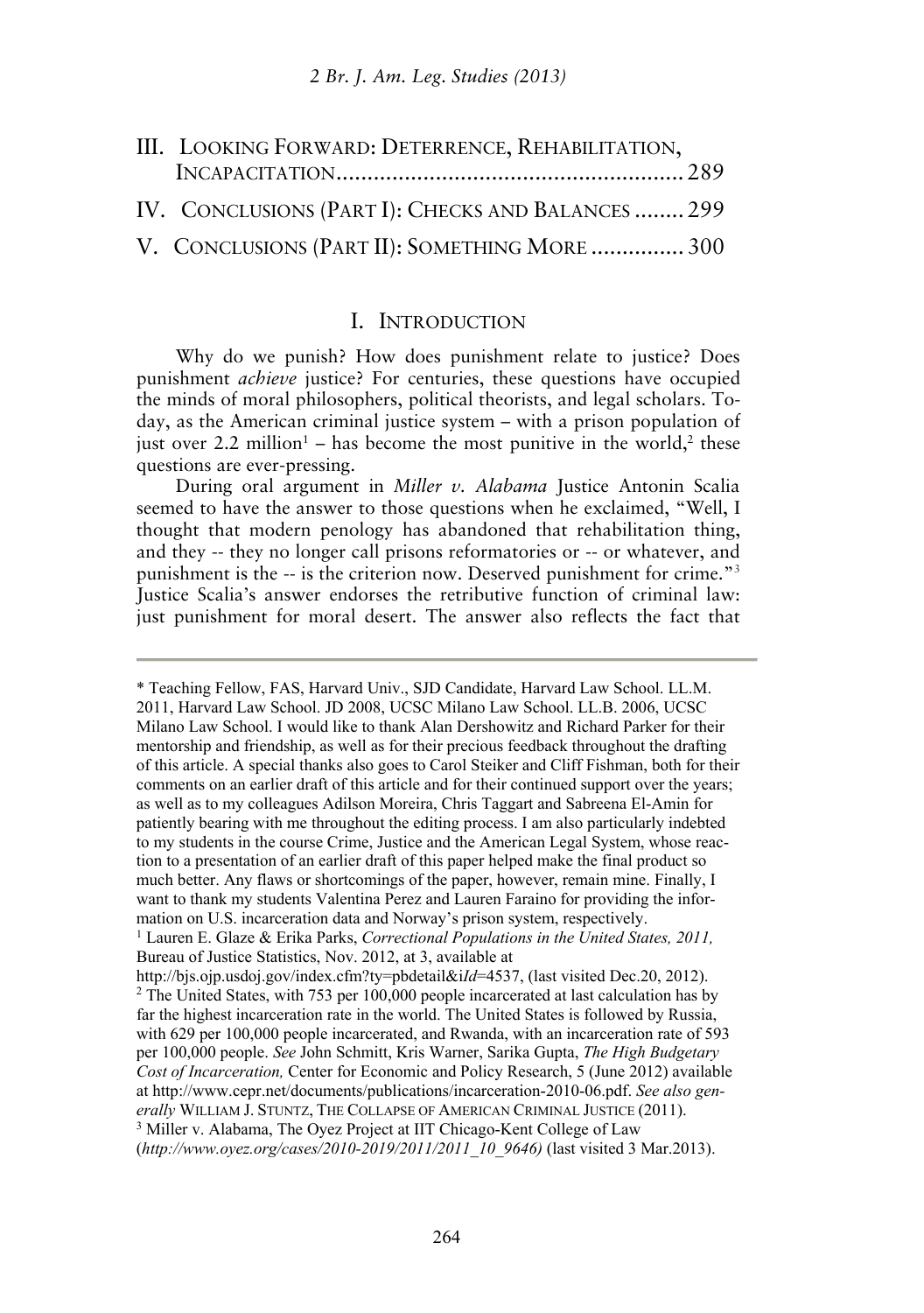"punishment ... is now acknowledged to be an inherently retributive practice." $4$ 

 But is this really what criminal law is – or should be – about? Of course, not everyone agrees with Justice Scalia; on the other side of the spectrum are those who, drawing upon Cesare Beccaria and Jeremy Bentham, offer utilitarian justifications for criminal punishment – deterrence, rehabilitation, incapacitation. But, once again, the question pops up: Is this a sound approach? My proposed answer to both questions is no; the answer itself, of course, begs the question: Why not? My response to this (third) question stems from a general viewpoint, which I want to lay out up front now, as it is the key to the arguments I am going to offer throughout this paper. Before I do that, however, there is another, maybe even more important question that needs to be answered: Why should we care about what the rationale(s) justifying criminal punishment should be? I can think of at least two reasons, both having practical implications (the first more directly and intuitively so than the second). The first reason is sentencing; although I am not going to engage with sentencing in this paper, I think it is paramount that those who do – and especially those at the legislative and judiciary levels who make actual, concrete decisions about sentencing practices – have a clear idea of what concepts are involved in criminal punishment, and how and why the practice of inflicting pain and taking liberty away is justified, and therefore what its characteristics and limitations in a liberal democracy ought to be. The second reason is that for the criminal law to maintain its moral force we need – I believe – to be able to justify criminal punishment on moral grounds while at the same time having a criminal justice system that resonates with the very people to protect and serve whom it was created. Failing to do so would undermine the very justifiability of imposing criminal punishment in a liberal democracy. And while it is true that these issues have been debated for centuries, because of the fact that nowadays retributivism has arguably taken the lead as *the* justification of punishment among academics and – maybe more importantly – policymakers,<sup>5</sup> I believe that a re-examination of the foundations of criminal punishment is in order.

Back to the premise of the arguments that I will develop below: One of the central tenets of a seminar that Alan Dershowitz and I teach at the Harvard College is that "absolutist" philosophies are wrong or, at the very least, untenable. As one of this year's students ironically put it: "Saying always is always wrong." What Alan and I pitch to our students is the idea

<sup>4</sup> Hugo Adam Bedau & Erin Kelly, *Punishment*, *The Stanford Encyclopedia of Philosophy (Spring 2010)*, http://plato.stanford.edu/archives/spr2010/entries/punishment/ (last visited Dec. 8, 2012).

<sup>5</sup> *See generally* MARK D. WHITE, RETRIBUTIVISM: ESSAYS ON THEORY AND POLICY (2011); *see also* Whitley Kaufman, *Retributivism: Essays on Theory and Policy Book Review*, in Law & Politics Book Review, available at http://www.lpbr.net/2012/01/retributivismessays-on-theory-and.html (last visited Dec. 15, 2012); *see also generally* MICHAEL TONRY (ED.), RETRIBUTIVISM HAS A PAST: HAS IT A FUTURE? (2011).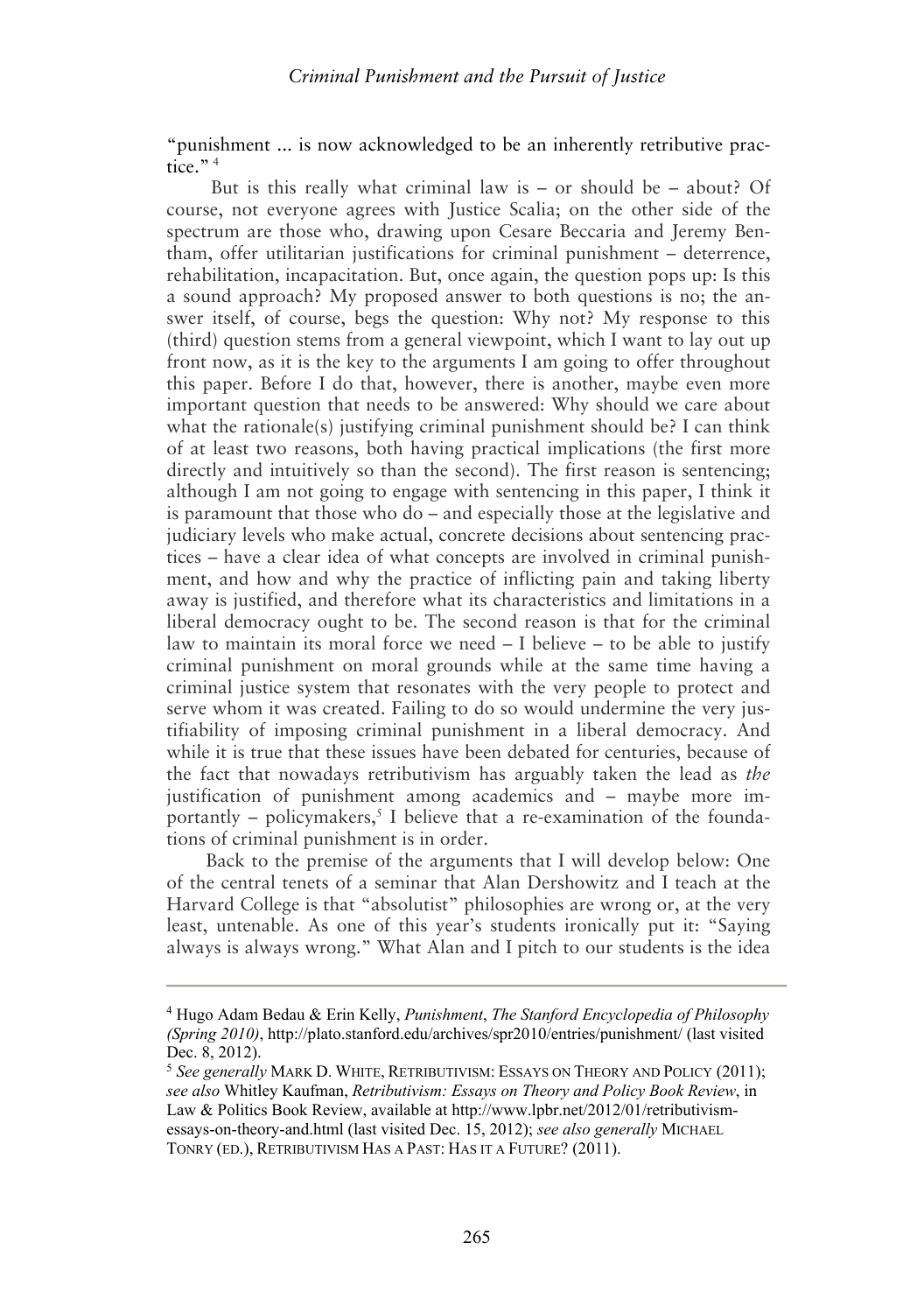that we wouldn't want to live in a purely Kantian world, just as we wouldn't want to live in a purely Benthamite world. Rather, these two philosophies (or approaches, world-views, or what have you) should serve as checks and balances upon one another. In this paper, I will try to show that a "checks and balances" approach is also best suited to provide the most compelling (*rectius*, the least troublesome) justification for criminal punishment, contrary to what purely retributivists and purely utilitarians posit.

This paper aims to make two major points. The first point is that neither retributivism nor the utilitarian rationales (whether individually or combined) can stand on their own. However, unlike the vast majority of previous scholarship (including mixed theorists), which has traditionally taken sides and either argued against retributivism on grounds of utilitarian reasons, or argued against utilitarian reasons with deontological arguments,<sup>6</sup> I will make my point by attacking retributivism on deontological grounds, which is to say, at its moral and philosophical foundations; and I will attack utilitarian justifications on consequentialist grounds, both with regard to their effectiveness (= their utility) and to their logical consequences. The critical analysis of both a fully backward-looking retributivist view and a fully forward-looking utilitarian view will allow me make the case for a "checks and balances" approach to criminal punishment. The "checks and balances" approach that I advance differs from most traditional 'mixed theorist' approaches in that, whereas the mixed theorist approach is usually presented as a matter of *preference*, I will claim that the "checks and balances" take on mixed theories is a matter of *necessity*: since some sort of criminal punishment *is necessary*, and since each rationale is so deeply flawed as to be unable to stand on its own, then the only way we can present an acceptable justification for imposing criminal punishment is by pulling the rationales together and having them serve as "checks and balances" upon one another. The second point is that, the necessity of criminal punishment notwithstanding, *something more* than punishment as traditionally interpreted and implemented is required if we want to pursue *justice*. For reasons that I will elaborate, I will suggest that the most promising path toward justice is the one indicated by the promoters of restorative justice. Given the air of moral entitlement – a kind of righteousness, if you will – that seems to animate most retributivist scholarship, and in light of the fact that nowadays retributivism seems to be the dominant theory of punishment,<sup>7</sup> retributivism is going to be first on my list.

## II. LOOKING BACKWARD: RETRIBUTION

If one scrolls through the literature on retributivism, it will be almost impossible not to notice an aura of moral entitlement which, in my opinion, is the product of the equation, accepted and advanced by most retributivist scholars, that justice = giving offenders what they deserve. Before we

<sup>6</sup> *See*, *e.g.*, John Bronsteen, *Retribution's Role*, 84 IND. L.J. 1129, 1131 –33 (2009). 7 *See supra* note 5 and accompanying text.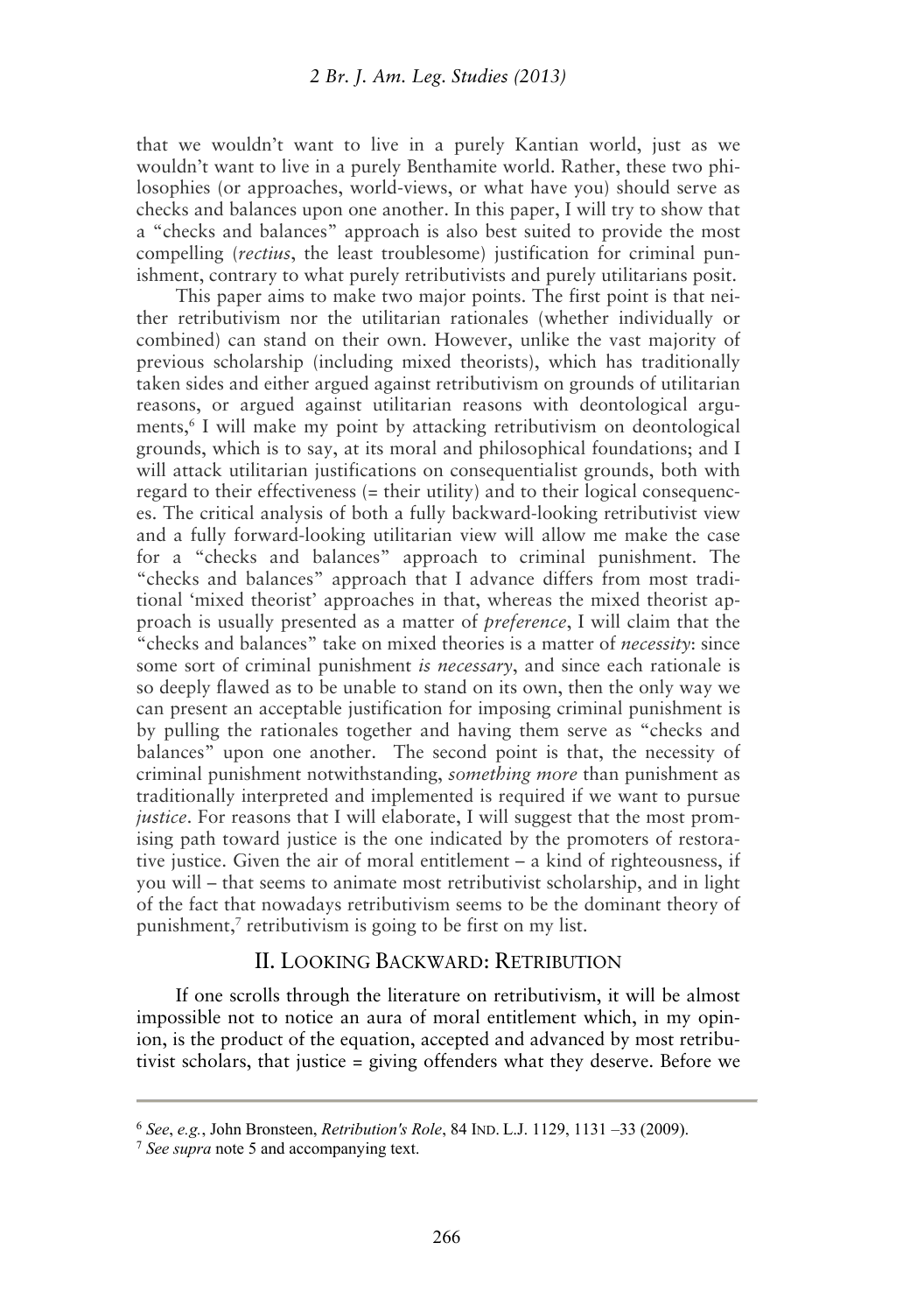get into that, however, I think it will be useful to offer a little background: What is retributivism, and how did it get to achieve the dominance that it nowadays seems to hold in the field of criminal justice $\delta$  – and, some might wonder, why should we care?

The answer to why we should care I leave to David Dolinko:

Under retributivism's spell, proponents of making penalties harsher or of expanding capital punishment feel free to scoff at any suggestion that their favored policies might have more drawbacks than benefits, or might even serve no useful purpose whatsoever. For those are "mere" utilitarian sentiments, unworthy of consideration by the devotees of justice, and a policy need have no "useful" consequences at all so long as it can be perceived as "doing justice" or "giving people what they deserve."9

I think that such an approach to criminal legislation, and criminal law in general, is, to say the least, misguided and dangerous. Rather than focusing on the practical consequences of this approach, however, for the moment I aim to strike at its premises. To do so, we need to answer the other two questions – what is retributivism and how did it become the dominant theory of punishment?

To answer to these questions, a brief historical overview of the origins of the modern philosophy of criminal punishment in the Western world will be useful. In the (roughly) 150 years leading to the drafting of the Model Penal Code (1962) retributivist ideas were largely absent from the mainstream criminal law discourse and played little if any role in the structuring of the criminal justice system;<sup>10</sup> "in our time, in contrast, retributive ideas seem an inherent part of thinking about crime and punishment."<sup>11</sup> Despite its "absence" from "mainstream criminal law discourse," however, retributivism has a long-dating pedigree in the criminal law. Indeed the history of criminal punishment – the history of the criminal law – is pervaded with retribution. Back in the day, retribution tended to be exacted through cruel and violent forms of punishment. Just think, for example, of Damiens' *supplice*, graphically described by Michel Foucault:<sup>12</sup>

On 2 March 1757 Damiens the regicide was condemned 'to make the *amende honorable* before the main door of the Church of Paris,' where

<sup>8</sup> *See*, *e.g.*, David Dolinko, *Three Mistakes of Retributivism*, 39 U.C.L.A. L. REV. 1623 (1992): "Retributivism ... has enjoyed in recent years so vigorous a revival that it can fairly be regarded today as the leading philosophical justification of the institution of criminal punishment;" *see* also note 5, *supra*. 9 Dolinko, *supra* note 8, at 1624. 10 Michael Tonry, *Can Twenty-first Century Punishment Policies Be Justified in Princi-*

*ple?* in TONRY, SUPRA note 5, at 8; *see* also Matt Matravers, *Is Twenty-first Century Punishment Post-desert?*, *id*. at 31.<br><sup>11</sup> Tonry, *supra* note 5, at 7. <sup>12</sup> The description of the episode hereinafter, including quotations, is found in MICHEL

FOUCAULT, DISCIPLINE AND PUNISH. THE BIRTH OF PRISON  $3-5$  (Alan Sheridan trans., Pantheon Books, 1977) (1975) (citations omitted).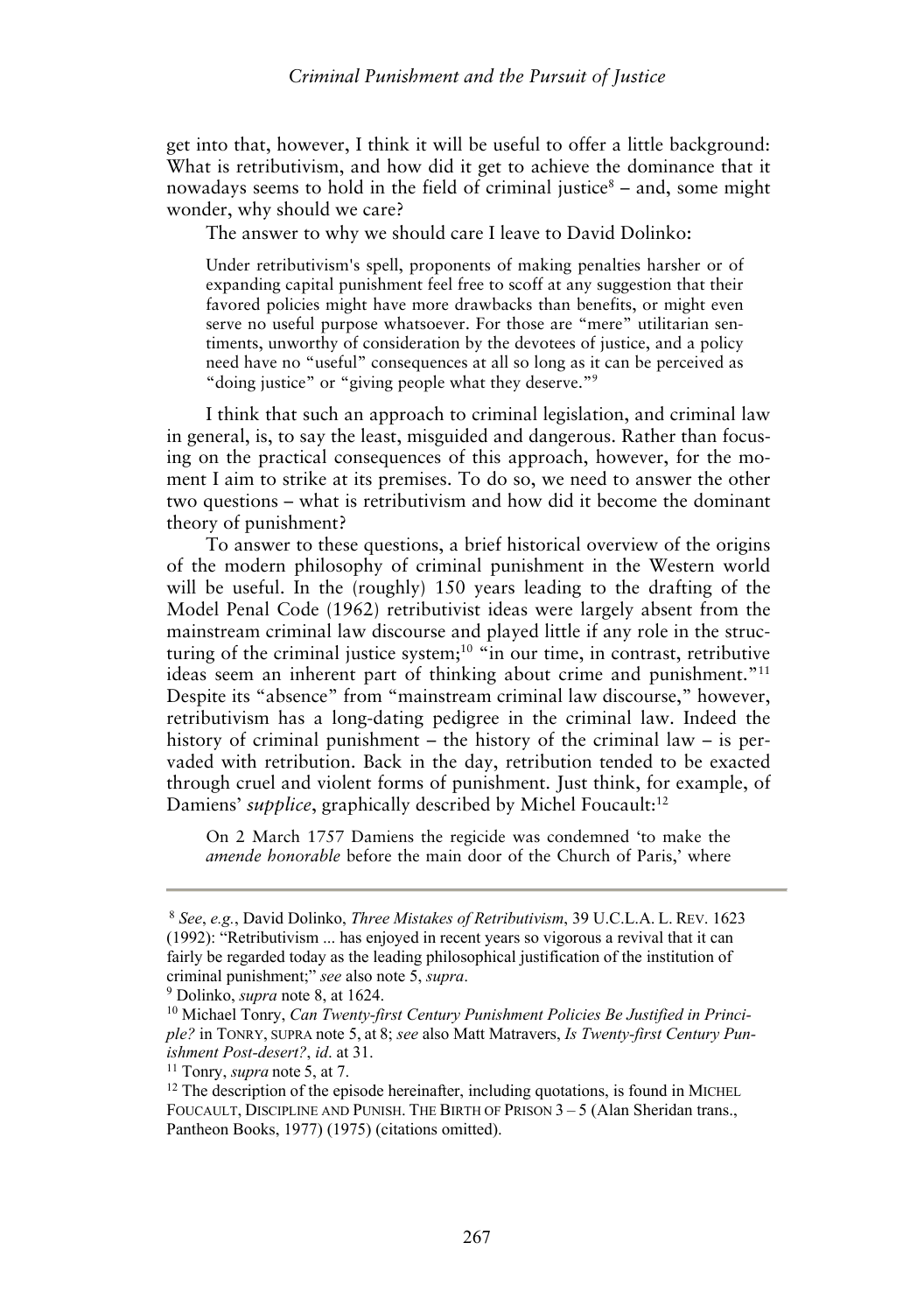he was to be 'taken and conveyed in a cart, wearing nothing but a shirt, holding a torch of burning wax weighing two pounds;' then, 'in the said cart, to the Place de Grève, where, on a scaffold that will be erected there, the flesh will be torn from his breasts, arms, thighs and calves with red-hot pincers, his right hand, holding the knife with which he committed said parricide, burnt with sulphur, and, on those places where the flesh will be torn away, poured molten lead, boiling oil, burning resin, wax and sulphur melted together and then his body drawn and quartered by four horses and his limbs and body consumed by fire, reduced to ashes, and his ashes thrown to the winds.'

"Finally – Foucault continues – he was quartered." This operation was "very long:" the horses, in fact, were not "accustomed to drawing;" instead of the usual four, six horses were needed. Still, the six horses were not enough to quarter Damiens; hence the executioner was forced to "cut off the wretch's thighs, to sever the sinews and hack at the joints." Throughout the torment, although Damiens "was a great swearer, no blasphemy escaped his lips." The newspaper report on the *Gazette d'Amsterdam* recounts how the spectators were all "edified by the solicitude of the parish priest of St. Paul's who despite his great age did not spare himself in offering consolation to the patient." The description of the torment goes on: the executioner, grabbing some steel pinchers that "had been especially made for the occasion," started pulling the flesh off of Damiens' body, "first at the calf of the right leg, then at the thigh, and from there at the two fleshy parts of the right arm; then at the breasts." The executioner's task was so hard that he had to go through multiple attempts at each spot before he was able to rip the flesh off of Damien's body. After the ripping of the flesh, the executioner "dipped an iron spoon in the pot containing the boiling potion, which he poured liberally over each wound." While Damiens was crying out to God to forgive him, cords were tied to the horses and to his arms and legs – "the cords had been tied so tightly by the men who pulled the ends that they caused him indescribable pain" –; the horses started to pull. After some time of unsuccessful pulling, one of the horses fell to the ground, exhausted. Eventually, the executioner "drew out a knife from his pocket and cut the body at the thighs instead of severing the legs at the joints;" the horses gave a tug and carried away Damiens' body parts. When this was done, Damiens' pieces were gathered together and set on fire; "The last piece to be found in the embers was still burning at half-past ten in the evening."

Damiens' case was not the exception; in the eighteenth century, the administration of criminal law in continental Europe was barbaric. Gallows, torture, branding, mutilation, and the wheel were commonplace in the administration of "justice;" the death penalty was implemented even for the most trivial of crimes, such as, for example, stealing a handkerchief.13 A dramatic change was initiated in 1764 when Cesare Beccaria, in

<sup>13</sup> *See generally* JOHN HOSTETTLER, CESARE BECCARIA: THE GENIUS OF 'ON CRIMES AND PUNISHMENTS' (2010).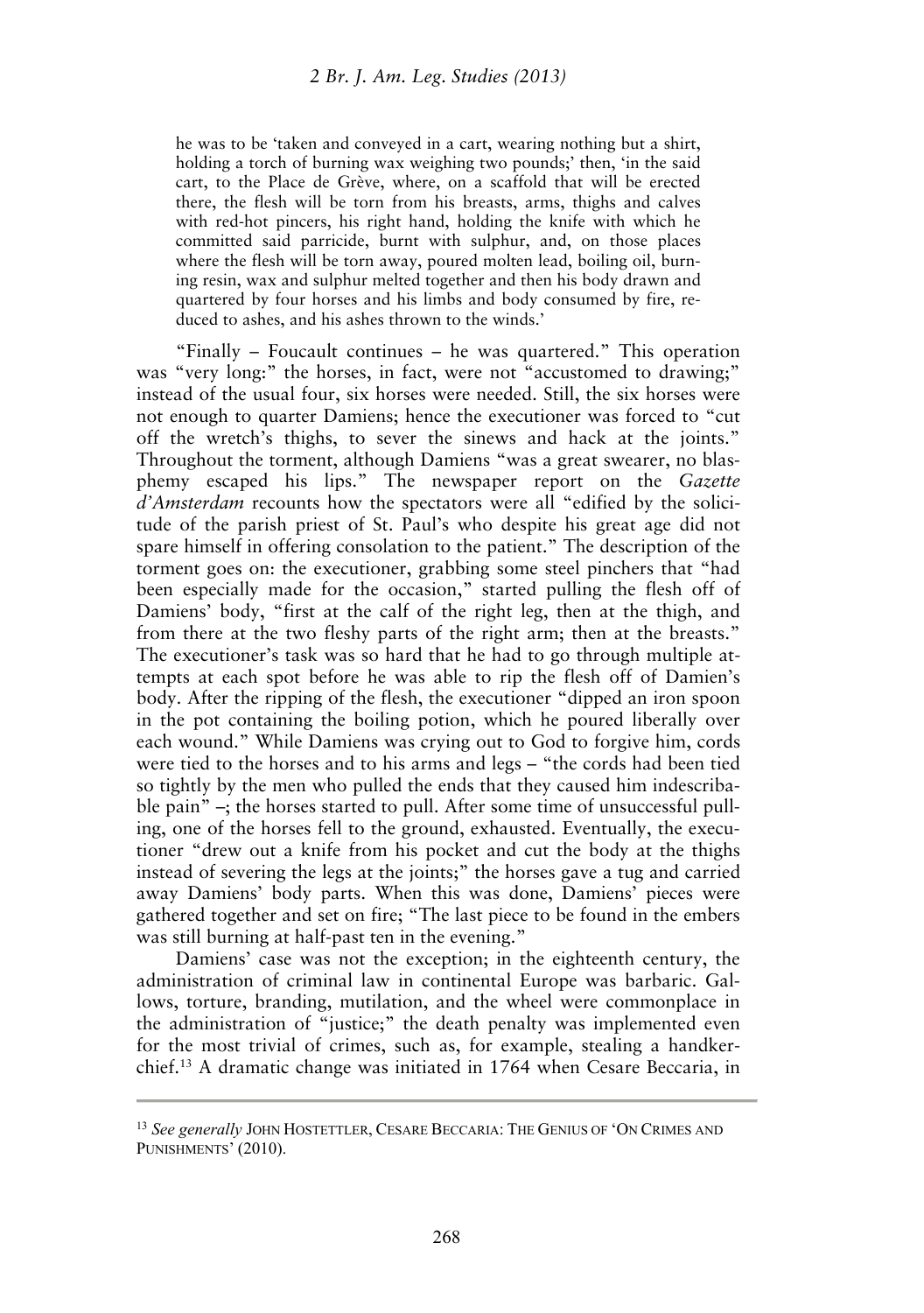#### *Criminal Punishment and the Pursuit of Justice*

what John Hostettler calls a "watershed" and "cri de coeur,"<sup>14</sup> effectively laid down the foundations of a liberal, humane criminal law built, among other principles, on the principle of the *extrema ratio*. 15 Analyzing the foundations of the power to inflict criminal punishment, in Chapter II of *On Crimes and Punishments* Beccaria writes:

As the great Montesquieu says, every punishment that does not derive from absolute necessity is tyrannical. The proposition can be stated more generally in the following manner: every act of authority of one man over another that does not derive from absolute necessity is tyrannical. This is the foundation, therefore, upon which the sovereign's right to punish crimes is based: the necessity to defend the depository of the public welfare from individual usurpations; and the more just the punishments, the more sacred and inviolable the security and the greater the liberty the sovereign preserves for his subjects.16

For Beccaria the legitimacy of a sovereign derives from the harsh conditions in which men lived before civil society was formed – the Hobbesian state of nature: "Laws – Beccaria observes – are the terms by which independent and isolated men united to form a society, once they tired of living in a perpetual state of war where the enjoyment of liberty was rendered useless by the uncertainty of its preservation."<sup>17</sup> According to Beccaria, men "sacrificed a portion of this liberty so that they could enjoy the remainder in security and peace."<sup>18</sup> "The sum of all these portions of liberty"19 is the foundation of the "sovereignty of a nation,"20 where the sovereign is "the legitimate keeper and administrator of these portions."21 It was not, therefore, by divine right or natural law that some men were invested with the power to govern other men; nor did men give up part of their freedom voluntarily:

No man ever freely surrendered a portion of his own liberty for the sake of the public good; such a chimera appears only in fiction. If it were possible, we would each prefer that the pacts binding others did not bind us; every man sees himself as the centre of all the world's affairs.<sup>22</sup>

Rather, Beccaria explains, men *had to* give up part of their freedom in order to escape the state of nature – a state where, as Hobbes put it, *homo homini lupus* – and thus be able to enjoy in a relative tranquility the re-

<sup>&</sup>lt;sup>14</sup> *Id.* at *ix*; *xiv*. 15 The description of Beccaria's philosophy hereinafter does not imply a complete adherence on my part; rather, it serves to illustrate the evolution of the philosophy of punishment in the Western world.

<sup>16</sup> CESARE BECCARIA, ON CRIMES AND PUNISHMENTS 11 (Aaron Thomas ed., Aaron Thomas & Jeremy Parzen trans., Univ. of Toronto Press, 2008) (1764). 17 *Id*. at 10. 18 *Id*. 19 *Id*. 20 *Id*. 21 *Id*. 22 *Id*. at 11.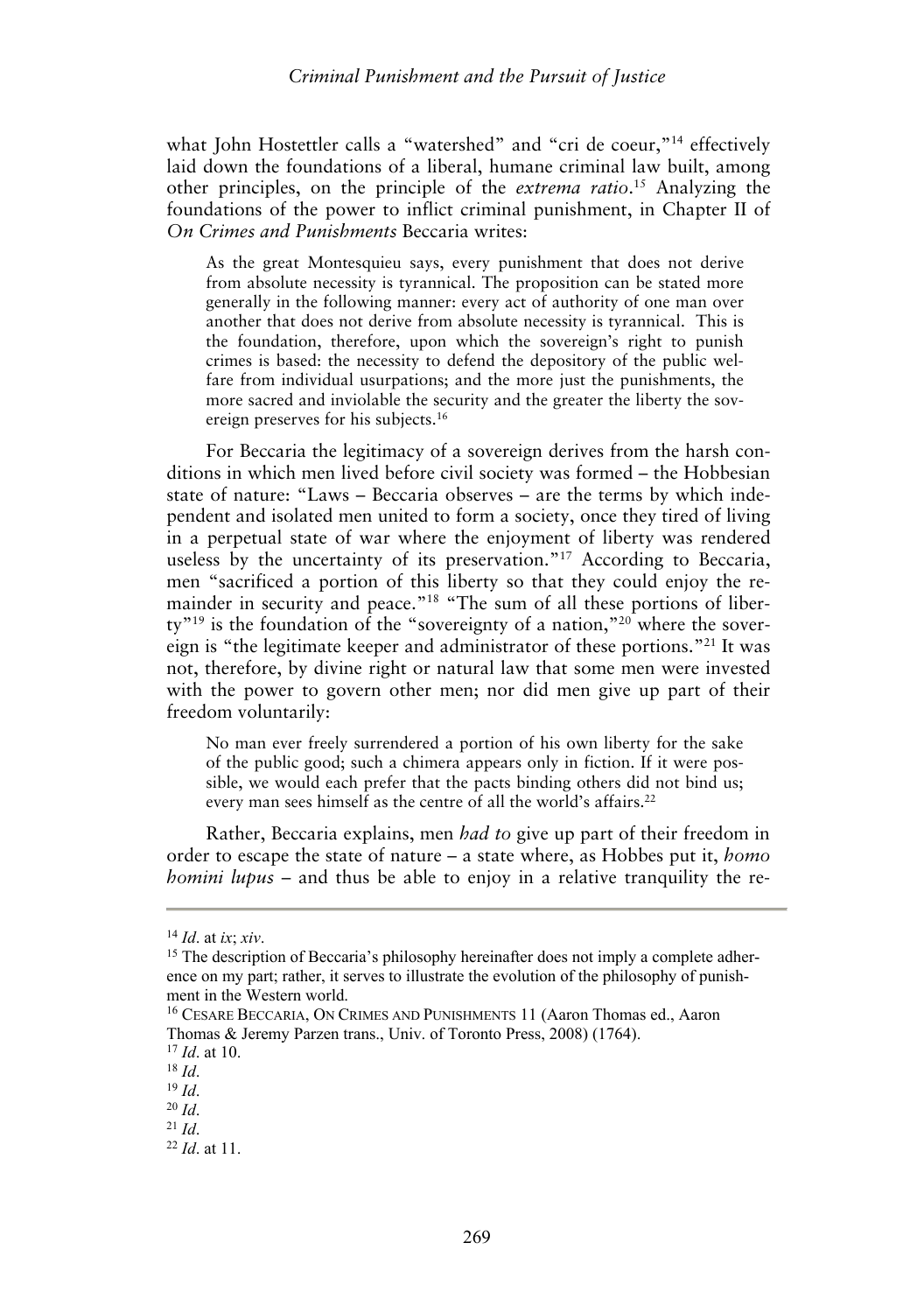mainder of their freedom. The consequence of this "forced surrender" of freedom is, for Beccaria, compelling:

It was … necessity that compelled men to give up part of their personal liberty; and so it is that each is willing to place in the public depository *only the least possible portion* … . The aggregate of these smallest possible portions constitutes the right to punish; everything that exceeds this is abuse, not justice; it is a matter of fact, not of right. $2<sup>3</sup>$ 

The result of Beccaria's efforts is the forerunner of the well-known utilitarian conception: men are born free and therefore they will give up "only the least possible portion" of their liberty; deprivation of this liberty through punishment cannot be justified with transcendent ends, but only by the utility to society – the common good,<sup>24</sup> identified by Beccaria as "the greatest happiness *shared among* the greatest number."25 The common good, combined with the respect for the citizen's originary freedom, demands that penalties be mild but certain, so that they can serve a deterrent effect without brutalizing society.26 While "the prime objective of punishment in Beccaria's day was retribution or revenge,"27 the *rejection* of retributivism and of the *lex talionis* which retributivism often implies is clear in Beccaria's work. Beccaria writes:

The purpose of punishment … is none other than to prevent the criminal from doing fresh harm to fellow citizens and to deter others from doing the same. Therefore, punishments and the method of inflicting them must be chosen such that, in keeping with proportionality, they will make the most efficacious and lasting impression on the minds of men *with the least torment to the body of the condemned*. 28

Not retribution then – "it is evident that the purpose of punishment is neither to torment and afflict a sentient being, nor to undo a crime already

<sup>&</sup>lt;sup>23</sup> *Id.* at 12 (emphasis added).<br><sup>24</sup> FEDERICO STELLA, LA GIUSTIZIA E LE INGIUSTIZIE, 181 (2006).<br><sup>25</sup> HOSTETTLER, *supra* note, 13 at 28 (emphasis added). Richard Bellamy, referenced in

Hostettler, observes that this, and not "the greatest happiness of the greatest number," was Beccaria's actual view. *See* CESARE BECCARIA, ON CRIMES AND PUNISHMENTS AND OTHER WRITINGS xviii – xix (Richard Bellamy ed., Richard Davies, Virginia Cox and Richard Bellamy trans., Cambridge Univ. Press, 1995). Indeed, as A.P. d'Entrèves has shown, Bentham was consciously indebted to Beccaria for the development of his famous utilitarianism, to the point that Bentham, referring to Beccaria, exclaims: "Oh my master, first evangelist of Reason, you who have raised your Italy so far above England and I would add above France... You who have made so many useful excursions into the path of utility, what is there left for us to do? – Never to turn aside from that path." *See* A.P. d'Entrèves, INTRODUCTION TO ALESSANDRO MANZONI'S *THE COLUMN OF INFAMY:*

PREFACED BY CESARE BECCARIA'S *ON CRIMES AND PUNISHMENTS* xi (trans. Kenelm Foster & Jane Grigson, Oxford Univ. Press, 1964), quoted in Hostettler, *supra* note 13, at 28.<br><sup>26</sup> STELLA, *supra* note 24, at 181.<br><sup>27</sup> HOSTETTLER, *supra* note 13, at 29.<br><sup>28</sup> BECCARIA, *supra* note 25, at 26 (emphasis added)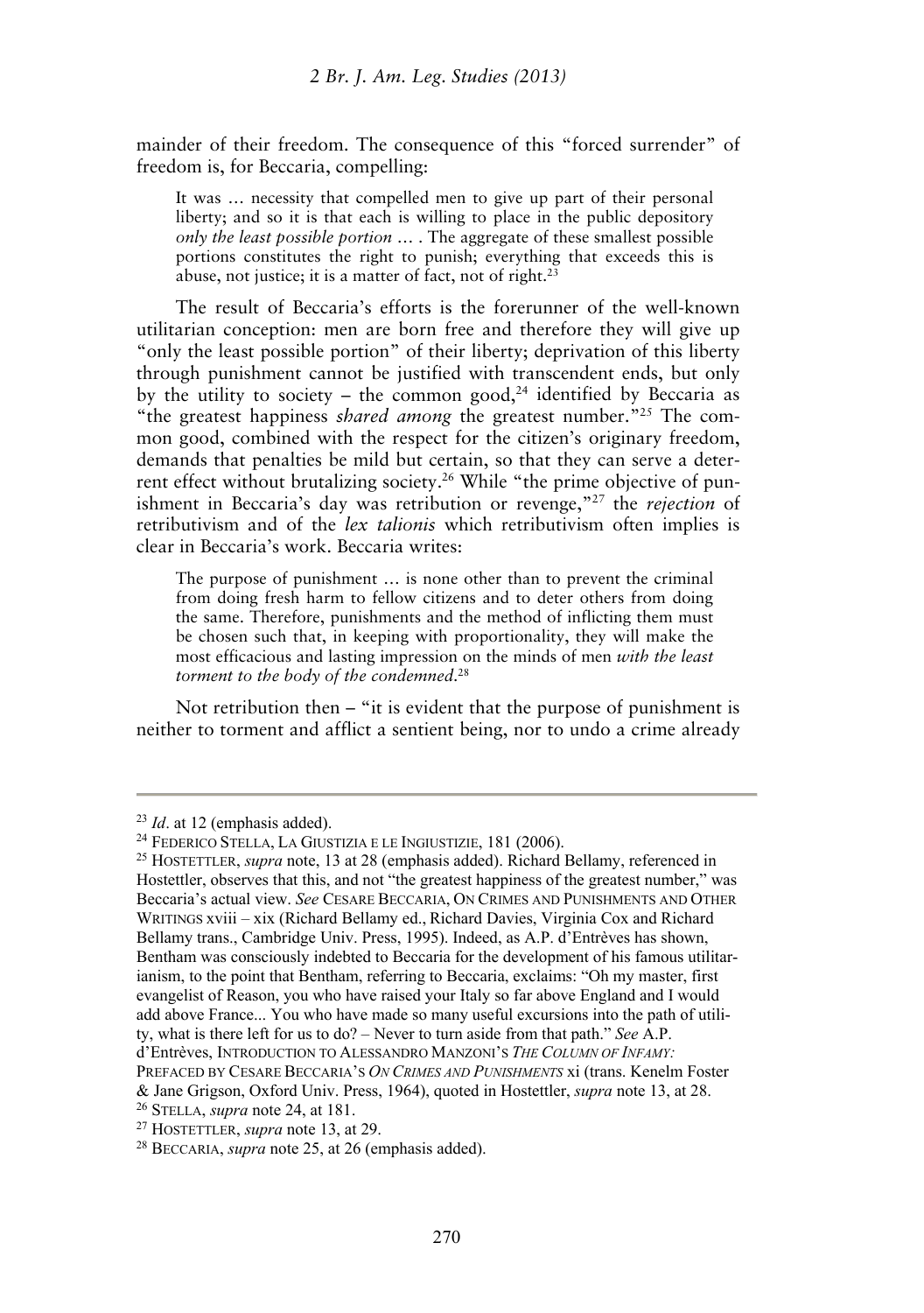committed"<sup>29</sup> – but deterrence, and the common good, are – for Beccaria – what justifies punishment.<sup>30</sup> Beccaria's work was of great inspiration for sovereigns around Europe; for example, Frederick the Great abolished torture; Maria Theresa of Hapsburg outlawed witchburning and torture; and Leopold II, Duke of Tuscany, abolished the death penalty altogether in  $1786$  – the first state in the Western world to do so.<sup>31</sup>

As one can expect, Beccaria's efforts toward an enlightened and humane criminal law did not go unchallenged: for example, "the Inquisition forbade the use of Beccaria's book under penalty of death and it was placed on the Index in 1766;"32 Beccaria was portrayed by Church apologists as a "man of a narrow mind, a madman, a stupid imposter, full of poisonous bitterness and calumnious mordacity."33 Neither the Inquisition nor its henchmen, however, managed to stop the impact of Beccaria's revolutionary ideas; unfortunately, another intellectual giant – and otherwise one of the greatest contributors that mankind has ever had to its cause – took up the flag of retributivism: and so it was that Beccaria's efforts were overshadowed by Immanuel Kant's "vindictive folly."34 The damaging effects of Kant's theory of punishment are still suffered today at the hands of contemporary retributivists who, enthusiastically, refer to Kant's – and Hegel's – theories as the foundations of their arguments.

### *A. KANT AND HEGEL*

In a now famous excerpt – possibly Kant's *most famous* excerpt in penal literature – Kant, qualifying the right to impose criminal punishment as "*the right of the sovereign as the supreme power to inflict pain upon a subject* on account of a crime committed by him,"<sup>35</sup> lays down the philo-

<sup>29</sup> *Id*.

<sup>30</sup> For similar reflections on Beccaria's work *see* also Matthew A. Pauley, *The Jurisprudence of Crime and Punishment from Plato to Hegel*, 39 AM. J. JURIS. 97 (1994) at 114 *et seq*. Unlike Pauley, however, I would think twice before dubbing Beccaria an "*amateur*" who "listened to what some people told him about the tortures and cruelties of the penal systems of Europe of his day" (*Id*. at 114). Beccaria in fact – contrary to Pauley's assertion that he "was not a professional lawyer" (*Id*.) – earned his law degree from the University of Pavia in 1758; his *On Crimes and Punishments*, rightly considered the foundational work of penology, is a *systematic* proposal to revolution and reform criminal law and procedure – the first of its kind.

<sup>31</sup> *See*, *e.g.*, Aaron Thomas, *Preface to* Beccaria, *supra* note 16, at xxix; STELLA, LA GIUSTIZIA E LE INGIUSTIZIE, *supra* note 24, at 181 – 182; HOSTETTLER, *supra* note 13, at *ix*.<br><sup>32</sup> HOSTETTLER, *supra* note 13, at 21.<br><sup>33</sup> *Id.*<br><sup>34</sup> This expression, which effectively convevs an almost visual signifi

cism of Kant and Hegel hereinafter, is found in STELLA, LA GIUSTIZIA E LE INGIUSTIZIE, *supra* note 24, at 180.<br><sup>35</sup> IMMANUEL KANT, THE PHILOSOPHY OF LAW. AN EXPOSITION OF THE FUNDAMENTAL

PRINCIPLES OF JURISPRUDENCE AS THE SCIENCE OF RIGHT 194 (trans. W. Hastie, The Lawbook Exchange, 2002) (1797) (emphasis added).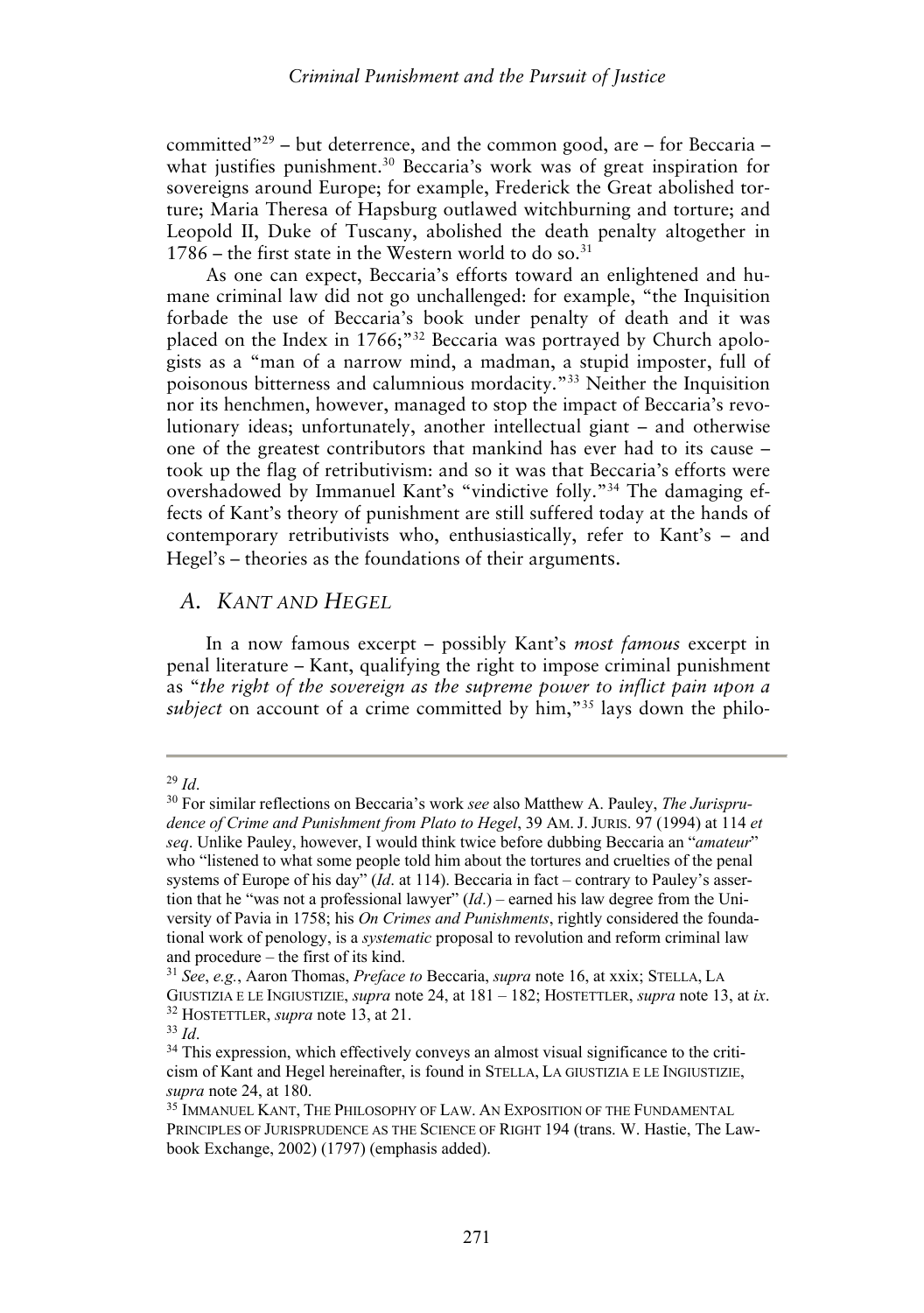sophical foundations of retributivism asserting that punishment "must in all cases be imposed only because the individual on whom it is inflicted *has committed a Crime*."36 This is because, Kant claims, "the penal law is a categorical imperative;"<sup>37</sup> hence "woe" to those – such as Beccaria – who "cree[p] through the serpent-windings of utilitarianism" and thus stand in the way of justice.38 According to Kant, in fact, "justice would cease to be justice if it were *bartered away* for any consideration whatever."<sup>39</sup>

After advancing this absolute notion of "justice" – which, *per se*, doesn't say a lot more other than that justice needs to be absolute, untouched, unspoiled – Kant proceeds to enlighten us with what he sees as the *measure* of justice: nothing less than the infamous *lex talionis* which, "properly understood," "is the only principle which in regulating a public court, as distinguished from mere private judgment, can definitely assign both the quality and the quantity of a just penalty.<sup>"40</sup> If at this point anyone is wondering what that "properly understood" means, here's Kant's chilling answer: "whoever has committed Murder must *die*."41 This, in Kant's construction, is required by justice: "there is no Equality between the crime of Murder and the retaliation of it but what is judicially accomplished by the execution of the Criminal."42 To make sure that there really aren't any doubts left, the passage concludes with the famous hypothetical of a society living on an island which at some point decides to disperse throughout the world, never to come together as a people ever again: in such a case, Kant urges, unless the whole people were to partake in a public violation of justice "the last murderer lying in the prison ought to be executed before the resolution was carried out.<sup>"43</sup> According to Kant, then, just punishment is retribution; retribution is justified because the criminal law is a moral imperative the violation of which *demands* retribution.

The first thought that comes to mind when reading this passage of Kant's is: why? Kant, in fact, throws in our faces an absolute truth – just punishment *is* retribution – that is not demonstrated as true, but rather, it is *assumed* to be true. Kant does not demonstrate that the justification of punishment is retribution; rather, he *affirms* that it is so.<sup>44</sup> Kant also fails to explain why a punishment that is not limited to retributivism, or even that, with complete disregard for retributivism, simply aims to the rehabili-

<sup>&</sup>lt;sup>36</sup> *Id.* at 195. We will see, *infra*, that this is still nowadays the base-claim of retributivism.<br><sup>37</sup> *Id.*<br><sup>38</sup> *Id. See* also DAVID YOUNG, BECCARIA: ON CRIMES AND PUNISHMENTS xv (1986).<br><sup>39</sup> KANT, *supra* note 35, a

*Strafrecht*, Springer, Berlin, 1981, vol. II, p. 6, in LUCIANO EUSEBI (*a cura di*), LA FUNZIONE DELLA PENA: IL COMMIATO DA KANT E DA HEGEL 3 (Giuffrè, 1989).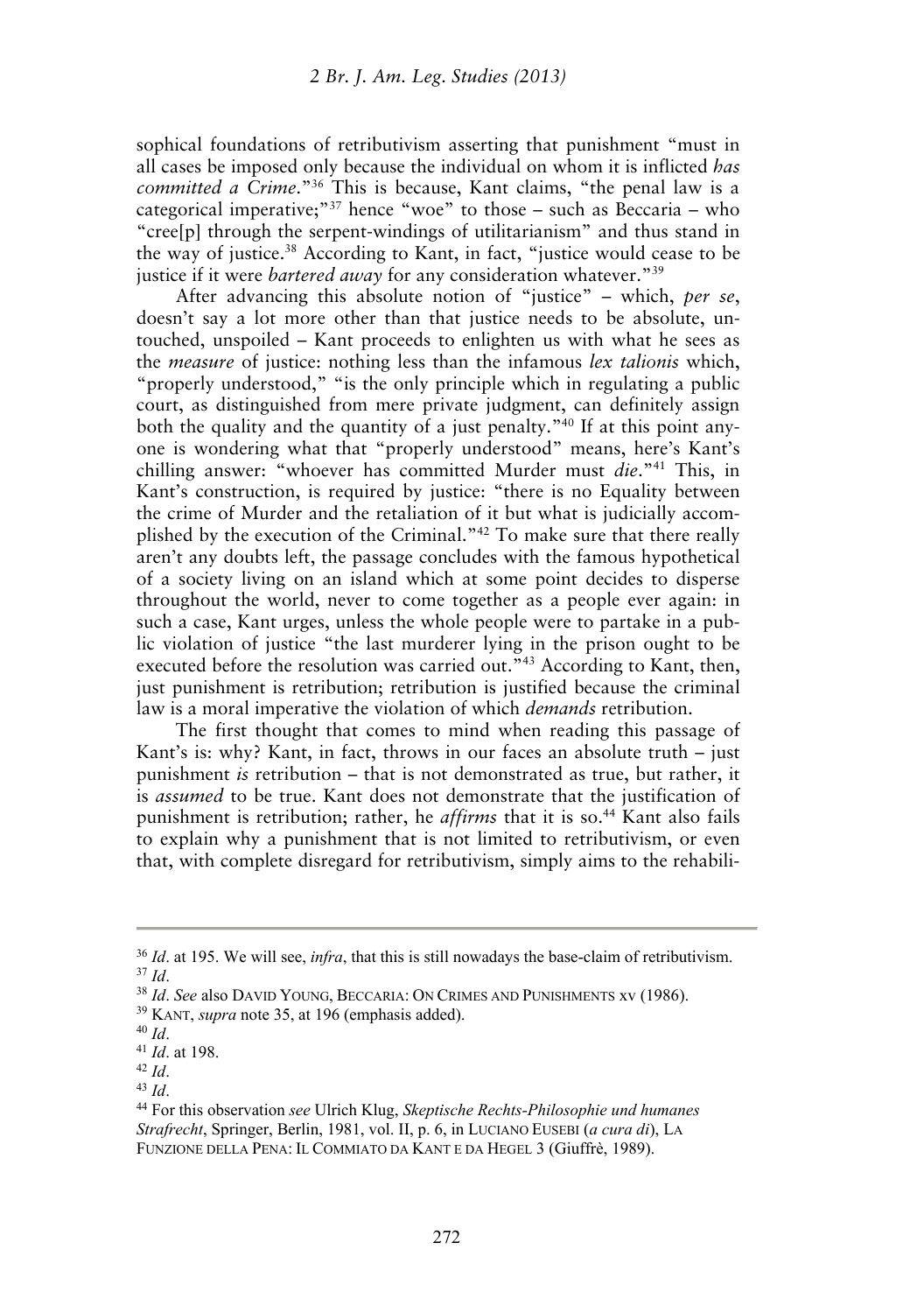tation of the criminal should be an infringement of justice.45 Moreover, Kant tells us that "the penal law is a categorical imperative," but he doesn't tell us *why*. Again, we are asked to make a leap of faith and just trust him. Indeed, the "categorical imperative" rule as applied to penal law is, without further justification, an "empty formula."46 On the premise that from an empty principle nothing can be derived in terms of content, Klug observes how the Kantian categorical imperative, being *per se* an empty formula, could be applied, for instance, by "a community of gangsters."47 And unfortunately, history is full of examples where the Kantian formula has been "filled" with the wrong "content:" thus, in Nazi Germany the Kantian "thou shall" became a dreadful "thou shall kill." After all, that was the categorical imperative of the new system, and thus accepted and obeyed because "true."48 But if the "thou shall" is, *per se*, an empty formula from which nothing in terms of content can be inferred, then most definitely it cannot serve to justify the equation that punishment = retribution.49 Finally, it is by no means clear why, under an ethical point of view, evil needs to be compensated by evil, and not by good:<sup>50</sup> it can very well be argued that retribution in and of itself, without any further purposes, will not lead to anything good; rather, it will hurt human dignity.<sup>51</sup>

Ideas similar to those of Kant's, albeit within a somewhat more complex theoretical framework, are echoed by Georg Wilhelm Friedrich Hegel in *Elements of the Philosophy of Right*. 52 Hegel agrees with Kant that punishment equals retribution. Hegel, however, goes a little further than Kant, and bothers to provide us with a metaphysical justification for retribution: retribution, Hegel says, is the "infringement of the infringement."53 Hegel's reasoning is the following: a crime is an infringement of rights; this infringement is erased by the infringement, caused by the infliction of punishment, of the rights of the criminal, and in particular of his right to freedom.54 This theory of punishment is effectively summarized by the wellknown expression that, "wrong being the negation of right, punishment is the negation of that negation." $55$ 

<sup>45</sup> *Id*. 46 *Id*. at 7. 47 *Id*. 48 For this observation see Federico Stella, *Perché Non Basta Affidarsi allo Spirito Critico*, CORRIERE DELLA SERA, 31 (June 22, 2004).<br><sup>49</sup> Klug, *supra* note 44, at 7. While it would be interesting to explore what instruments

could be used to guide the interpreter in choosing the right content for the "thou shall," it is a task that would go far beyond the objectives of this paper.<br><sup>50</sup> *See*, *e.g.*, STELLA, LA GIUSTIZIA E LE INGIUSTIZIE, *supra* note 24, at 182.<br><sup>51</sup> Klug, *supra* note 44, at 8.<br><sup>52</sup> GEORG WILHELM FRIEDRICH HEGEL, EL

Wood ed., H.B. Nisbet trans., Cambridge Univ. Press, 1991) (1821).<br><sup>53</sup> *Id*. at 101.<br><sup>54</sup> *See* Klug, *supra* note 44, at 5. 55 OLIVER WENDELL HOLMES, JR., THE COMMON LAW 42 (1881). Klug, *supra* note 44, at

<sup>5,</sup> notes how the expression "negation of the negation" does not appear in *Elements of the*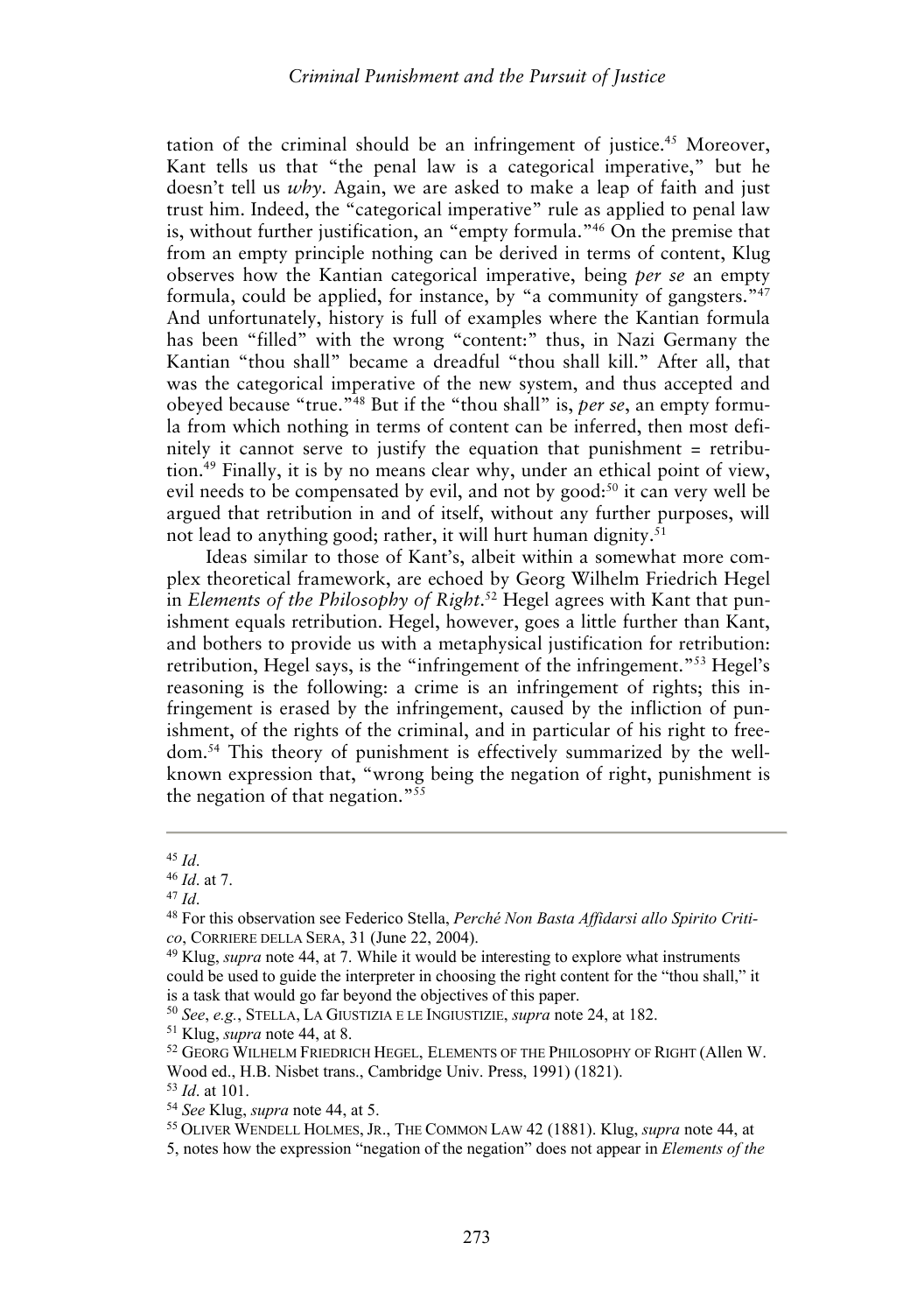Albeit starting from the same premise that punishment is retribution, Hegel reaches a different conclusion than Kant on the quantification of punishment. Hegel, in fact, rejects the "eye for an eye" approach, opting instead for a punishment that equals the crime in terms of value.<sup>56</sup> Moreover, according to Hegel, the criminal has a *right* to be punished; through punishment, in fact, the criminal is honored as a rational being.<sup>57</sup>

Is this a sound approach – one on which to found the justification for criminal punishment? I think not. Hegel's elaboration of punishment is, ultimately, a result of his complex idealistic vision of reality. But his thesis  $-$  antithesis – synthesis model, if indeed it makes any sense to begin with,<sup>58</sup> seems at odds with the conclusions that he draws: why should violence be undone by violence? It could be argued that violence is increased by violence, or that violence is undone by non-violence.<sup>59</sup> And "what exactly is the infringement of the infringement?"60 As Klug observes, a healing, or reconstruction, of the infringement, would be significant; a "negation of the negation" is simply a meaningless figure of speech. $61$ 

Finally, Hegel's contention that "insofar as the punishment … is seen as embodying *the criminal's own right*, the criminal is *honoured* as a rational being,"62 is a mere "metaphysical reverie"63 formed in the mind of a philosopher, and with no connection whatsoever to the real world, where criminal punishment "degrad[es] prisoners and … plung[es] them further into crime."64 Conversely, it is precisely the respect for human dignity that requires society not to react to a crime in a purely retributivist way, but to try instead to rehabilitate the criminal. Only by doing so society really "honors" the criminal as a "rational being"<sup>65</sup> – or, in Kant's words, treats him not only as a means, but also as an end.<sup>66</sup>

*Philosophy of Right*, but rather, it is found in the Addings to Hegel's lectures collected by one of his students, Eduard Gans.

<sup>&</sup>lt;sup>56</sup> Klug, *supra* note 44, at 6.<br><sup>57</sup> *Id*. For a somewhat more expanded – and far more deferential – exposition of Hegel's theories of crime and punishment *see* also Pauley, *supra* note 30, at 141 *et seq.*<br><sup>58</sup> *See* KARL POPPER, 2 THE OPEN SOCIETY AND ITS ENEMIES 27 – 89 (1966).<br><sup>59</sup> Klug, *supra* note 44 at 7.<br><sup>61</sup> *Id.* at 8.<br><sup>62</sup> HEGEL,

*lex talionis* can be first found in the Code of Hammurabi, two other sources are more relevant with respect to the Western world: the Bible and the Law of the Twelve Tables. As for the Bible, it must be noted that, while the principle of "eye for an eye" is indeed present in the Old Testament, it is rejected in the New Testament: "You have heard that it was said, 'An eye for an eye and a tooth for a tooth.' But I say to you, do not resist an evildoer. If anyone strikes you on the right cheek, turn to him the other also." (Matthew 5:38–39). Hence, the *lex talionis* was explicitly discarded. Besides, as Cliff Fishman has noted, when the Bible sets forth the *lex talionis* in Exodus 21:23-25 the context is that of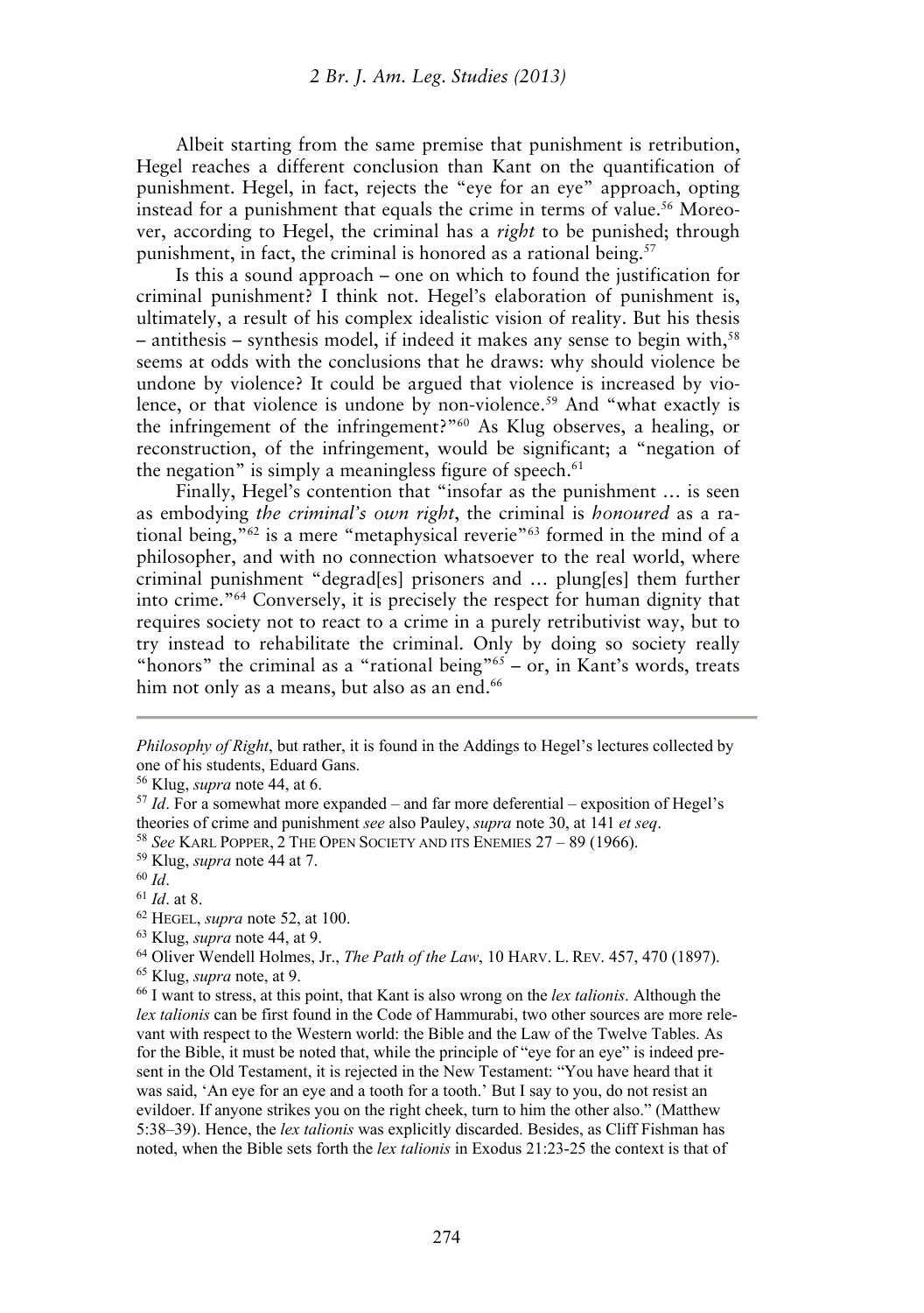Indeed, while reading these passages from Hegel's work, one is reminded of Arthur Schopenhauer who – quoting Shakespeare – suggested that Hegel's philosophy was "such stuff as madmen tongue, and brain not," and that Hegel himself was nothing more than a "flat-headed, insipid, nauseating, illiterate charlatan, who reached the pinnacle of audacity in scribbling together and dishing up the craziest mystifying nonsense."67

As Ulrich Klug invites us to do in his poignant and heartfelt essay *Skeptische Rechts-Philosophie und humanes Strafrecht*, 68 we should take leave from the theories of punishment of Kant and Hegel.69 At the end of the day, once we've pierced through the philosophical superstructure of Kant's and Hegel's theories of punishment what we are left with is an idea of "just punishment" that strikingly resembles vengeance – public vengeance at the hand of the state.

This "inconvenient truth" was most harshly denounced by Friedrich Wilhelm Nietzsche who, after noticing that "old Kant['s]" moral imperative "smells of cruelty," goes on to shed light on what he sees as the essence of criminal punishment:

To put the question once again: in what way may suffering be a compensation for "debts?" In that the act of *making* another suffer produced the highest kind of pleasure; in that the loss (to which must be added the vexation caused by the loss) brought, by way of exchange, to the damaged party a most remarkable counter-pleasure – the *making* another suffer, – a true *festival*, as it were … . Revenge leads, in its turn, to the same problem, "How can the act of making another suffer be a satisfaction?" The feeling of delicacy, and still more the tartuffism of tame, domesticated animals (rather say – of modern men, rather say – of *us*) abhors, it seems to me, the energetic representation of the extent to which *cruelty* constituted

*civil damages*, and not of criminal punishment. *See* Clifford S. Fishman, *Old Testament Justice*, 51 CATH. U. L. REV. 405 (2002) at 414 (Fishman's argument is quite convincing; however, it does not square with other passages of the Bible, such as that which establishes the death penalty for murder: "Whoever sheds the blood of man, [b]y man shall his blood be shed." *See* Genesis 9:5-6). With respect to the Twelve Tables, which were laid down as the law of Rome in 451 – 450 B.C., the "eye for an eye principle" is instead of great significance; it is, indeed, an enormous step forward for civilization. The reason is because, before the Twelve Tables, there was no limit to retribution in private justice; thus, the principle of "an eye for an eye" was meant to be the limit – to reverse a common metaphor, a ceiling, not a floor. In seeking justice, the individual who suffered the harm could go as far as inflicting the same kind of harm to the wrongdoer, but *no more*. Thus, for example, Law IX of Table VII, which deals with crimes, provides that "*Si membrum rupsit, ni cum eo pacit, talio esto*" ("When anyone breaks a member of another, and is unwilling to come to make a settlement with him, he shall be punished by the law of retaliation"). Thus, the injured party could break the injurer's member, but he could not *kill* the injurer. It did not mean, like most retributivists – first of all, Kant – seem to assume, that the *correct* punishment is *only* one that *equals* the wrong suffered.<br><sup>67</sup> ARTHUR SCHOPENHAUER, ON THE WILL IN NATURE: A LITERAL TRANSLATION 7 (4<sup>th</sup> ed.,

<sup>1887),</sup> as quoted in POPPER, *supra* note 58, at 32. 68 *See supra* note 44. 69 Klug, *supra* note 44, at 9.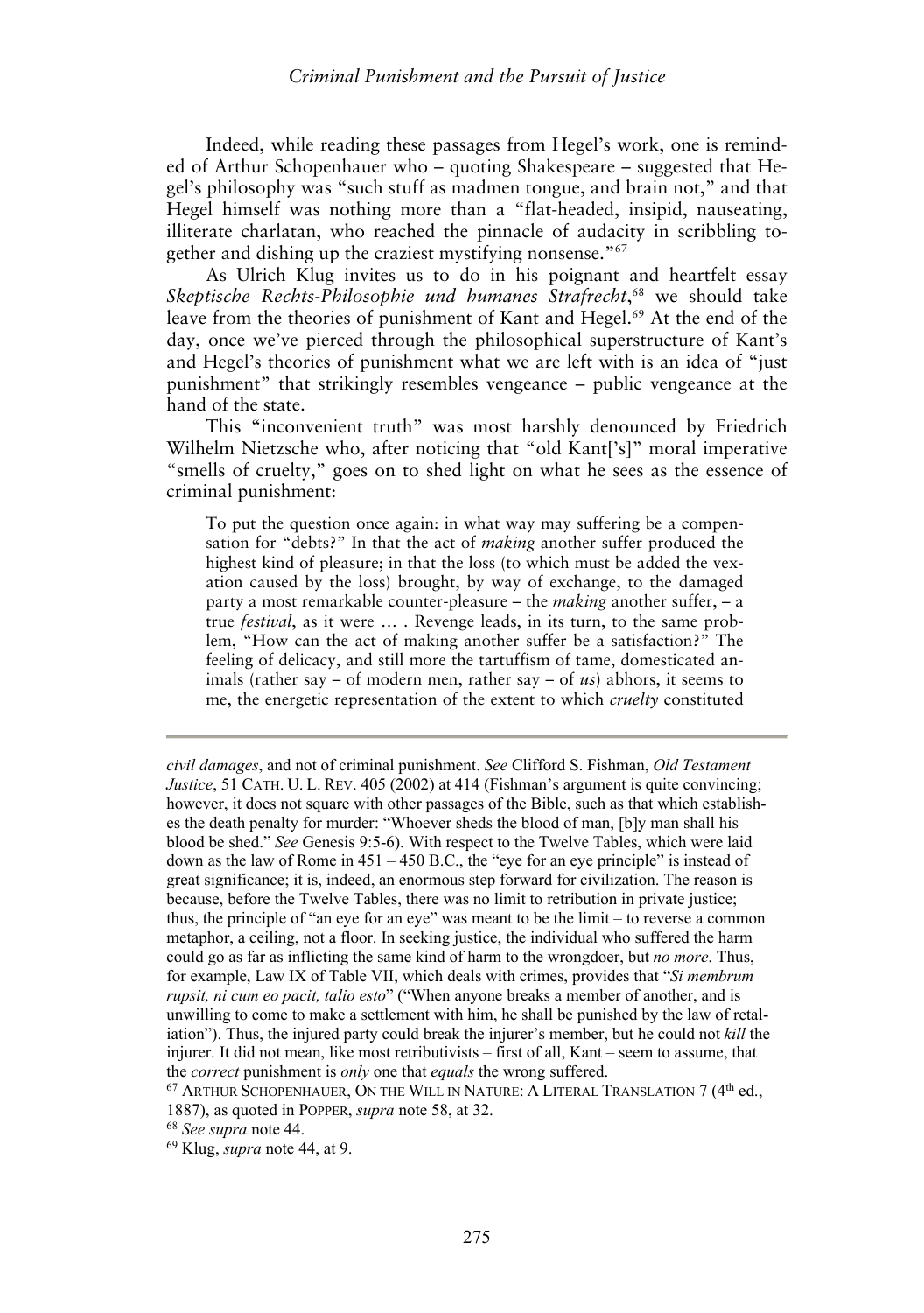the great festive joy of early mankind and, in fact, is admixed as a necessary ingredient of nearly all their joys; and, on the other hand, the representation of the *naïveté*, the innocence with which this desire of cruelty manifests itself; of the deliberate manner in which "disinterested malignity" (or, in the words of Spinoza, *sympathia malevolens*) is pointed as a *normal* attribute of man; *i.e.* as something to which his conscience with hearty will says *Yes!* ... No festival without cruelty: thus the oldest and longest history of man teaches us – and in punishment, also, there is so much that is *festival*! ... The criminal is, first of all, a *breaker* – a breaker of a contract and of a word given .... . The criminal is a debtor, who not only fails to pay back the advantages and advances received, but even aggresses his creditor ... . The anger of the damaged creditor – community – plunges him back into the wild, out-law condition, against which so far protection had been granted him. Community repudiates him, and now all sorts of hostilities may wreak themselves upon him. "Punishment," in this stage of civilization, is simply the image, the *mimus* of normal conduct, as manifested against a hated, disarmed and cast-down enemy, who has forfeited not only all privileges and all protections, but even every claim to mercy; it is, therefore, the martial law and triumphal celebration of the *vae victis!* with all its unrelentingness and cruelty.<sup>70</sup>

According to Nietzsche, retribution – vengeance – is the "cruel festival" of punishment. What is most interesting is that even if we were to discard Nietzsche's analysis on grounds of it being too extreme, we couldn't ignore the fact that similar conclusions on criminal punishment and its relationship to vengeance were reached by Oliver Wendell Holmes, Jr.

In *The Common Law*, Holmes writes:

There remains to be mentioned the affirmative argument in favor of the theory of retribution, to the effect that the fitness of punishment following wrong-doing is axiomatic, and is instinctively recognized by unperverted minds. I think that it will be seen, on self-inspection, that this feeling of fitness is absolute and unconditional only in the case of our neighbors. It does not seem to me that anyone who has satisfied himself that an act of his was wrong, and that he will never do it again, would feel the least need or propriety, as between himself and an earthly punishing power alone, of his being made to suffer for what he had done, although, when third persons were introduced, he might, as a philosopher, admit the necessity of hurting him to frighten others. But when our neighbors do wrong, we sometimes feel the fitness of making them smart for it, whether they have repented or not. The feeling of fitness seems to me to be *only vengeance in disguise*, and ... vengeance is an element ... of punishment.<sup>71</sup>

With an act of intellectual courage typical of his character, Holmes openly admits what most retributivists to this day refuse to admit – namely, that an essential (albeit not unique) element of criminal punishment is

<sup>70</sup> FRIEDRICH WILHELM NIETZSCHE, A Genealogy of Morals, in THE WORKS OF FRIEDRICH NIETZSCHE, vol. X, 75 – 86 (Alexander Tille ed., William H. Hausemann trans., Macmillan1897).

<sup>71</sup> HOLMES, THE COMMON LAW, *supra* note 55, at 45 (emphasis added).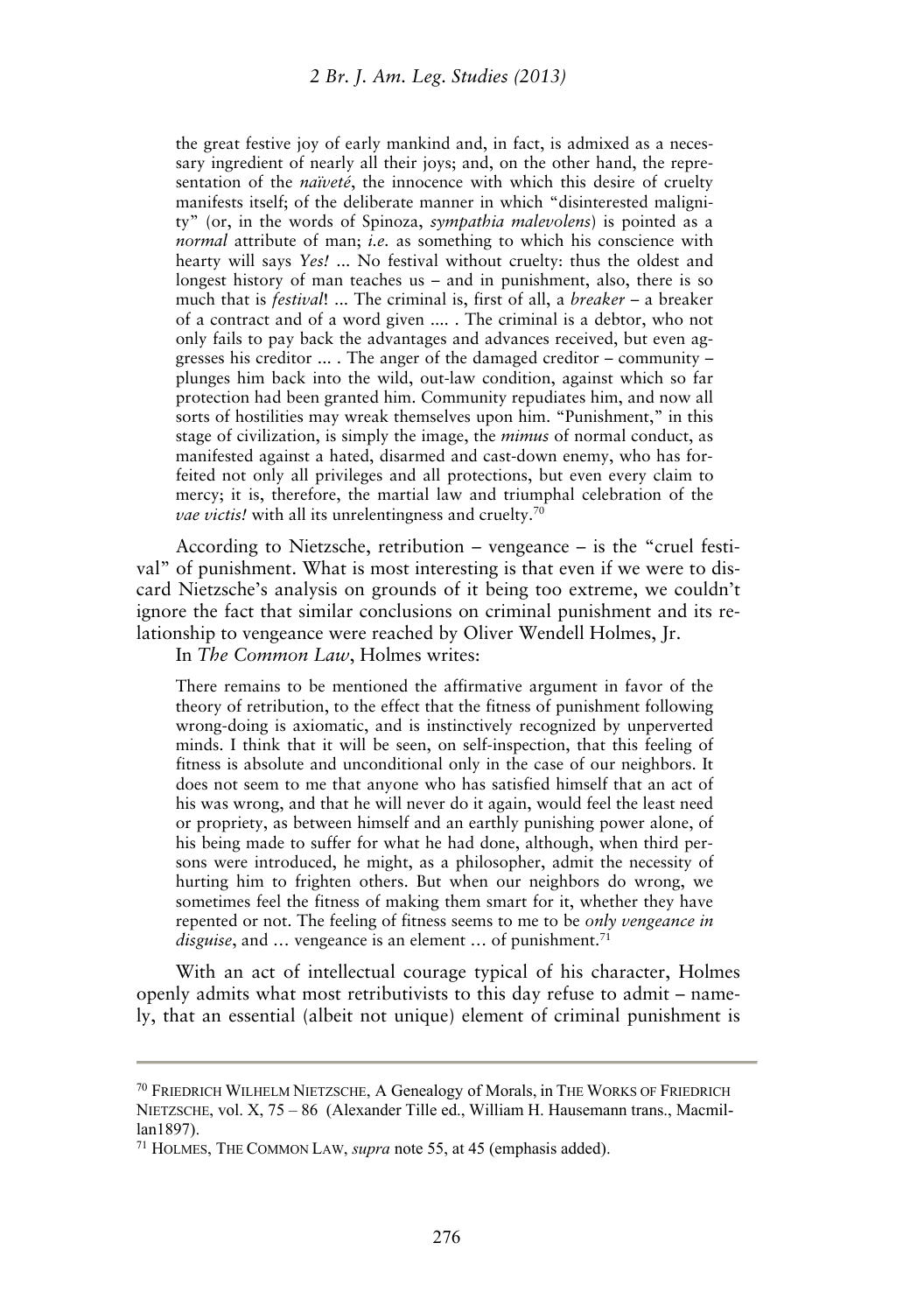vengeance: in Holmes' own words, "it has never ceased to be one object of punishment to *satisfy the desire for vengeance*."72 According to Holmes, this fact is "made clear" if only one "consider[s] those instances in which ... compensation for a wrong is out of the question."<sup>73</sup> In those cases, where no restoration or compensation is possible, Holmes argues, punishment "is inflicted *for the very purpose of causing pain*."74 Insofar as this punishment "takes the place of compensation," Holmes concludes, "one of its objects is to *gratify the desire for vengeance*. The prisoner pays with his body."75

I believe that the arguments set forth by Nietzsche and Holmes should provide a strong incentive to heed Klug's exhortation and "take our final leave from Kant's and Hegel's theories of punishment and their irrational, lyrical-philosophical excesses."76 The seeds of Kant's and Hegel's philosophy and their equation of justice with retribution, however, still pervade contemporary retributivist scholarship. It is to this scholarship, then, that I now turn my attention.

## *B. MODERN-DAY RETRIBUTIVISM*

While Kant and Hegel may justly be considered the "fathers" of retributivism in the sense that they were the first to provide the practice with a systematic philosophical justification, they were far from being the last.77 Interestingly enough, in most of the modern literature on retributivism the equation justice = retribution in consequence of one's deserts survives unchallenged.78 What I find even more interesting is that little has been done to *demonstrate* Kant's – and Hegel's – assertion that justice *demands* retribution. Thus, for example, Jeffrie Murphy claims that "[T]he retributivist seeks, not primarily for the socially useful punishment, but for the *just* pun-

<sup>72</sup> *Id.* at 40 – 41 (emphasis added).<br>
<sup>73</sup> *Id.*<br>
<sup>74</sup> *Id.* (emphasis added).<br>
<sup>75</sup> *Id.* (emphasis added).<br>
<sup>75</sup> Klug, *supra* note 44, at 9.<br>
<sup>77</sup> *See generally* Dolinko, *supra* note 8.<br>
<sup>77</sup> *See generally* Dolin the notable exception of Michael Moore, the mainstream revival in retributivism since the 1970s has not been a revival in the desert thesis. The slogan "the punishment must fit the crime" is part of contemporary retributivism, but its association with traditional notions of desert is inappropriate. ... The traditional desert thesis is defensible only by invoking some pretty robust metaphysical commitments (such as can be found in Kant, Hegel, and Moore), and such commitments are not only out of fashion philosophically, but are widely regarded by liberals as an inappropriate basis on which to ground public policy in pluralistic societies." Matravers, *supra* note 10, at 36. While Matravers is right in theory when he observes that only "robust metaphysical commitments" can justify the desert thesis, he seems to overlook that the "desert thesis," rather than a 'thesis,' has, in practice, assumed the status of an 'axiom.' As I will show through the literature hereinafter, in fact, most scholars rely on the 'desert thesis' simply by claiming that justice = giving people their (just) deserts; from this axiom, they then go on to develop their theories.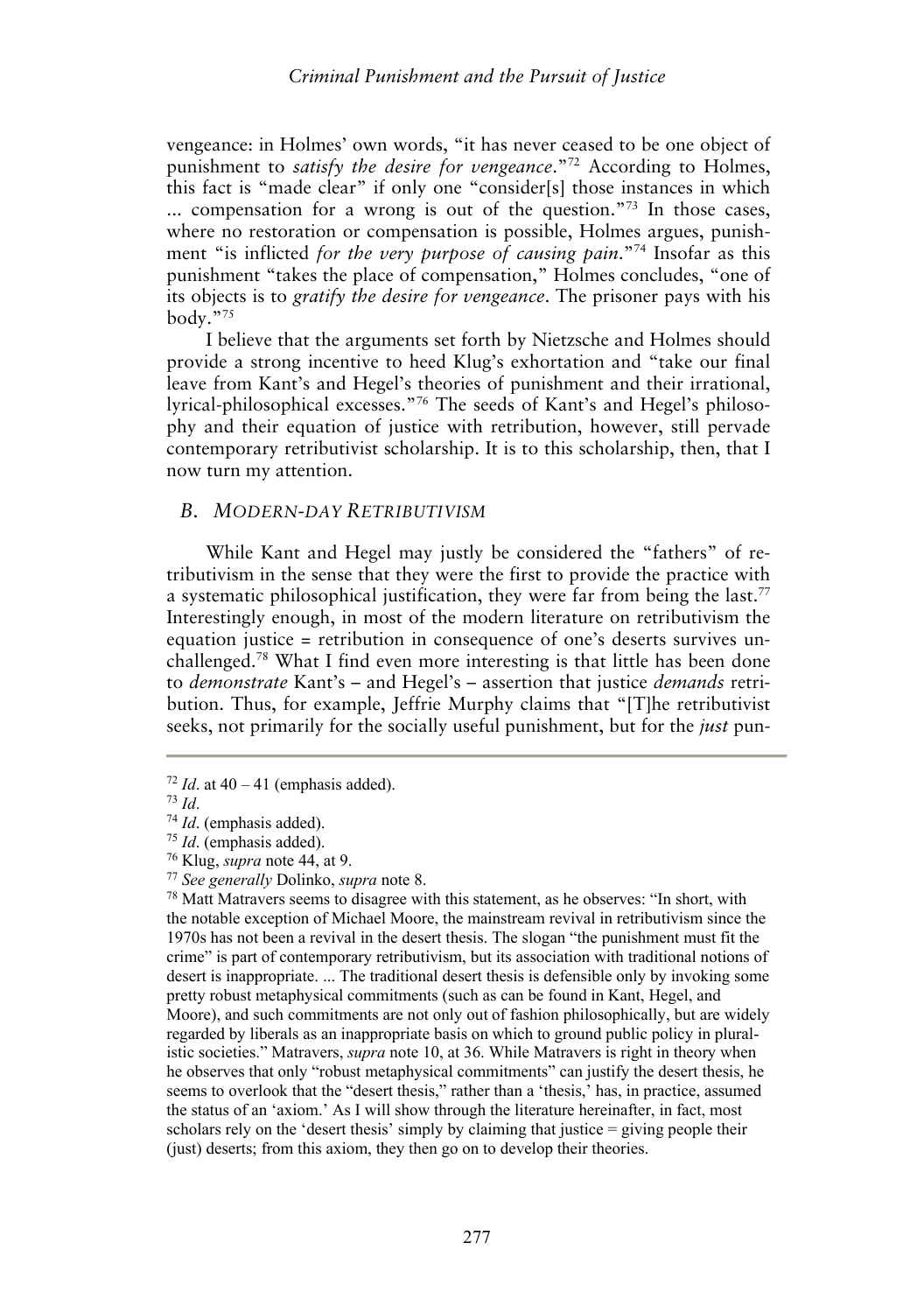ishment, the punishment that the criminal (given his wrongdoing) deserves or merits, the punishment that the society has a right to inflict and the criminal a right to demand."79 The same point is made by Igor Primoratz, who claims that there is "nothing methodologically unsound" in advancing "the central tenet" of retributivism: "punishment is morally justified insofar as it is just, that justice is *the* moral consideration with regard to punishment."<sup>80</sup> According to Primoratz, punishment is just "when it is deserved," which is after the commission of an offense.<sup>81</sup> Advancing arguments that echo those of Kant's and that will be echoed by Michael Moore, Primoratz claims that "the offense committed is the sole ground of the state's right and duty to punish<sup>"82</sup> and that "[j]ustice is ... not being done when the guilty go unpunished"<sup>83</sup> because "justice ... is to treat offenders according to their deserts, to give them what they deserve."84 As usual, this equivalence between justice and retribution is not *demonstrated*; rather, it is *asserted*. Primoratz, in fact, claims – along with Hegel – that "[i]t is justified to requite evil with evil, for it is only just; and it is just because when doing so, we treat another person in the way he has deserved."85 Circular reasoning at its finest.

This chant – "justice is giving people what they deserve" – is sung over and over in the literature: John Kleinig writes that "[i]t is the fact that a person has committed a moral offence which, in the first instance, constitutes the justification for his being punished. It is what is due to him, what is his desert"86 and that "to treat a man justly is ... to give him what is due to him, where what is due to him is determined either by considerations of need or of desert;"87 Paul Robinson and John Darley claim that "[e]nhancing the criminal law's moral credibility requires, more than anything, that the criminal law make clear to the public that its overriding concern is doing justice."88 If anyone were wondering what exactly "doing justice" could ever mean, Robinson has a ready answer: "doing justice [is] punishing offenders for the crimes they commit."89

<sup>79</sup> Jeffrie G. Murphy, *Retributivism and the State's Interest in Punishment,* in NOMOS XXVII: CRIMINAL JUSTICE 156, 158-59 (J. Pennock & J. Chapman eds. 1985), cited in Dolinko, *supra* note 8, at 1630.<br><sup>80</sup> IGOR PRIMORATZ, JUSTIFYING LEGAL PUNISHMENT, 147 (1989).<br><sup>81</sup> Id. at 148.<br><sup>82</sup> Id.<br><sup>83</sup> Id. <sup>83</sup> Id.<br><sup>84</sup> Id. <sup>84</sup> Id. at 70.<br><sup>85</sup> Id. at 70.

<sup>&</sup>quot;appeals" to reasons other than this would deny the wrongdoer the right to be considered a "moral subject." For a critique of this specific argument see *infra*, note 94.<br><sup>87</sup> *Id.* at 80.<br><sup>88</sup> Paul H. Robinson & John M. Darley, *The Utility of Desert*, 91 Nw. U. L. REV. 453

<sup>(1997)</sup> at 477 –78.

<sup>89</sup> Paul H. Robinson, *Punishing Dangerousness: Cloaking Preventive Detention as Criminal Justice*, 114 HARV. L. REV. 1429 (2001) at 1429.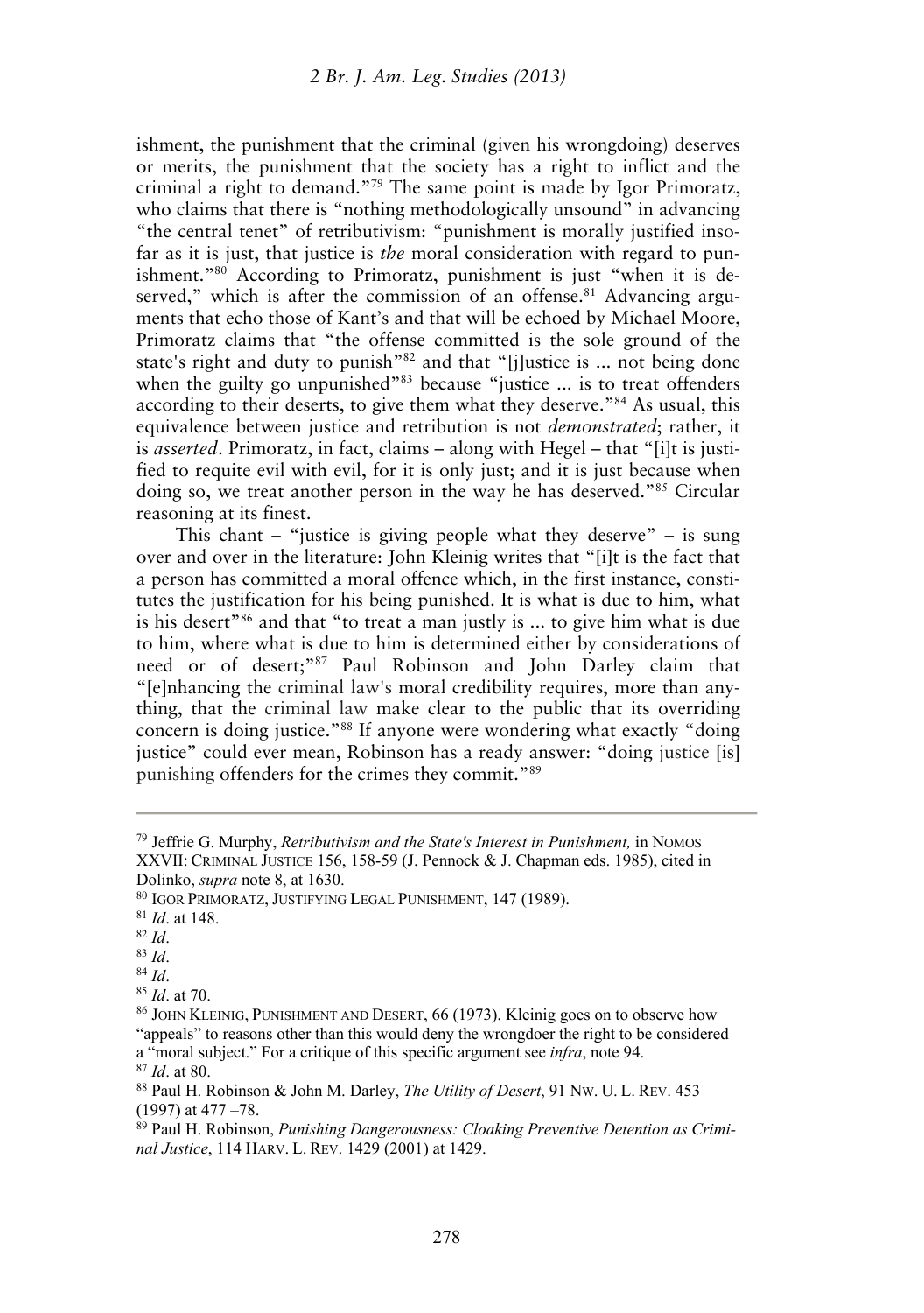The chorus of retributivists who chant together that justice is deserved punishment for crime is joined by Michael Moore, whose organic, intelligent and well-thought defense of retributivism very few can, in my opinion, compete with.<sup>90</sup>

Moore recognizes that "the battleground of theory known as the philosophy of punishment is littered with the corpses of supposed general principles from which the retributive principle is supposed to follow."91 According to Moore, however, there is only one way to correctly define and qualify retributivism: retributivism is a "theory of justice" according to which "punishment of the guilty" is an "intrinsic good:" "wrongdoers suffer and justice thus be done."92 Echoing Hegel, Moore claims that the imposition of punishment is also required if we want to "[respect] the autonomy of the criminals."93 This, according to Moore, is "the grain of truth in the otherwise misleading slogan that 'criminals have a *right* to retributive punishment'."94

<sup>91</sup> MICHAEL S. MOORE, PLACING BLAME: A THEORY OF THE CRIMINAL LAW 170 (2010). Moore offers some illustrations: "Giving an offender the punishment he deserves solely because he deserves it has been said to follow from a principle that: debts to society must be repaid (coupled with the further idea that crime creates a debt and punishment is a form of repayment); wrongs must be annulled (coupled with the further idea that punishment annuls them); God's anger must be placated (coupled with the further thoughts that God is a retributivist and that human punishment placates her); wrongdoing must be denounced (coupled with the further belief that punishment is the appropriate form of denunciation despite there being other, less draconian forms); etc." *Id*. (citations omitted). <sup>92</sup> MOORE, *supra* note 91, at 88 and 118, respectively. It is interesting to note that Moore

is just as inflexible as Kant (and also how much of Moore's position is reminiscent of Kant's): "Retributivism is a very straightforward theory of punishment: We are justified in punishing because and only because offenders deserve it. Moral responsibility ('desert') in such a view is not only necessary for justified punishment, it is also sufficient. Such sufficiency of justification gives society more than merely a *right* to punish culpable offenders. It does this, making it not unfair to punish them, but retributivism justifies more than this. For a retributivist, the moral responsibility of an offender also gives society the *duty* to punish. Retributivism, in other words, is truly a theory of justice such that, if it is true, we have an obligation to set up institutions so that retribution is achieved." MOORE, *supra* note 91, at 91 (citations omitted).<br><sup>93</sup> MOORE, *supra* note 91, at 151.<br><sup>94</sup> *Id*. David Dolinko offers a powerful and engaging critique of the argument that retribu-

<sup>90</sup> Although Michael Moore has published extensively on retributivism, in this paper I will only take into account his latest published effort, *Placing Blame* (2nd ed. 2010), on the reasonable assumption that whatever views Moore has expressed before, they have either been discarded, or they are reflected in his most recent work.

tivism respects the criminal as a rational being. Responding to the respect/rationality argument, Dolinko concludes that "exposing the weakness of the retributivist's own theory ... I am ... attracted to the other possible response to the accusation: tu quoque. That is, retributivism itself can be accused of using convicted offenders, and thus stripped of its cloak of Kantian respectability. This can be done in two ways – by appealing to the inevitability of mistaken convictions, or by attacking the very notion that we can know what the offender truly deserves. ... Indeed, I think one could argue that it is the deterrence theorists, with their utilitarian outlook, who truly "respect" the criminal by acknowledging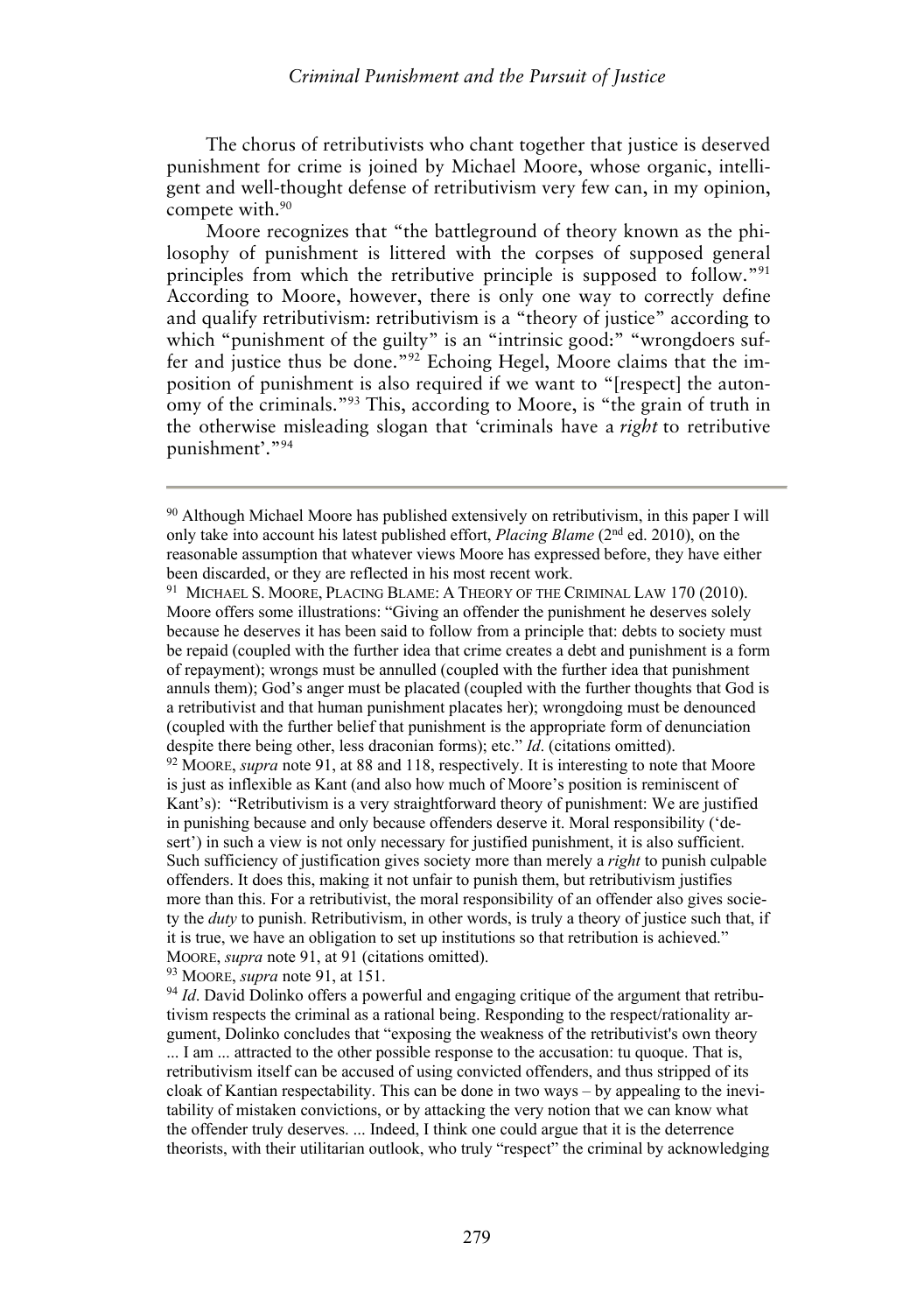To bring his point home, Moore offers the following thought experiment: he asks the reader to "imagine an offender"<sup>95</sup> who commits an atrocious wrong "in a very culpable way"96 – Moore chooses the old Russian general who launches his dogs after a young boy and has them tear him apart in front of his mother's eyes, from Fyodor Dostoevsky's *The Brothers Karamazov* – and to assume that *no other purpose* but retribution could be served by punishing the offender. Moore then invites the reader to consider two possible scenarios, the first where the reader himself is the Russian general; the second where someone else, other than the reader, is the general. He then asks the reader whether the offender in either scenario should be punished "even though no other social good will thereby be achieved."97 Moore concludes: "The retributivist's 'yes' runs deep for most people."98 If Moore is right – and we will soon see whether he is –, then the conclusion is straightforward:

Dostoevsky's nobleman should suffer for his gratuitous and unjustified perpetration of a terrible wrong to both his young serf and that youth's mother. As even the gentle Alyosha murmurs in Dostoevsky's novel, in answer to the question of what you do with the nobleman: you shoot him. You inflict such punishment even though no other good will be achieved thereby, but simply because the nobleman deserves it. The only general principle that makes sense of the mass of particular judgments like that of Alyosha is the retributive principle that culpable wrongdoers must be punished. This, by my lights, is enough to justify retributivism.<sup>99</sup>

If we want at this point to recap the essence of the retributivist position, we can say that it consists of a deontological argument that someone who chooses evil must suffer the consequences of that choice; this, the retributivist claims, is not vengeance: it is *justice*. Justice, the argument goes, requires that someone who intentionally (or knowingly, recklessly, negligently: just as long as his conduct is morally blameworthy) causes harm be punished for such harm. The problem with the proponents of this argument is that they – much like Kant and Hegel –, far from *demonstrating* that retributivism *is justice*, simply *affirm that it is so*.

Recall Moore's thought experiment about the Russian general from The Brothers Karamazov:<sup>100</sup> Moore asks if you and the offender should be punished even if no other social good will be achieved through the punishment and claims that "The retributivist's 'yes' runs deep for most peo-

that inflicting pain on him is, in itself, *bad,* and not to be done unless it can be outweighed by its good consequences." For the full argument see Dolinko, *supra* note 8, at 1642 – 1652.

<sup>95</sup> MOORE, *supra* note 91, at 163.<br>
96 *Id.*<br>
98 *Id.*<br>
99 *Id.* at 188.<br>
<sup>100</sup> *See supra* notes 95 – 99 and accompanying text.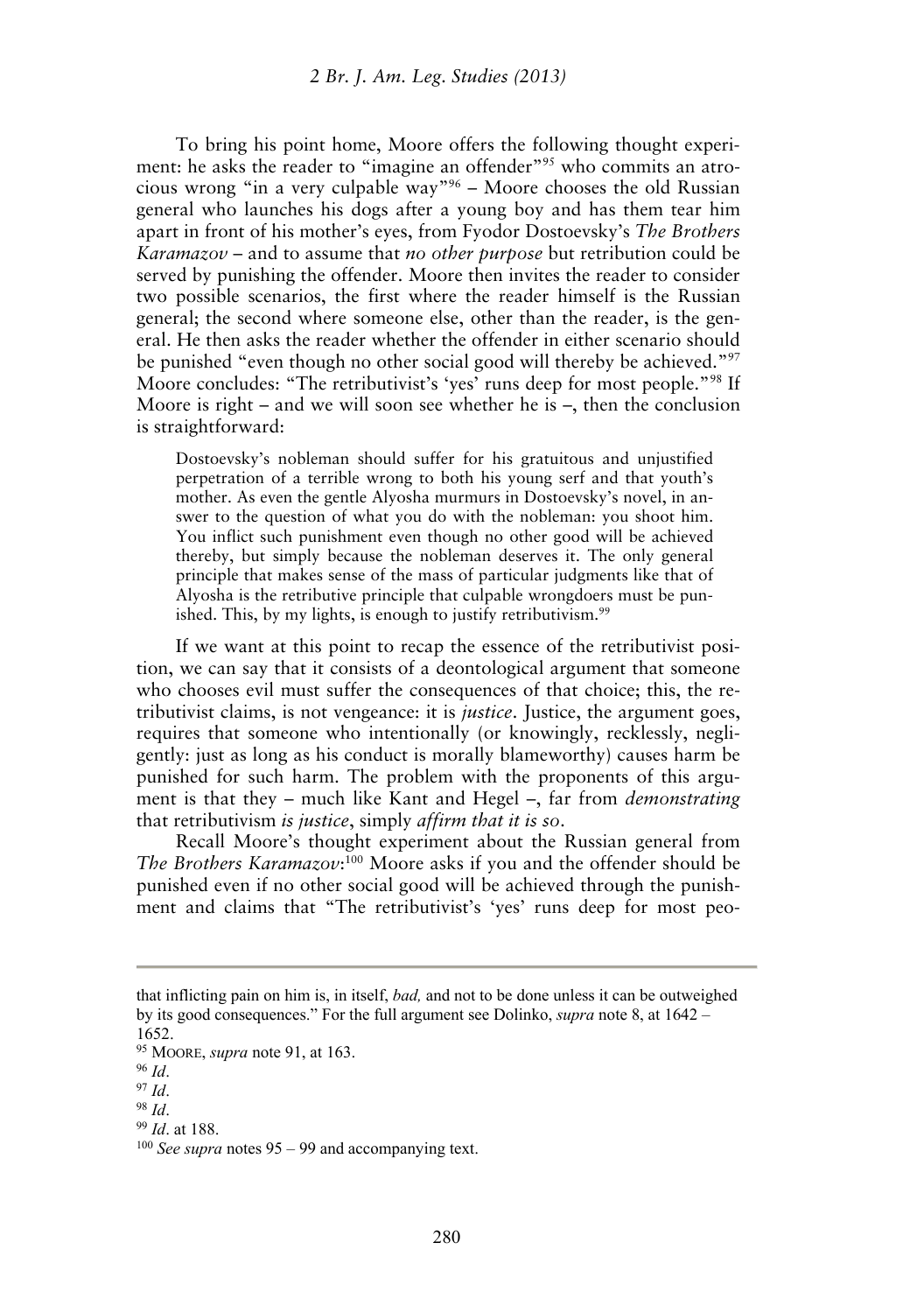ple."101 Well, granted. I'm not saying it doesn't; I'm not saying it shouldn't; I'm not saying I wouldn't: all I am saying is that this is an instinct, a deep, almost atavistic drive toward vengeance. It is not just me, of course, who is saying that; "Social and experimental psychologists instruct that human beings are hardwired to react punitively to crime" and "evolutionary psychologists explain that natural selection has favored human beings with that hard wiring."102 At this point, however, it seems to me that F.H. Bradley's quip that "metaphysics is the finding of bad reasons for what we believe upon instinct,"103 referred to by Moore twice in *Placing Blame* to criticize his opponents' arguments, $104$  can just as easily be turned against him. His whole argument in defense of retributivism can, in fact, be seen as the finding of "bad reasons" for what he and, admittedly, most of us believe upon instinct. To be fair, Moore's reasons are far from bad; to the contrary, he makes a quite compelling case that our retributive urges are *justified* (which, as any lawyer knows, does not necessarily mean they are *just*), and that our feeling them makes us neither bad nor immoral persons.105 But Moore's argument seems to go no further than that. Indeed if we tried to stretch it further – as Moore does – we would simply fall prey to the naturalistic fallacy of *post hoc ergo propter hoc*. As we have seen, Moore claims that "punishing the guilty achieves something good – namely, justice,"106 and he therefore concludes that "there is such a thing as retributive justice, a kind of justice that is achieved by the punishment of the guilty because and only because they are guilty [and] we have good reason to set up institutions that achieve such justice."107 If this is the case, though, it

<sup>&</sup>lt;sup>101</sup> MOORE, *supra* note 91, at 163.<br><sup>102</sup> TONRY, *supra* note 5, at 8 and references therein (citations omitted). Some studies even claim that "Individuals with clear senses of right and wrong and a willingness to act on them ... are better community members, fostering cohesion, increasing the odds of community survival, and perpetuating the gene pool that predisposed people to be retributive." *Id*. (citations omitted).<br><sup>103</sup> F.H. BRADLEY, APPEARANCE AND REALITY xiv (2d ed. 1897), quoted in Sanford Kad-

ish, *Foreword: Criminal Law and the Luck of the Draw,* 84 J. CRIM. L. & CRIMINOLOGY 679, 690, 691 (1994).

<sup>&</sup>lt;sup>104</sup> MOORE, *supra* note 91, at 99, 60.<br><sup>105</sup> *See* MOORE, *supra* note 91, at 104 – 188.<br><sup>106</sup> *Id.* at 111.<br><sup>107</sup> *Id.* at 149. In this essay, for purposes of argument, I accept at face value Moore's – and retributivists' in general – assumption that we all start at the same level on the moral ledger when we are judged for our "just deserts." As a matter of fact, though, I don't think we do, and this is another great weakness of retributivism. As Carol Steiker observes, one cannot avoid considering "the uncontroversial empirical fact that in our contemporary society, those most likely to commit the worst crimes (capital murders) are, as a group, also most likely to have had their volitional capacities affected or impaired by societal conditions for which we collectively bear some responsibility. Thus, it cannot fairly be said that this group is deserving of our worst punishment, or, more affirmatively, it must be acknowledged that there is a retributive gap between the culpability of such offenders and the punishment inflicted upon them." Carol S. Steiker, *No, Capital Punishment Is Not Morally Required: Deterrence, Deontology and the Death Penalty*, 58 STAN. L. REV. 571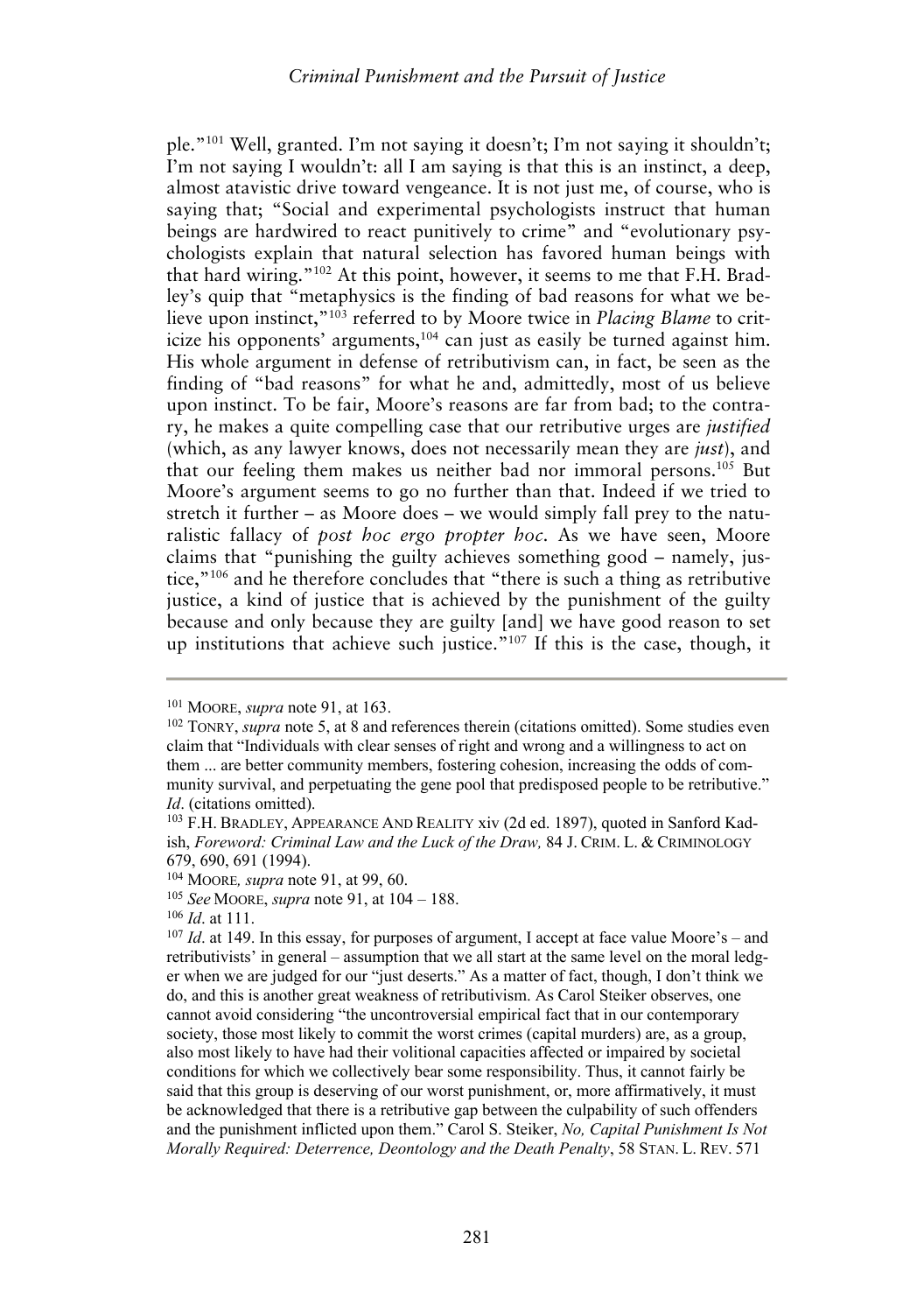follows – as I had anticipated – that the whole construction necessarily rests on the coincidence of justice with retribution: which Moore & co. affirm *plurime*, but not even once try to demonstrate (except by saying that it is just because we feel it, and we feel it because it is just: not much of an argument after all). This is the point upon which their elaboration rests; but, I claim, it is also the point because of which said elaboration fails.

While the argument might seem compelling at first sight, in truth it just begs the question; its weakness is exposed right away as soon as one asks: *What is justice*? The strength of the argument, in fact, rests on the assumption that there exists a clear definition of justice, and that retribution fits within that definition. Unfortunately, the assumption is exactly what it is – an assumption; and it is anything but settled. Now, I am aware that the question of "what is justice" is  $-$  to use a euphemism  $-$  a tough one, and I am not presuming here to say the final word on a century-long debate. Indeed, all I am aiming to do here is to raise doubts (and thus, hopefully, revive the debate) on the validity of the retributivist idea of justice – an enterprise which, I believe, can be successful without needing to *impose* my own definition of what "justice" should be. While I do not want to be entangled in the metaphysical trap of defining the ideal of perfect justice, I will of course – as indeed I must – provide some indication as to what I believe would bring us closer to justice. The fact of the matter is that most writers who occupied themselves with the task of coming up with a positive definition of "what is justice" ended up producing very abstract, elusive theorizations that very little  $-$  if anything  $-$  have to do with reality;108 I believe, however, that a better way may be found in what expe-

(2005) at 767 – 768. *See* also Carol S. Steiker, *Tempering or Tampering? Mercy and the Administration of Criminal Justice* 30, *in* FORGIVENESS, MERCY AND CLEMENCY (Austin Sarat & Nasser Hussain eds., 2007) (noticing that "Retributivism is limited and skewed by its inability to make nuanced judgments about freedom of action and choice in a world of great inequality; this limitation is reflected in the on-off switch of culpability that characterizes much of substantive criminal law.").

108 An emblematic example of this attitude is John Rawls' *A Theory of Justice*. Rawls defines "justice" as the idea that is proper of fundamental institutions; justice is defined as the "fairness" of society. "Justice," Rawls claims, "is the first virtue of social institutions;" "principles of social justice" are those that "provide a way of assigning rights and duties in the basic institutions of society and they define the appropriate distribution of the benefits and burdens of social cooperation." (JOHN RAWLS, A THEORY OF JUSTICE 3 – 4 (1999)). Throughout his work, Rawls maintains the idea of "justice" as "fairness" and elevates the idea of the social contract to the "highest level of abstraction." (*Id*.) The end result is that the man who participates to the social contract in what Rawls calls the "originary position" is, himself, an abstraction of a man – a hypothetical man. But what help can a hypothetical man offer in the search of a definition of what is "justice"? The answer is that the hypothetical man can offer no help. Unfortunately, Rawls has fallen in the trap of elaborating a model that has little if any correspondence with *reality*. But, as Émile Durkheim – one of the fathers of sociology – asks: "By what privilege is the philosopher to be permitted to speculate about society, without entering into commerce with the detail of social facts?" (ÉMILE DURKHEIM, SOCIOLOGY AND THE SOCIAL SCIENCES (1903) as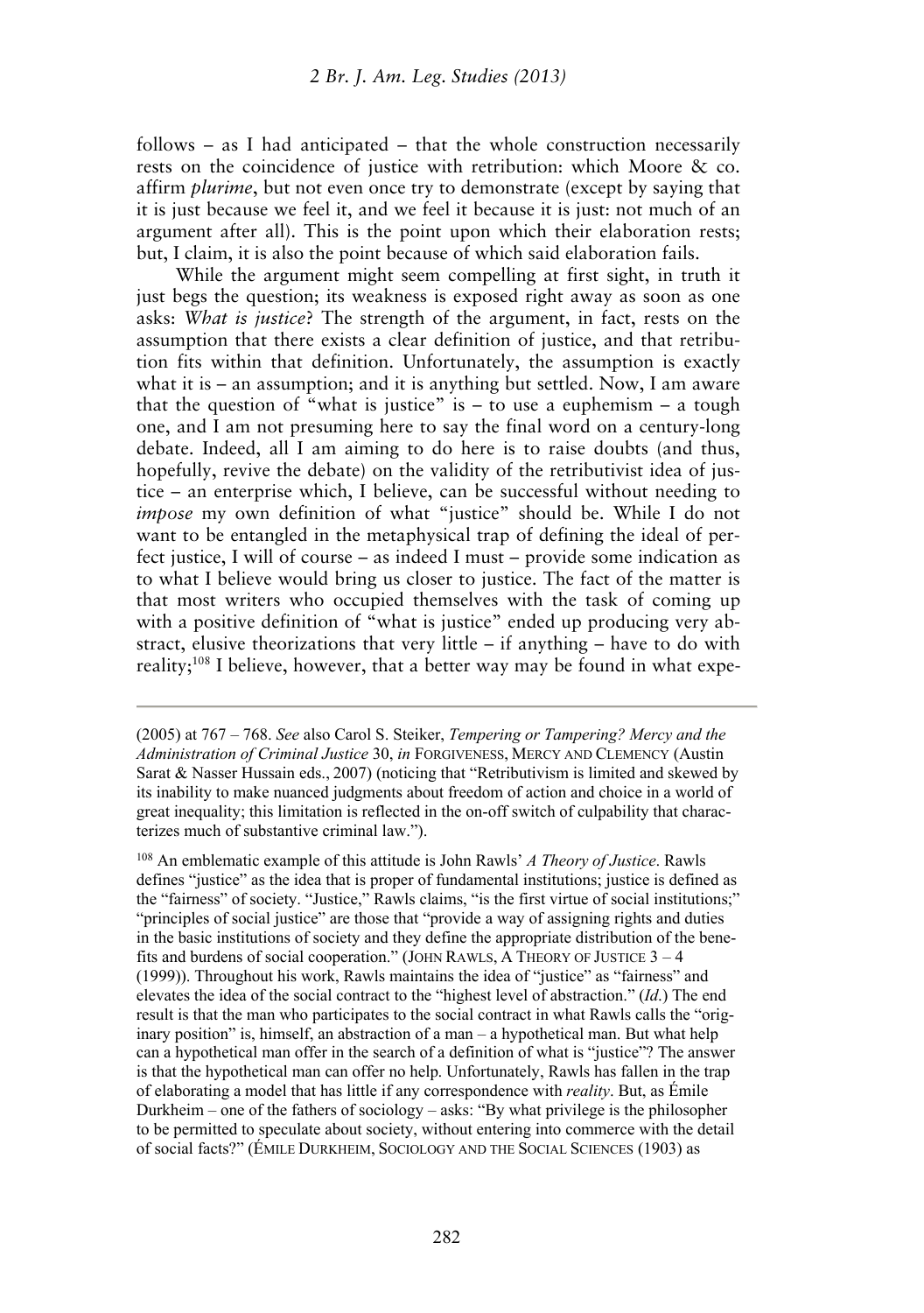rience has to tell us about justice. While, in fact, it is extremely hard to come up with a positive definition – or conceptualization – of "justice," it is far easier to recognize what is *injustice* – and it is easier because each and every one of us has, at one point or another, *experienced* injustice.<sup>109</sup> As Alan Dershowitz puts it: "There is far more consensus about what constitutes gross injustice than about what constitutes perfect justice."110 In other words – paraphrasing Justice Potter Stewart's famous quip – we know injustice when we see it. $^{111}$ 

Maybe, then, this approach "from bottom-up,"<sup>112</sup> which Dershowitz uses to offer "a secular theory of the origin of rights,"113 can serve as our heuristic criterion to try to come up with a conceptualization of justice that more closely resembles our actual experience – that most closely resembles *reality*. In fact, it is precisely the experience of injustice – of the wrongs suffered; of the losses incurred; of the suffering endured – that may allow us to frame, in a sort of *a contrario* construction, an idea of "justice" that is *anchored to reality*. In this perspective, we could say that justice is the reparation of the wrongs suffered; the restitution of the losses incurred; the compensation for the suffering endured.<sup>114</sup>

quoted in ALAN M. DERSHOWITZ, RIGHTS FROM WRONGS: A SECULAR THEORY OF THE ORIGINS OF RIGHTS 132 (2004)). In what Alan Dershowitz defines as a "blistering attack on the ivory tower philosopher," (*Id*.) Durkheim demands that "moral issues be posed and addressed in the light of systematic study of experience." (DURKHEIM, SOCIOLOGY AND SOCIAL SCIENCES as quoted in DERSHOWITZ, RIGHTS FROM WRONGS, at 133). And Durkheim is right; the price of operating otherwise is to offer speculation that is detached from reality and that, therefore, can be of no use to those who have to operate *within* reality. <sup>109</sup> *See* STELLA, *supra* note 24, at 13; *see* also BARRINGTON MOORE JR., INJUSTICE: THE SOCIAL BASES OF OBEDIENCE AND REVOLT (1978).<br><sup>110</sup> DERSHOWITZ, *supra* note 108, at 82.<br><sup>111</sup> As it is well known (at least among lawyers), in his concurring opinion in the Supreme

Court case *Jacobellis v. Ohio* Justice Potter Stewart wrote: "I shall not today attempt further to define the kinds of material I understand to be embraced within that shorthand description ["hard-core pornography"]; and perhaps I could never succeed in intelligibly doing so. But I know it when I see it." *See* Jacobellis v. Ohio, 378 U.S. 184 (1964) (Stewart, J., concurring).<br><sup>112</sup> DERSHOWITZ, *supra* note 108.

<sup>&</sup>lt;sup>113</sup> Id.<br><sup>114</sup> See generally STELLA, LA GIUSTIZIA *supra* note 24. This approach to how to conceptualize "justice" is somewhat confirmed in ALAN M. DERSHOWITZ, THE GENESIS OF JUSTICE. TEN STORIES OF BIBLICAL INJUSTICE THAT LED TO THE TEN COMMANDMENTS AND MODERN LAW (2000) (arguing that an idea of "justice" can be derived from the several examples of injustice that are found in the Book of Genesis), and DERSHOWITZ, RIGHTS FROM WRONGS, *supra* note 108 (arguing that looking for a transcendent – whether religious or mystical or simply metaphysical – justification for fundamental human rights would be a pointless effort; rather, the sacredness of certain rights derives from the wrongs experienced in the past and from the horrors that derived from such wrongs, thus making the protection of those rights of vital importance to avoid that the horrors of the past be repeated).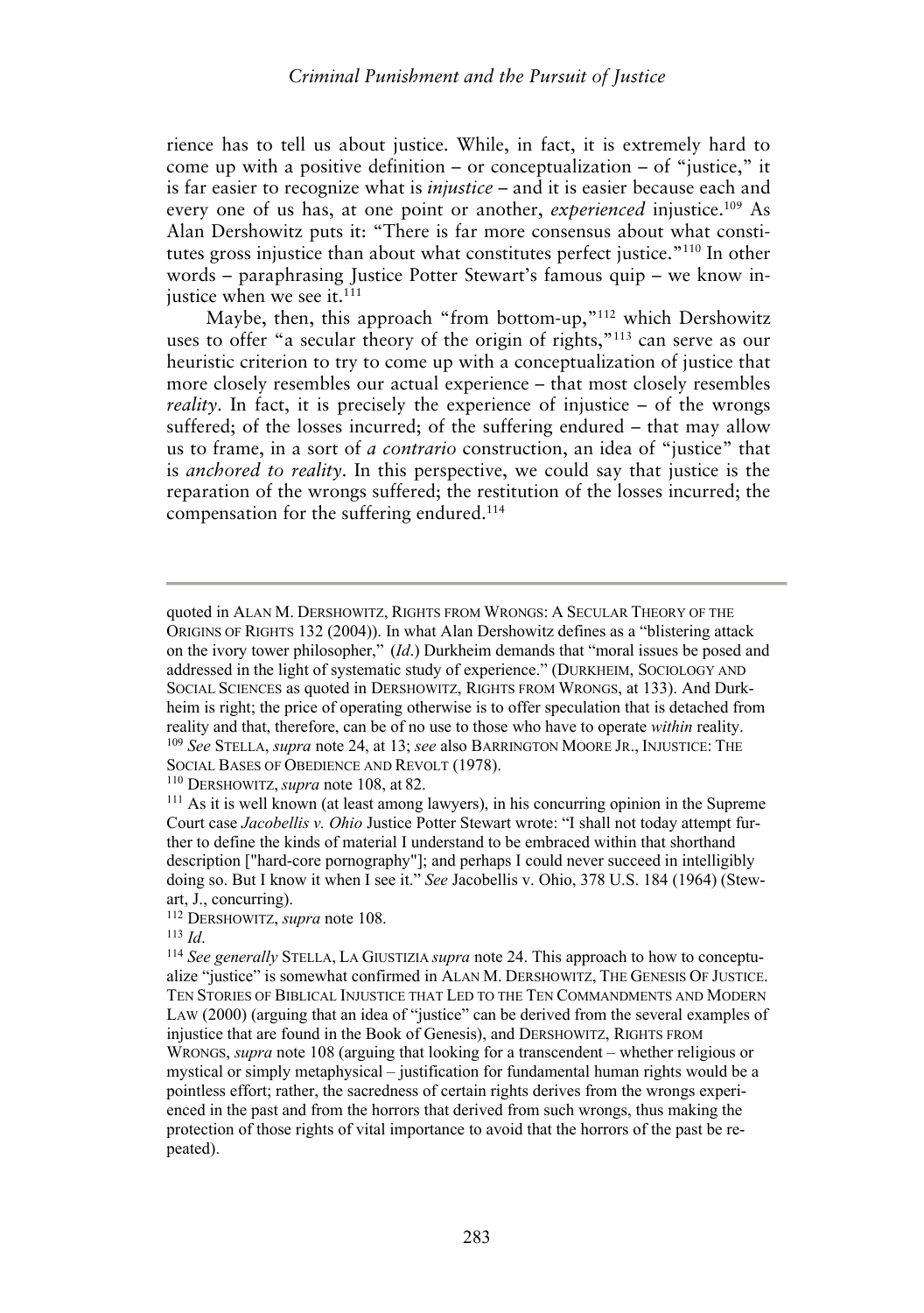Despite this is – I believe – as close and pragmatic a definition of justice as we can ever hope for,<sup>115</sup> as well as a conceptualization on which most people will be able to find common ground, it is also a conceptualization that gives us little reason to be happy. If, in fact, justice is the reparation of the wrongs suffered; the restitution of the losses incurred; the compensation for the suffering endured, then the inescapable conclusion is that, many times, justice simply *cannot be done*. How is it possible to do justice to a woman who has been raped? How is it possible to do justice to a mother whose son has been killed? The answer to these rhetorical questions contains the bitter truth that *it is not possible*.

Fyodor Dostoevsky, the great connoisseur of the human soul, paints a perfect picture of the situation in *The Brothers Karamazov*. In what I find to be one of the most touching pieces of literature of all times, during a confrontation with his younger brother – and novice – Alyosha, Ivan Karamazov cries out:

Oh, Alyosha, I am not blaspheming! I understand, of course, what an upheaval of the universe it will be when everything in heaven and earth blends in one hymn of praise and everything that lives and has lived cries aloud: 'Thou art just, O Lord, for Thy ways are revealed.' When the mother embraces the fiend who threw her child to the dogs, and all three cry aloud with tears, 'Thou art just, O Lord!' then, of course, the crown of knowledge will be reached and all will be made clear. But what pulls me up here is that I can't accept that harmony. And while I am on earth, I make haste to take my own measures. You see, Alyosha, perhaps it really may happen that if I live to that moment, or rise again to see it, I, too, perhaps, may cry aloud with the rest, looking at the mother embracing the child's torturer, 'Thou art just, O Lord!' but I don't want to cry aloud then. While there is still time, I hasten to protect myself, and so I renounce the higher harmony altogether. It's not worth the tears of that one tortured child who beat itself on the breast with its little fist and prayed in its stinking outhouse, with its unexpiated tears to 'dear, kind God'! It's not worth it, because those tears are unatoned for. They must be atoned for, or there can be no harmony. But how? How are you going to atone for them? Is it possible? By their being avenged? But what do I care for avenging them? What do I care for a hell for oppressors? What good can hell do, since those children have already been tortured?116

What, then, of "those instances in which, for one reason or another, compensation for a wrong is out of the question?"117 What about "the tears of that one tortured child who beat itself on the breast with its little fist and prayed in its stinking outhouse, with its unexpiated tears to 'dear, kind God'!"? Those tears will remain "unatoned for".

<sup>115</sup> Or, if not "ever," at least for the time being. I honestly wish it were possible to come up with a better, happier and more hopeful definition; and maybe, one day, we will. Nowadays, however, I truly believe that we are far more likely to find a greater consensus on what is wrong rather than on what is ideal.

<sup>116</sup> FYODOR DOSTOEVSKY, THE BROTHERS KARAMAZOV 257 (Macmillan, 1922). 117 HOLMES, THE COMMON LAW, *supra* note 55, at 40.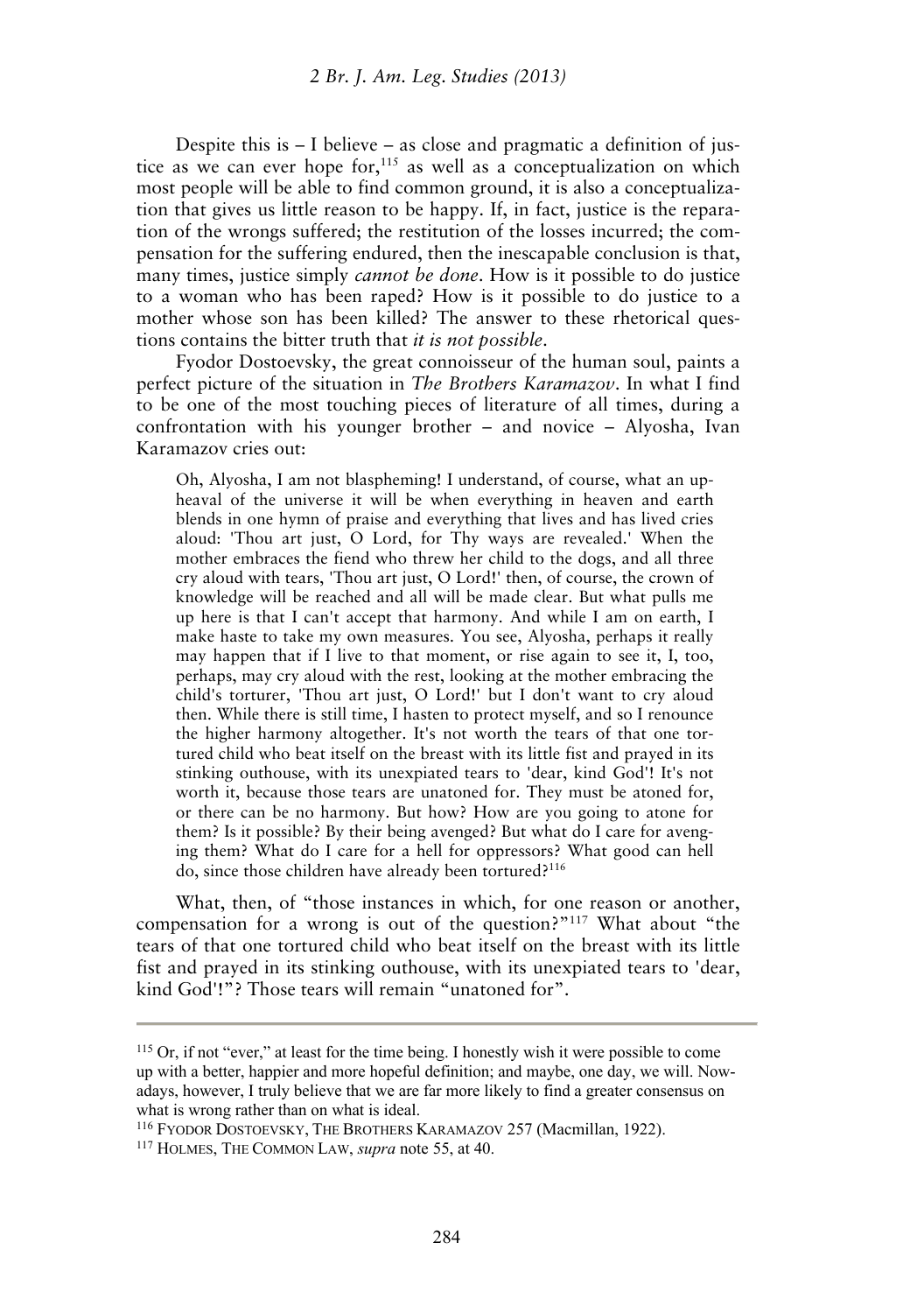In those instances, where it is impossible to repair the wrongs, to give restitution for the losses and to give compensation for the suffering – and this, alas, seems to be the case for most of the instances that require the intervention of the criminal law – all that is left is to inflict a punishment "upon the wrong-doer, of a sort which does not restore the injured party to his former situation ... *for the very purpose of causing pain*. And so far as this punishment takes the place of compensation ... one of its objects is to *gratify the desire for vengeance.*"118 Even by trying to fit retribution within the idea of "justice," the conclusion is that, with respect to the core of criminal law, retribution – criminal punishment for the evil done, without transcendent ends – does not, and indeed, *cannot*! Achieve justice. In all those instances where there can be no undoing of the harm done, the conclusion is, once again, that retribution in its essence is closer to vengeance than it will ever be to justice.<sup>119</sup> We are right back where we were after dealing with Kant and Hegel; retributive punishment is, as Sir James Fitzjames Stephen wrote, the "gratif[ication of] the public desire for vengeance."120 What's more, a consciousness of the close bond that ties retribution to vengeance is clear in the writings of at least some retributivists. To be sure, there are arguments that support a distinction between retribution and revenge. Samuel Pillsbury, for example, while acknowledging the in-

<sup>&</sup>lt;sup>118</sup> *Id.* 118 *Id*. 119 In the excerpt from Dostoevsky quoted above, Ivan, after asking "what good can hell do [for the oppressors] since t[he] children have already been tortured," goes on to say that "too high a price is asked for harmony; it's beyond our means to pay so much to enter on it. And so I hasten to give back my entrance ticket, and if I am an honest man I am bound to give it back as soon as possible. And that I am doing. It's not God that I don't accept, Alyosha, only I most respectfully return him the ticket." (DOSTOEVSKY, *supra* note 116, at 258). While I am not ready to follow Ivan's decision to just "give up" and "return the ticket" to God (which by the way, as Michele Taruffo observes in the introduction to FEDERICO STELLA, LA GIUSTIZIA E LE INGIUSTIZIE, *supra* note 24 presupposes that there is a somewhere else to go to – but there is not, in reality, such a place) I agree with the bottom message – that justice, in front of the great evils that befall humanity (including those instances of evil that criminal law is called upon to repress and punish), cannot be attained. The moral choice, though, as Federico Stella indicates at the end of LA GIUSTIZIA E LE INGIUSTIZIE, is not to "return the ticket," but rather to "chase" justice by working to build a society that is less unjust. The first step toward the building of a society that is less unjust is, in my opinion, recognizing that evil – with what Hannah Arendt defined its "banality" – is the supreme source of all injustices that afflict mankind. And while this is not the place to engage in a meditation on "evil," I think we should still pause for a second to reflect on the fact that that "radical evil" is in all of us – as Kant himself was well aware: "*In the misfortunes of our best friends there is something that does not altogether displease us,"* he observes in RELIGION WITHIN THE LIMITS OF REASON ALONE (Theodore M. Greene trans., Digireads.com Publishing, 2011) (1793), of which book one is indeed dedicated to "the radical evil in human nature" (which renders his "vindictive folly" even the more puzzling). Acknowledging the presence of evil inside us – what Jung calls the "darkness" that "fills us" – is the first, necessary step to defeat it. 120 JAMES F. STEPHEN, A HISTORY OF THE CRIMINAL LAW OF ENGLAND, Vol. 2, 83 (Mac-

millan, 1883), quoted in Hostettler, *supra* note 13, at 70.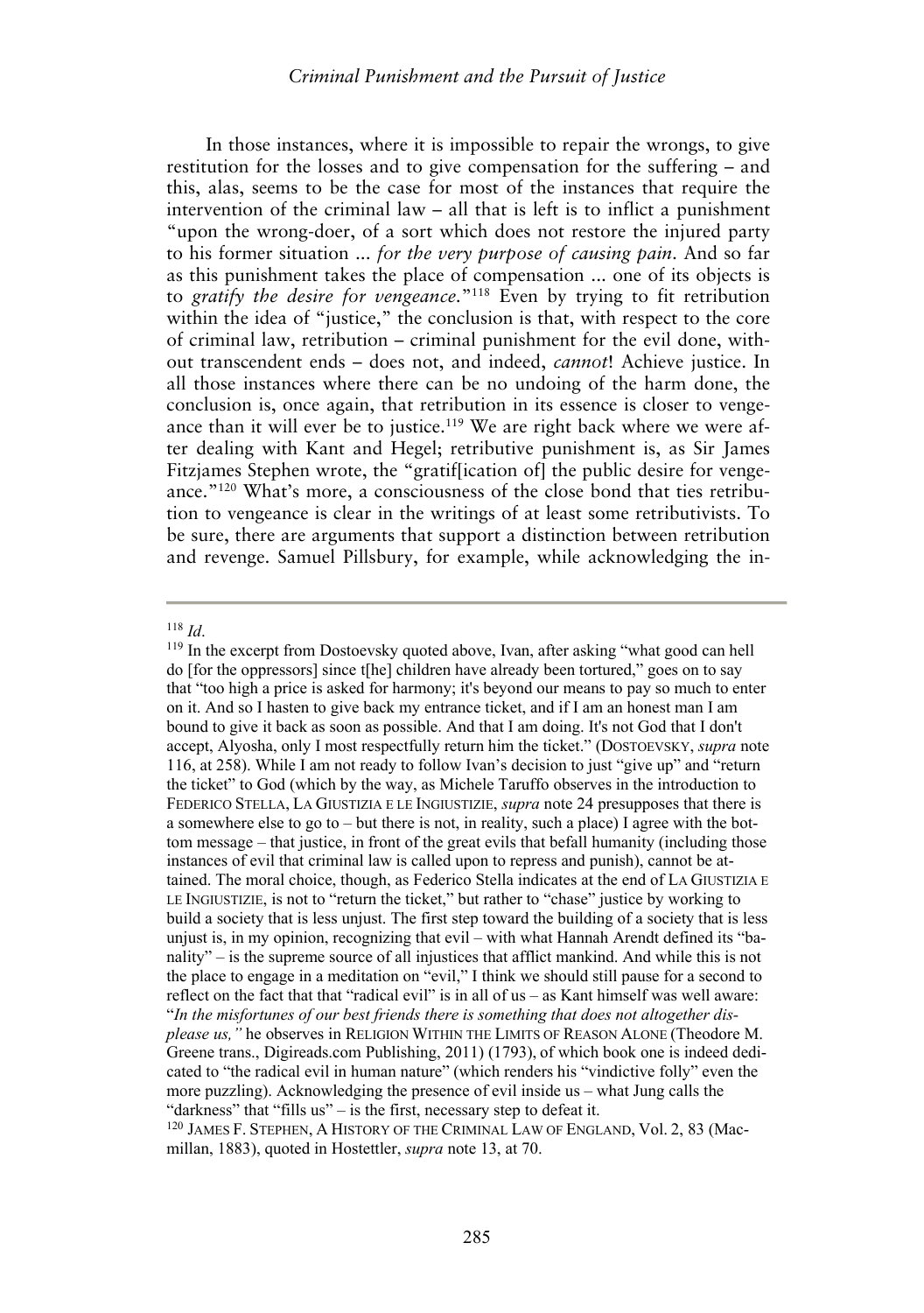separability of anger and retribution,<sup>121</sup> claims that retribution "involves a judgment of wrong to the society according to publicly agreed principles of morality<sup>"122</sup> and it "seeks another's suffering, not to satisfy a personal need, but for a principle of good-enforcing respect for persons;"123 revenge, on the other hand, "arises from a judgment of harm to self-made according to personal principles ... . The revenge-seeker ... seeks personal gain in the form of restored dignity or power from another's suffering."<sup>124</sup>

Another notable writer who argued for a distinction between retribution and revenge is Robert Nozick. Nozick individuates five criteria to distinguish vengeance from retribution: first, while retribution is imposed for a wrong, revenge can be carried out also for any other sort of injury; second, retribution has intrinsic limits of proportionality, whereas revenge knows no such limits; third, revenge is "personal," whereas retribution is carried out impersonally and therefore – one assumes – impartially. Moreover, revenge involves "pleasure in the suffering of another," whereas retribution involves "pleasure at justice being done." Finally, retribution, unlike revenge (which is focused on the harm suffered by the revenge-seeker), is committed to a level of generality, i.e. to "general principles" mandating equal punishment for similar cases.125 The line between retribution and revenge, however, is not as clear-cut as Nozick makes it out to be. For starters, Nozick himself has to admit that "there can be mixed cases" and that "people can be moved by mixed motives."126 As for the argument that revenge (and not retribution) requires a "personal tie"127 between the avenger and the subject of the revenge, it seems to me that it all rests on the incorrect assumption that if A kills or rapes or maims B, it is only a matter between A and B. A plausible argument, however, can be made – and indeed it is an argument that is at the foundations of criminal law as a *public* institution – that A wronging B wrongs not only B, but the community as a whole. In John Donne's words, "No man is an island, entire of itself. ... Any one's death diminishes me, for I am involved in mankind."128 A crime, then, always harms at least two categories of subjects: the victim of the crime itself, and the community at large.

Another apparently strong argument that is common to Pillsbury, $129$ Nozick<sup>130</sup> and Hegel<sup>131</sup> rests on the public-private distinction. As Primoratz

- 
- 

<sup>&</sup>lt;sup>121</sup> Samuel H. Pillsbury, *Emotional Justice: Moralizing the Passions of Criminal Punish-<br>ment, 74 CORNELL L. REV. 655, 657, 671 –72 (1989).* ment, 74 CORNELL L. REV. 655, 657, 671 –72 (1989).<br><sup>122</sup> *Id.* at 690.<br><sup>123</sup> *Id.*<br><sup>124</sup> *Id.*<br><sup>124</sup> *Id.*<br><sup>125</sup> *See* ROBERT NOZICK, PHILOSOPHICAL EXPLANATIONS 366 –68 (1981).<br><sup>126</sup> *Id.* at 368.<br><sup>127</sup> *Id.* at 367.<br><sup>128</sup>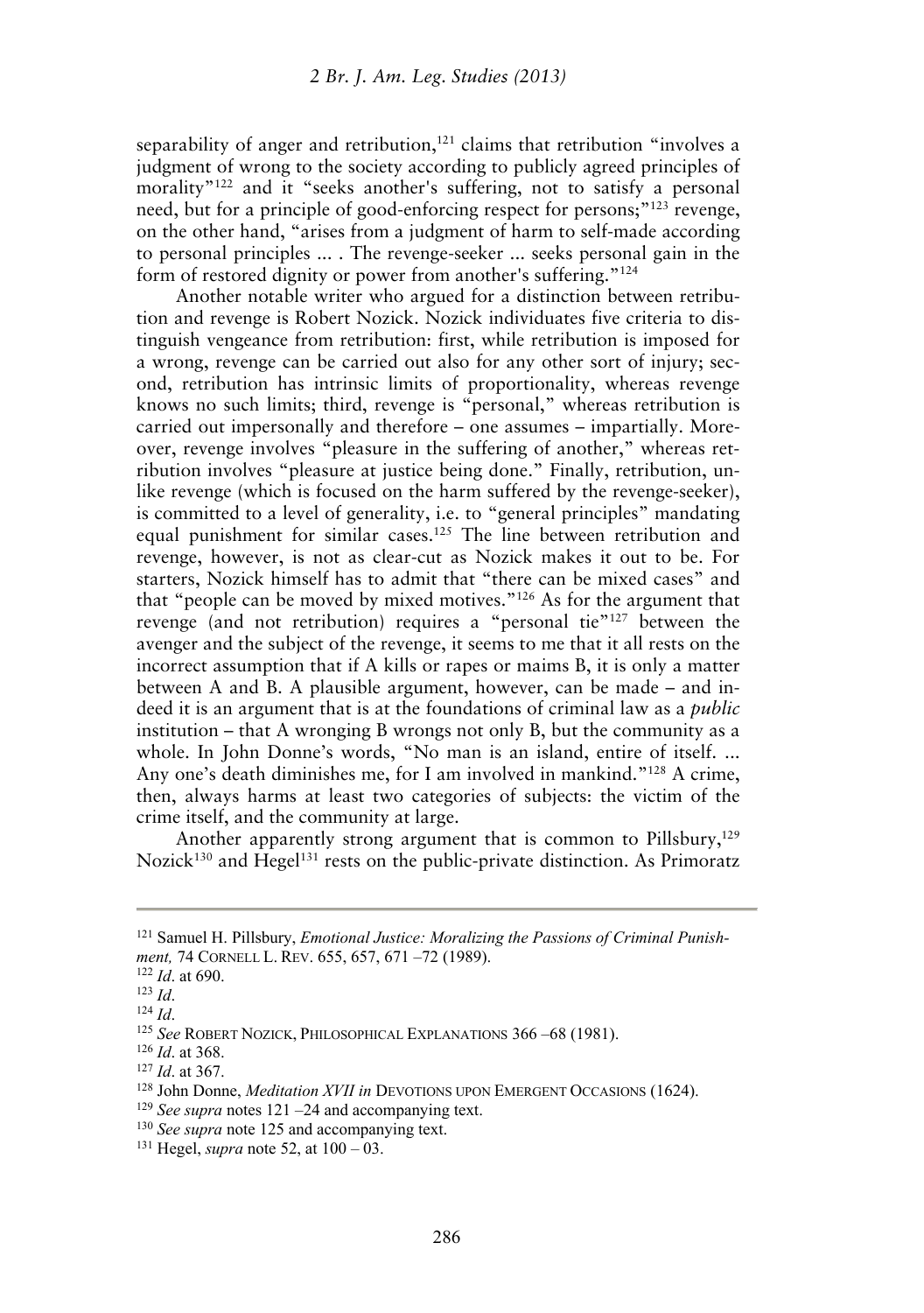puts it, "retributivism has two forms: revenge and punishment."<sup>132</sup> Primoratz explains that revenge has two defects: first, it tends not to be objective and therefore not proportionate; second, it is private, and not institutionalized.133 Once the State comes into play and institutionalizes punishment, retribution is "freed from both limitations that plague revenge."<sup>134</sup> The public-private distinction, however, seems to me to be mostly about *form*; it is the *collective* exaction of revenge versus the *individual* exaction of revenge. True, *public vengeance* will most likely be (more) constrained by proportionality, but other than that, given its formal nature, the distinction between revenge and justice based on the private or public nature of the execution is *a distinction without a difference*. This seems clear to Jeffrie Murphy, who acknowledges that "the desire to hurt another ... is ... sometimes ... motivated by feelings that are at least partly *retributive* in nature."135 Later in the chapter, when Murphy sets forth three reasons why in his opinion "persons may sometimes fail to act out their retributive hatreds," two out of the three reasons involve "getting even" – an expression that recalls vengeance if there ever was one.<sup>136</sup> Murphy's conclusion is unequivocal: "retributive hatred" is a "desire for revenge;"<sup>137</sup> giving people their just deserts means "in short, to 'get even' through revenge."138 Defining revenge as "any injury inflicted on a wrongdoer that satisfies the retributive hatred felt by that wrongdoer's victim,"<sup>139</sup> Murphy finally admits that "it will ultimately be impossible to draw a sharp distinction between the desire for retributive justice and the desire for revenge."140 Once again, retributivists failed in their efforts to separate justice from revenge; indeed at least one of them openly admits that the two are *de facto* inseparable. So, while retribution exacted within the constraints of the legal system is clearly – and by far – preferable to individual, private and unbound revenge (the one which characterizes blood feuds, honor killings, and the like) it is still, in its substance, closer to revenge than it is to justice. And insofar as the argument for a difference between the two rests on formalist grounds, I would say that accepting that argument would mean yielding to the temptation of putting one's "last trust in a sure nothing, rather than in an uncertain something:<sup>"141</sup> it is probably easier to accept an empty distinc-

<sup>1&</sup>lt;sup>32</sup> Primoratz, *supra* note 80, at 70.<br>
<sup>133</sup> *Id.* at 70 – 71.<br>
<sup>134</sup> *Id.* at 71.<br>
<sup>135</sup> JEFFRIE G. MURPHY & JEAN HAMPTON, FORGIVENESS AND MERCY 89 (1988). The chapter from which the quote is taken is written by Murphy.

<sup>136</sup> *See id*., at 104 –05. 137 Jeffrie G. Murphy, *Getting Even: The Role of the Victim, in* CRIME, CULPABILITY, AND REMEDY 209 (E. Paul, F. Miller, Jr., & J. Paul eds., 1990).<br><sup>138</sup> *Id.* 139 *Id.* at 218.<br><sup>140</sup> *Id.* at 224. Murphy qualifies the conclusion as a "consequence of [his] view," but I

think the conclusion has a broad, general value.

<sup>141</sup> FRIEDRICH WILHELM NIETZSCHE, BEYOND GOOD AND EVIL: PRELUDE TO A PHILOSOPHY OF THE FUTURE 14 – 15 (Helen Zimmern trans., MacMillan 1907) (1886).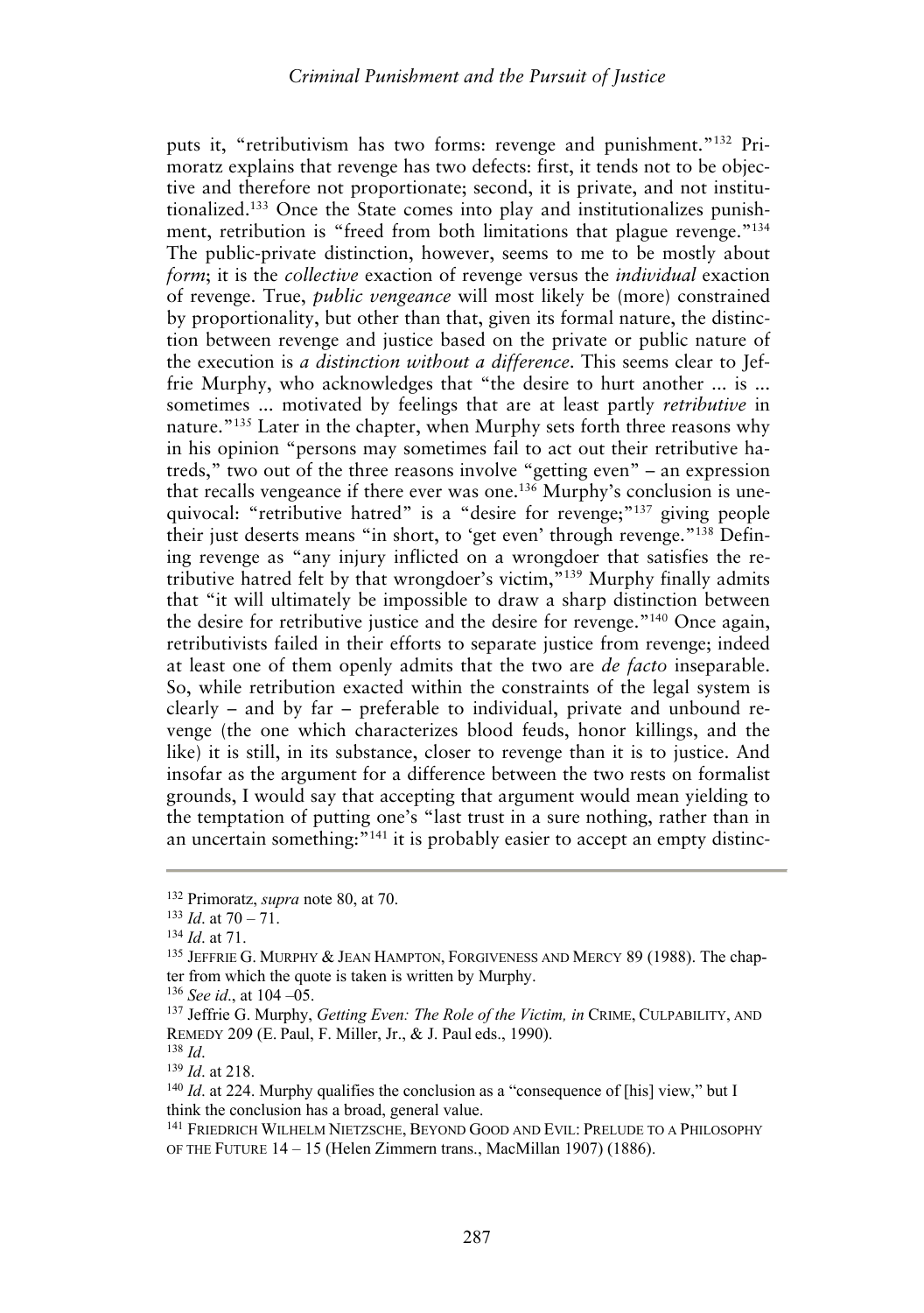tion than to recognize that one of the concepts to which we are most attached – that of retribution and its relationship to justice – may not be exactly as we thought it was.

I realize that – the foregoing arguments notwithstanding – I will not be able to persuade everyone that retribution equals revenge; especially I may not succeed in convincing someone who holds *deep-seated intuitions* to the contrary. Moreover, I will most certainly not manage to move someone who believes vengeance in and of itself to be a good thing – but, with regard to this latter point. I am not even trying, as it would be, I believe, a futile effort. Besides, I am not claiming here that public vengeance is never justified; even less so am I claiming that *we as people* are not justified in feeling revengeful impulses. Michael Moore has made quite the persuasive case to the contrary (although, as I have shown, that's *all* he proves);142 and maybe Nietzsche was right when he quipped, "A little revenge is more human than no revenge."143 Moreover, given the fact that our retributivist instincts run so deep and may even play a part in our evolution,144 we may not – probably, even, should not – completely ban retribution from the realm of criminal punishment, if we want the criminal law and the criminal justice system to be respected and supported by the very society it was created to protect and serve.<sup>145</sup> But this shouldn't mean that revenge should be the *guide* of our actions, nor the *principle* that *shapes*  our system of criminal justice. As Dolinko puts it, "punishing criminals is a dirty business but the lesser of two evils and thus a sad necessity, not a noble and uplifting enterprise that attests to the richness and depth of our moral character."<sup>146</sup> Therefore, even if I have only succeeded in raising some "reasonable doubts" about the equation justice = retribution, I shall be satisfied. After all, none of the arguments set forth by the retributivist camp is able to address satisfactorily – if at all – Sanford Kadish's basic questions on retributivism: what makes punishing offenders "a good thing to do in and of itself?"147 After observing that "punishment consists of intentionally afflicting a person with suffering and deprivation or similar evils,"148 Kadish presses on:

Why is it good to create more suffering in the world simply because the criminal has done so? How does the unlikely proposition that it is right to

<sup>&</sup>lt;sup>142</sup> *See supra* notes 101 – 105 and accompanying text.<br><sup>143</sup> FRIEDRICH WILHELM NIETZSCHE, *Thus Spoke Zarathustra*, *in* THE PORTABLE

NIETZSCHE 180 (Walter Kaufmann ed., NEW York: Viking, 1954) (1883 – 1885). As Kadish candidly admits: "I freely confess that, like most people, I have a feeling in my bones that it is right to punish wrongdoers even where no good comes of it. Yet I can find no persuasive justification for my feelings; that they are widely shared tells me that it is human, not that it is right." Kadish, *supra* note 103, at 699.<br><sup>144</sup> See supra notes 100 –07 and accompanying text.<br><sup>145</sup> I owe this point to Cliff Fishman.<br><sup>146</sup> Dolinko, *supra* note 8, at 1656.<br><sup>147</sup> Kadish, *supra* not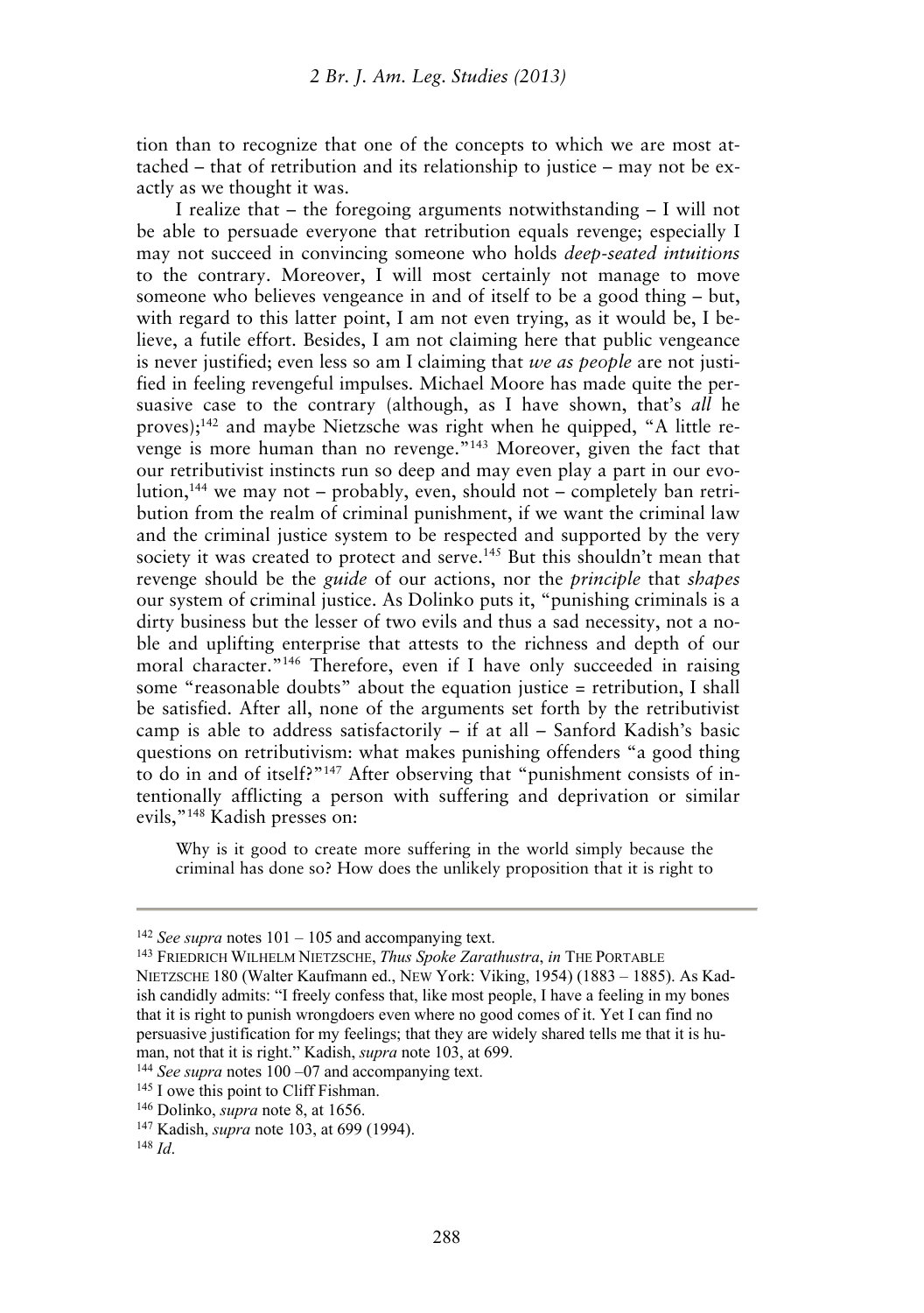hurt a person apart from any good coming of it connect with other moral ideas in our culture that are worth preserving? Is it not a strange candidate for a good worthy of our devotion? Doesn't it resemble too closely for comfort the despised practice of taking pleasure in another's pain?<sup>149</sup>

Even a reader who were to completely reject my proposed conceptualization of justice and hence one of the pillars of my critique of retributivism would have to acknowledge that the failure to offer a plausible answer to any of the aforementioned questions renders retributivism "prima facie morally suspect."150 But if something is *prima facie* morally suspect, then *a fortiori* – indeed, I daresay, by definition – it is unlikely to equal justice, however justice be defined. If people mean it when they say, "I want *justice*, not *revenge*," then retribution cannot offer them what they are looking for.

## III. LOOKING FORWARD: DETERRENCE, REHABILITATION, INCAPACITATION

If, for the moment, we leave the backward-looking rationale for criminal punishment to one side, we can turn our attention to the forwardlooking ones: deterrence, rehabilitation, and incapacitation. Are they going to provide us with a stronger, more compelling justification for the infliction of criminal punishment?

The deterrence rationale goes back to at least around 2400 years ago.151 Establishing what can be called the "classical" theory of deterrence,<sup>152</sup> Plato writes:

[N]o one punishes the evil-doer under the notion, or for the reason, that he has done wrong, – only the unreasonable fury of a beast acts in that manner. But he who desires to inflict rational punishment does not retaliate for a past wrong which cannot be undone; he has regard to the future, and is desirous that the man who is punished, and he who sees him punished, may be deterred from doing wrong again. He punishes for the sake of prevention.153

Plato's theory remains virtually unchanged for the next 2000 years.<sup>154</sup> Thus Beccaria in 1764 writes:

<sup>149</sup> *Id*. 150 *Id*. 151 *See* Giancarlo De Vero, *Prevenzione Generale e Condanna dell'Innocente*, 990 RIV. IT. DIR. PROC. PEN. 1003 –04, (2005).<br><sup>152</sup> As opposed to the "modern" theory of deterrence, see *infra*.<br><sup>153</sup> PLATO, PROTAGORAS 43 (Benjamin Jowett trans., Serenity Publishers, 2009). For a

more complete view of Plato's complex theories of punishment, which include, besides deterrence, also elements of rehabilitation, incapacitation and retribution, *see* Pauley, *supra* note 30, at 101-06. 154 *See* De Vero, *supra* note 151, at 1003-04.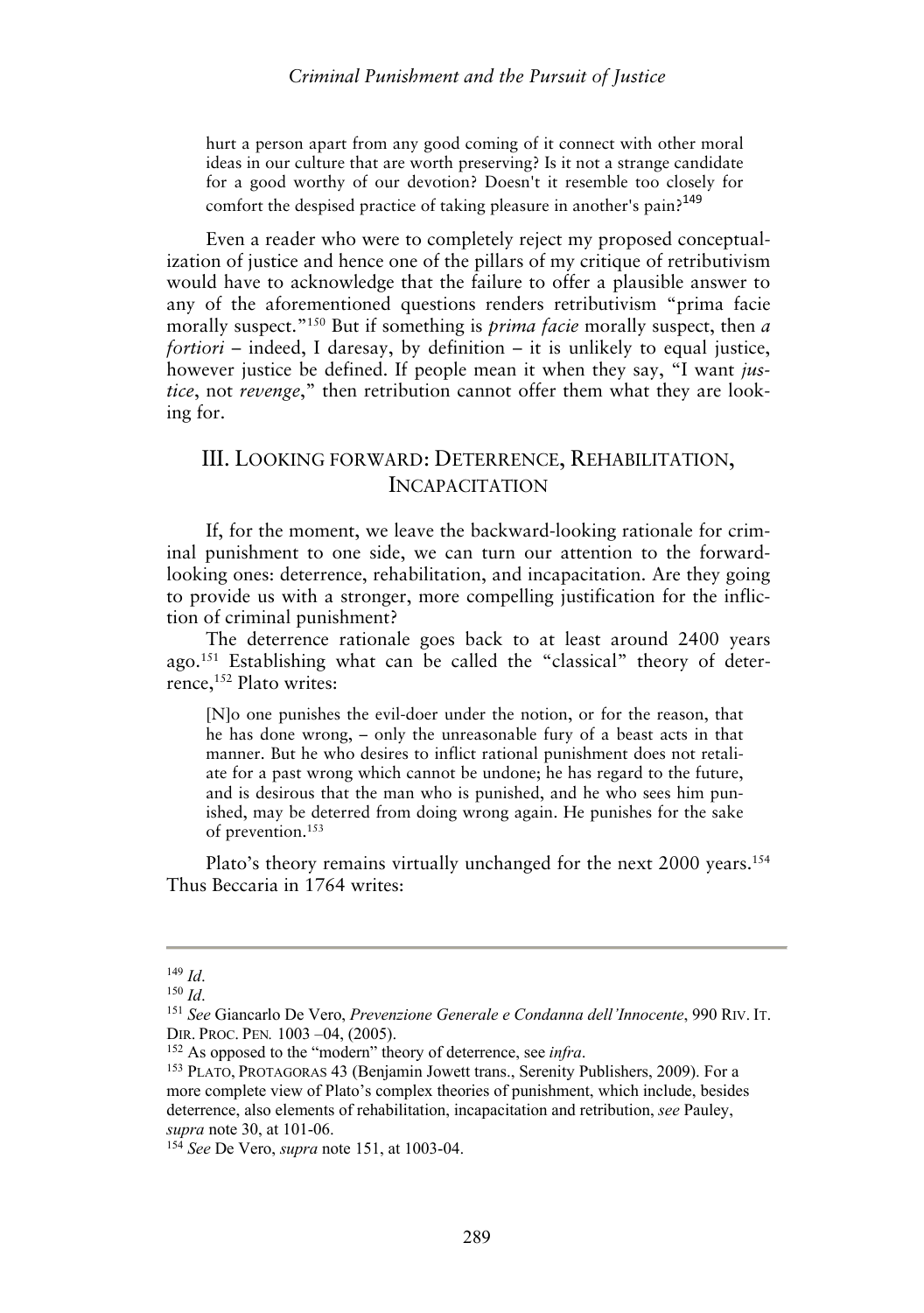It is evident that the purpose of punishment is neither to torment and afflict a sentient being, nor to undo a crime already committed ... . The purpose of punishment ... is none other than to prevent the criminal from doing fresh harm to fellow citizens and to deter others from doing the same.155

A somewhat different approach was advanced in 1799, with the publication of Anselm Von Feuerbach's *Revision der Grundsätze und Grundbegriffe des positiven peinlichen Rechts*. 156 Feuerbach, the father of the "modern" conception of deterrence, introduces a distinction – which is not present in the "classical" conception – between the *threat* of punishment (= the penal law) and the *execution* of punishment.157 Only the threat of punishment, by means of the proclamation of penal laws, is set forth *ne peccetur*; the infliction of criminal punishment is *quia peccatum est*. According to Feuerbach, criminal law can only have a function of *general*  deterrence; this function is accomplished by establishing a law that provides a punishment for a crime. It is the establishment of the law *per se* that serves the purpose of deterrence.<sup>158</sup>

The novelty of Feuerbach's approach is that, anchoring the deterrence effect *to the legal provision* (as opposed to the infliction of punishment), it takes the foundations of their arguments away from those who refer to general deterrence as the justification for exemplary punishments.159 What the "classical" and the "modern" theories have in common, however, is that the effectiveness of general deterrence – or rather, its *scope* – has never been *proven*. Once again, this is something of which Oliver Wendell Holmes was aware well over a century ago:

[W]hat have we better than a *blind guess* to show that the criminal law in its present form does more good than harm? ... . Does punishment deter? Do we deal with criminals on proper principles?<sup>160</sup>

A satisfactory answer to Holmes' question has yet to be given; as Stephen Schulhofer has observed, "whether punishment deters certain kinds of crimes at all, whether more severe penalties produce greater deterrence,

<sup>&</sup>lt;sup>155</sup> Beccaria, *supra* note 25.<br><sup>156</sup> PAUL JOHAN ANSELM RITTER VON FEUERBACH. REVISION DER GRUNDSÄTZE UND GRUNDBEGRIFFE DES POSITIVEN PEINLICHEN RECHTS (Erfurt, 1799). 157 Feuerbach, *supra* note 155; for the reflections hereinafter *see generally* De Vero*, supra*

note 151*.*

<sup>158</sup> *Id*. Hegel rejected and vehemently attacked Feuerbach's position: "Feuerbach – Hegel writes – in his theory of punishment considers punishment as a menace ... But is it right to make threats? A threat assumes that a man is not free, and will compel him by vividly representing a possible evil. Right and justice, however, must have their seat in freedom and in the will, and not in the restriction implied in the menace." HEGEL, *supra* note 52, at 96. For a summary of Hegel's attack and a defense of Feuerbach's position *see* also De Vero, *supra* note 151, at 1012 – 1015, and the texts thereby referenced.<br><sup>159</sup> STELLA, *supra* note 24, at 187.<br><sup>160</sup> Holmes, The Path of the Law, *supra* note 64, at 470 (emphasis added).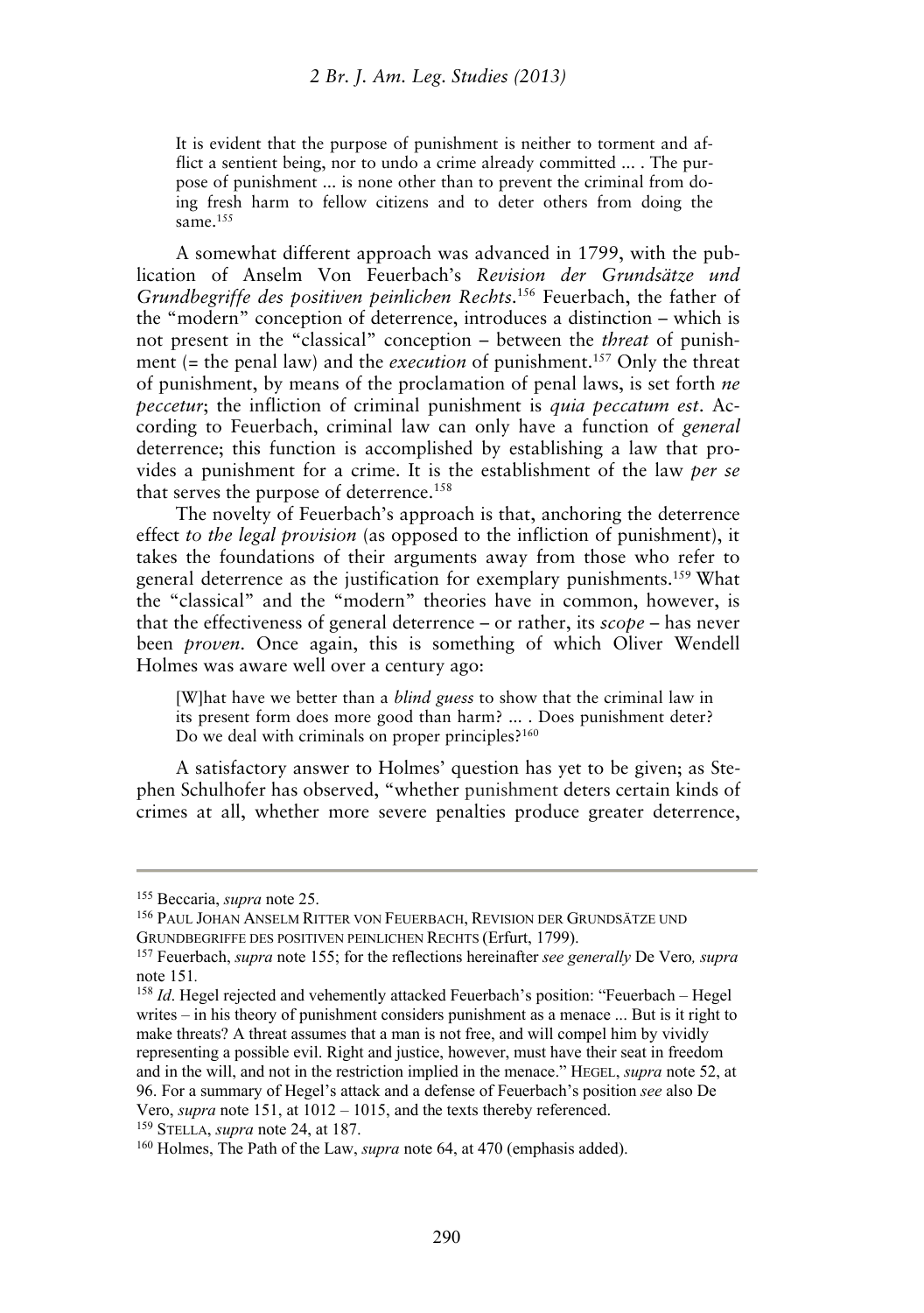even these basic questions cannot be answered with confidence."161 To be sure, some studies have shown that there is *at least some* general deterrent effect that follows from incarceration, although it is by no means a straight  $\text{line:}^{162}$  for specific deterrence, at least one study claims that incarceration is responsible for a  $10-25\%$  reduction in crime rates,<sup>163</sup> although this small reduction comes at a very high cost for taxpayers<sup>164</sup> and although "the impact of incarceration on crime is inconsistent from one study to the  $n$ ext."<sup>165</sup>

The next rationale for punishment in our analysis is rehabilitation. The main idea of rehabilitation is to "recuperate" the criminal, so that he can be sent back into the community no more as a threat, but rather as a productive member of society.

According to Michael Moore, rehabilitation "is perhaps the most complex of the theories of punishment, because it involves two quite different ideals of rehabilitation."166 Moore operates a distinction between rehabilitation that aims to make sure that the criminal no longer poses a threat to society, thus making the community "better off as a whole," and rehabilitation that focuses on the criminal and aims at allowing him to return to society and live a "flourishing and successful" life.167 The latter kind is, according to Moore, "paternalistic in character" and "has no proper part to play in any theory of punishment."168 Moore goes on to explain why such a theory should play no role in the justification for punishment:

First, such a paternalistic reform theory allocates scarce societal resources away from other, more deserving groups ... . Second, in any political theory according high value to liberty, paternalistic justifications are them-

<sup>161</sup> Stephen Schulhofer, *Harm and Punishment: A Critique of Emphasis on the Results of Conduct in the Criminal Law*, 122 U. PA. L. REV. 1497 (1974) at 1517. As for the specific deterrent effect, it is reasonable to assume that *at least some* offenders will not offend again, wishing not to go back to prison. For many convicted offenders – maybe even for most – however, prison ends up being a "school of specialization in crime," and the prison door turns out to be a revolving door. Thus, current prison practice casts serious doubts on the personal deterrence effect of criminal punishment. 162 *See*, *e.g.*, Donald Ritchie, *Does Imprisonment Deter? A Review of the Evidence*, in

Sentencing Matters, April 2011, available at http://www.abc.net.au/mediawatch/transcripts/1128 sac.pdf.

<sup>&</sup>lt;sup>163</sup> Alfred Blumstein & James Wilson, *The Impact of Incarceration on Crime: Two National Experts Weigh In*, The PEW Center on the States, (April 5 2008), available at http://www.pewstates.org/uploadedFiles/PCS\_Assets/2008/the%20impact%20of%20incar ceration%20on%20crime.pdf (last visited Jan. 8, 2013).

<sup>164</sup> Don Stemen, *Reconsidering Incarceration: New Directions for Reducing Crime*, Vera Institute of Justice, Jan. 2007, at 2, available at

http://www.vera.org/download?file=407/veraincarc\_vFW2.pdf (last visited Jan. 8, 2013).<br><sup>165</sup> *Id.* at 3. 166 MICHAEL S. MOORE, LAW AND PSYCHIATRY 234 (1984), excerpt quoted from Kadish et

al., *supra* note 103, at 98. *See* also Moore, Placing Blame, *supra* note 91, at 84 – 87. 167 *Id*. 168 *Id*.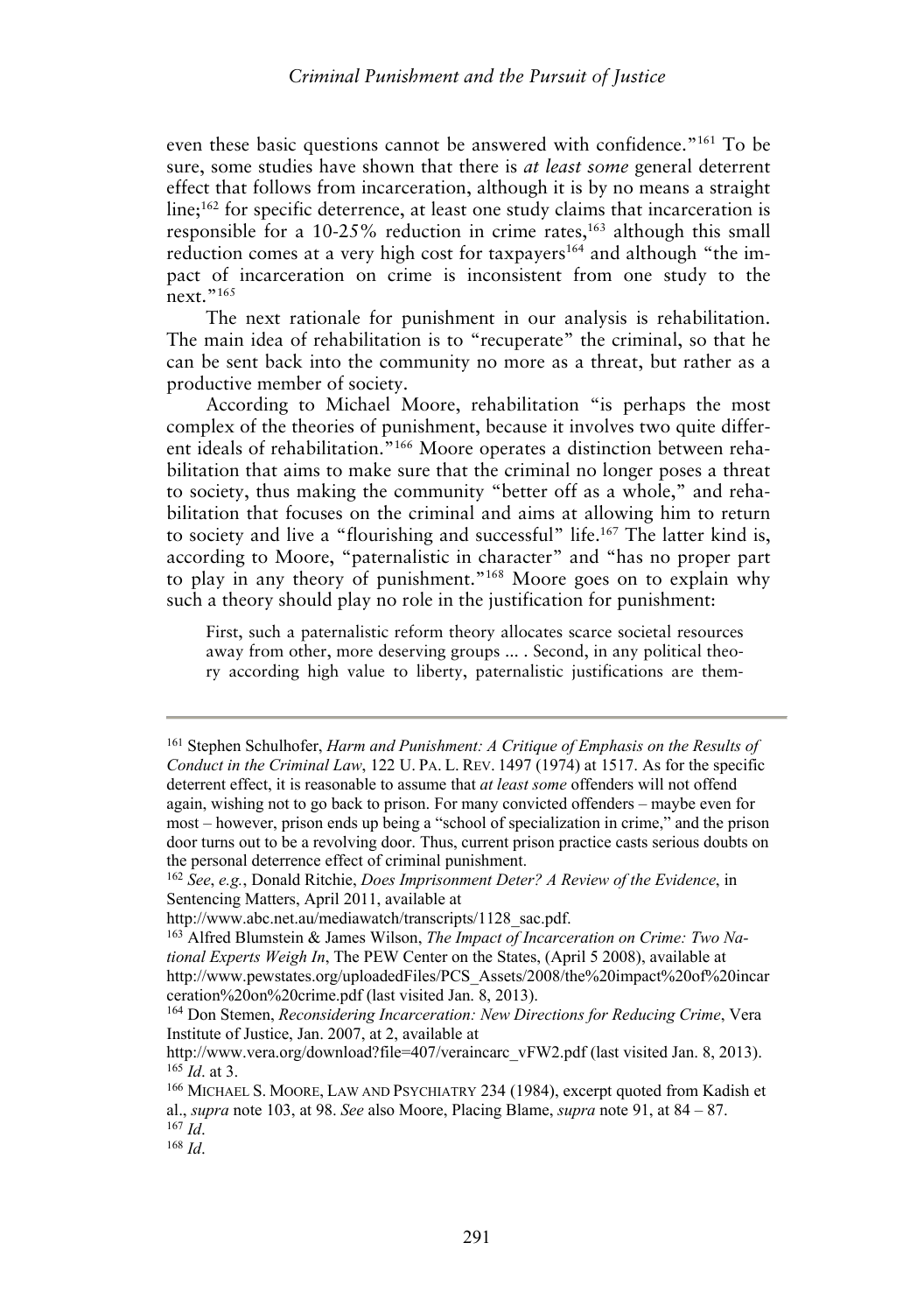selves to be regarded with suspicion ... . Third, such recasting of punishment in terms of "treatment" for the good of the criminal makes possible a kind of moral blindness that is dangerous in itself.169

While I agree with Moore on the two ideals of rehabilitation, I cannot share his conclusion that the second kind is "paternalistic" and thus cannot play any "proper part in any theory of punishment."170 On the contrary, the two ideals represent two vital sides of the same coin. On the one hand, in fact, we do want punishment to foster the good of society by rendering offenders "harmless" so that, when (if?) they re-enter society, society will be safe.171 On the other hand, mere utility for society cannot be the only reason to attempt rehabilitation; an argument can be made that *morally*, rehabilitation is *required* to be undertaken *in the best interest of the offender* to be at least given a chance to become a positive, productive member of the community. Contrary to what Moore claims, this is not a "paternalistic" attitude; rather, it is the application of Kant's own golden maxim that "one man ought never to be dealt with merely as a means subservient to the purpose of another."172 Like I argued *supra*, it is *precisely* by offering the criminal a *chance* to rehabilitate himself, that he is treated not only as a means, but also as an end; or, in Hegel's words, that he is recognized as a "rational being." 173

This said, the concept of rehabilitation does have two structural problems: first, it cannot be forced upon the subject that needs to be rehabilitated (at least not, I believe, in a liberal democracy). It is a process that must be undertaken voluntarily; once the criminal accepts and wants to be rehabilitated, enormous success can be obtained<sup>174</sup> – but first, the criminal *must want* to rehabilitate himself. Second – and equally importantly – for rehabilitation to work, *it must be taken seriously*. It is precisely this second point which is systematically lacking, and which gives rise to the false notion that rehabilitation 'just doesn't work.' But the truth of the matter is that, pursuant to current prison conditions, rehabilitation simply is not an option: as a Human Rights Watch report on prisons contends, "prisons do

<sup>&</sup>lt;sup>169</sup> *Id*. <sup>170</sup> For a critique of this argument see also Dolinko, *supra* note 8, at  $1642 - 52$ . <sup>171</sup> A goal, this one, that doesn't seem to be served particularly well by the current prison system: see, *e.g.*, NILS CHRISTIE, CRIME CONTROL AS INDUSTRY. TOWARDS GULAGS, WESTERN STYLE (2000); LORNA A. RHODES, TOTAL CONFINEMENT: MADNESS AND REASON IN THE MAXIMUM SECURITY PRISON (2004); Joan Ryan, *Prisoner's Isolation Leads to Desperation. Safer Cells Means More Dangerous Streets*, S.F. CHRONICLE, Jan. 27, 2004, at A 13.

<sup>172</sup> Kant, *supra* at 195. *See also supra* note 66 and accompanying text. 173 *See supra* note 57 and accompanying text. For similar arguments, *see also* Dolinko, *supra* note 8.<br><sup>174</sup> On the issue of rehabilitation, its challenges and its successes see, for all, KIRAN BEDI,

IT'S ALWAYS POSSIBLE: ONE WOMAN'S TRANSFORMATION OF INDIA'S PRISON SYSTEM (2006), where the author recounts her efforts to reform the prison of Tihar – one of Asia's largest prisons, counting over 10,000 inmates – and of the enormous successes attained through rehabilitative programs, including an abatement of recidivism.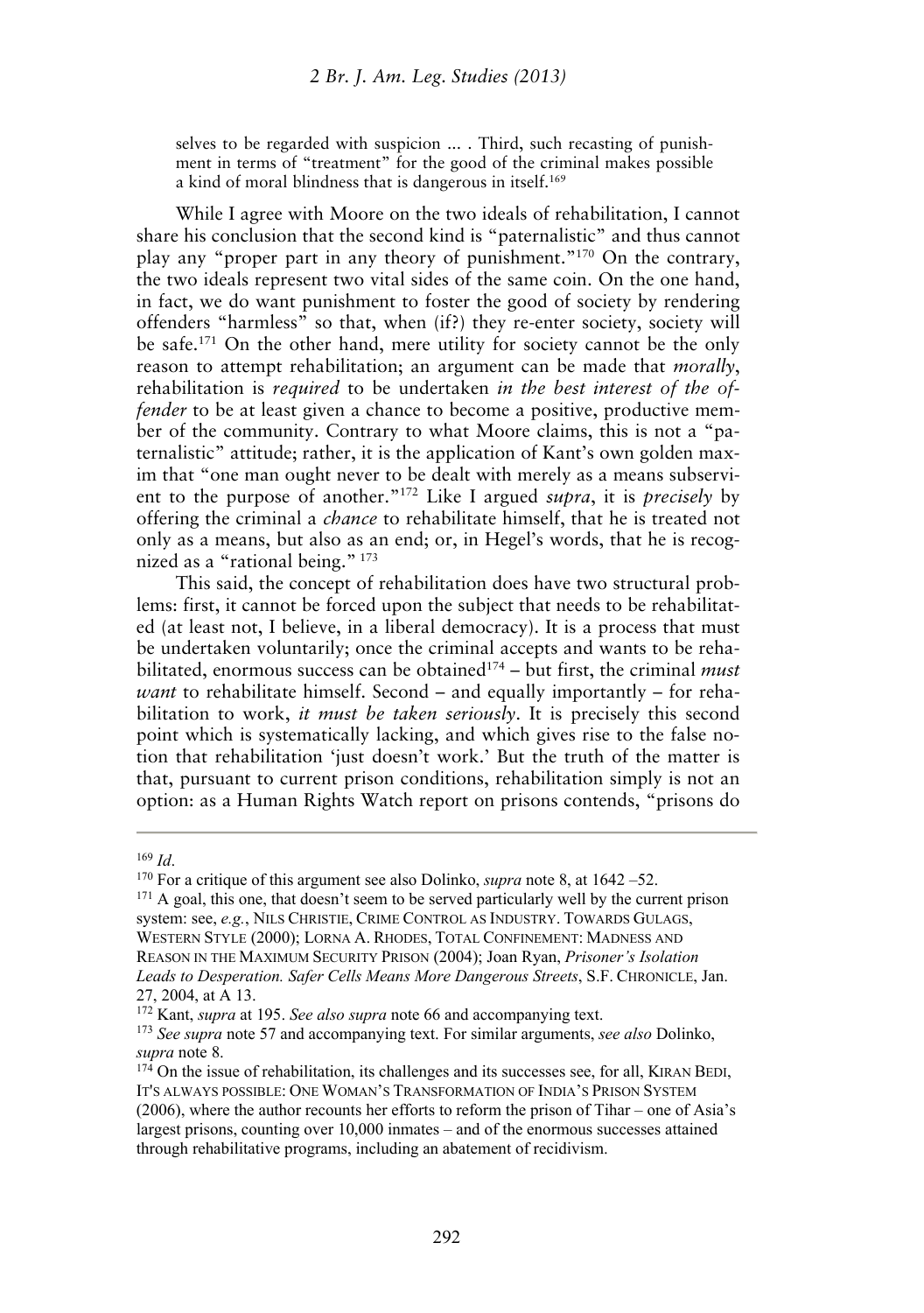more than deprive their inmates of freedom. The great majority ... are confined in conditions of filth and corruption, without adequate food or medical care, with little or nothing to do, and in circumstances in which violence – from other inmates, their keepers or both – is a constant threat.<sup>"175</sup> In the words of Arne Nilsen, governor of Norway's Bastoy prison, in a "conventional prison where prisoners are given no responsibility, locked up, fed and treated like animals [they] eventually end up behaving like animals."176 This seems indeed to be pursuant to the position advocated, among others, by former Massachusetts Governor William Weld, who "told a meeting of attorneys general that prison should be like 'Dante's inner circles of Hell'."<sup>177</sup>

Now compare this depiction with, for example, the model of Norway, whose prison system, according to Halden prison governor Are Hoidal, promotes a "focus on human rights and respect."178 Norway's prison system aims to treat inmates as human beings who are of course being punished – they committed a wrong and thus their liberty is taken away from them – but whose dignity as human beings remains unspoiled.<sup>179</sup> During their sentence, inmates are taught a profession – crafting, cooking, plumbing, and so on and so forth – and, in the case of Bastoy prison, inmates spend their time working in various capacities so as to maintain the green and self-sustaining status of the institution ("The prison is self-sustaining and as green as possible in terms of recycling, solar panels and using horses instead of cars," says Nilsen).180 Of course this approach will encounter a staunch opposition – infused with retributivism – from those who repel the idea of an offender having done something monstrous and being sent to a place that resembles a vacation resort more than a prison. To those who advance such an objection, however, my answer is twofold: first, as an anonymous contributor to *The Economist* has observed, it is true that such an approach might "offend our sense of justice."181 This is, however, due

<sup>&</sup>lt;sup>175</sup> THE HUMAN RIGHTS WATCH GLOBAL REPORT ON PRISONS XV, New York: Human Rights Watch, 1993, available at http://dmitrijus.home.mruni.eu/wp-

content/uploads/2009/12/Human-Rights-Watch-Global-Report-on-Prisons.pdf (last visited Jan. 9, 2013).

<sup>176</sup> Piers Hernu, *Norway's Controversial 'Cushy Prison' Experiment – Could It Catch On in the UK?*, DAILY MAIL, July 25, 2011, available at

http://www.dailymail.co.uk/home/moslive/article-1384308/Norways-controversial-cushyprison-experiment--catch-UK.html (last visited Jan. 9, 2013). 177 PHYLLIS KORNFELD, CELLBLOCK VISIONS: PRISON ART IN AMERICA 23 (1997). 178 William Lee Adams, *Norway Builds the World's Most Humane Prison*, TIME

MAGAZINE, May 10, 2010, available at

http://www.time.com/time/magazine/article/0,9171,1986002,00.html (last visited Jan. 9, 2013).

<sup>179</sup> *See* Hernu, *supra* note 176; Adams, *supra* note 178. 180 *Id*.

<sup>181</sup> W.W., *Norwegian v. American Justice: Plush and Unusual Punishment*, THE ECONOMIST, July 28, 2011, available at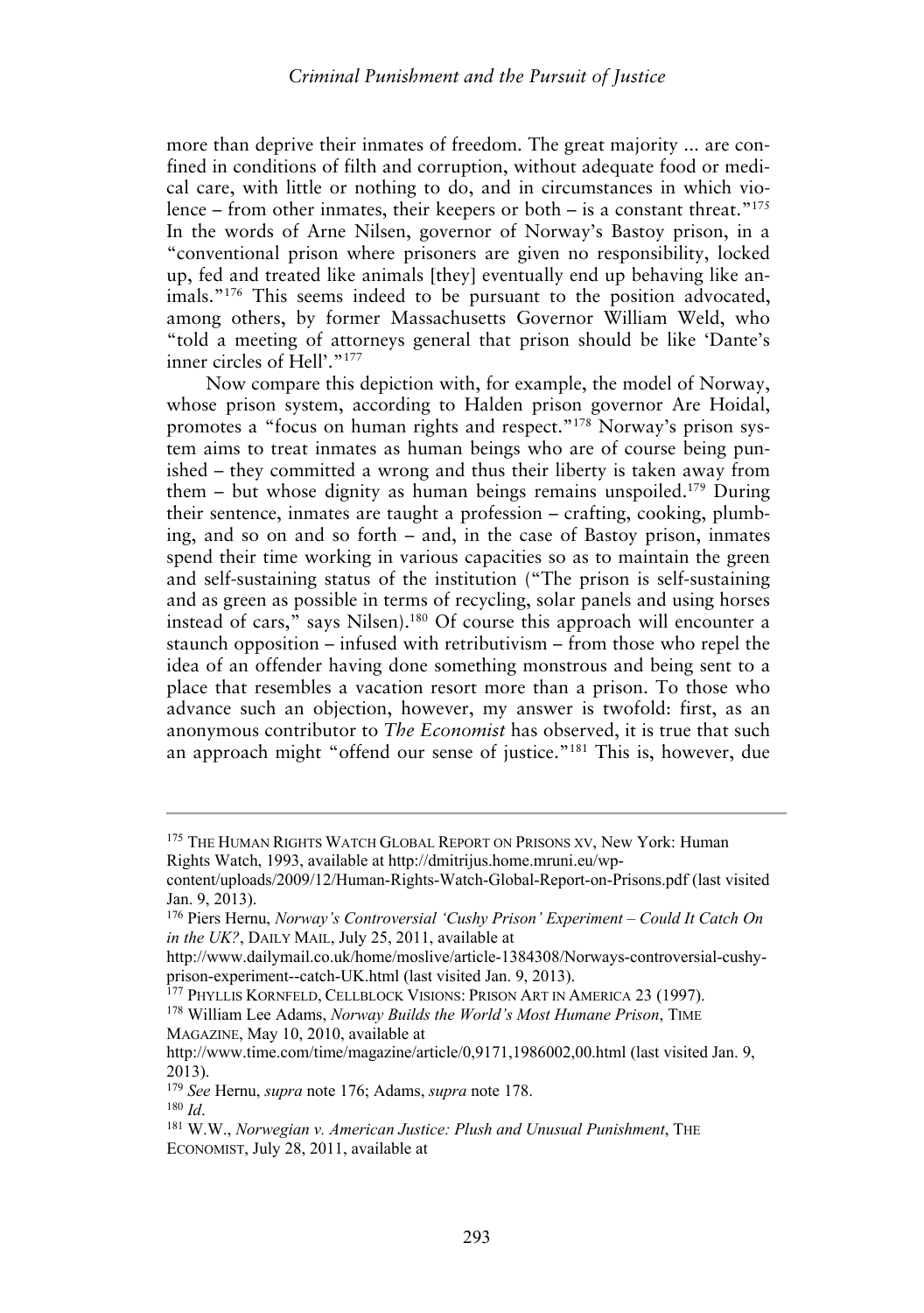to our own "instinct for retribution:" "The idea of balancing some cosmic scale, of restoring the moral order to equilibrium, is deeply appealing. But there is no cosmic scale to balance. The moral order is not some sort of pervasive ethereal substance that threatens to undo us if a monstrous offence is not met with equally ferocious punishment."182 If we approach the subject rationally – the anonymous contributor continues – we will see that the "main imperative" is to guarantee society's safety and to punish wrongdoing to the extent necessary to deter the commission of similar crimes in the future.<sup>183</sup> And with respect to this latter point – and this is the second part of my answer – a comparison of the recidivism rates of the United States, Europe, Scandinavia in general and Norway in particular pretty much speaks for itself; while the recidivism rate in the United States and Europe is between 50% and 75%, the recidivism rate in Denmark, Sweden and Finland is only 30%.184 The recidivism rate in Norway is 20%, with Bastoy prison having a recidivism rate as low as 16% – the lowest in Europe.<sup>185</sup> This is indeed compelling evidence that rehabilitation can succeed and do well – if taken seriously. And while of course there are strong differences between Norway and the United States – just think, for example, that Norway's prison roll "lists a mere 3,300, or 69 per 100,000 people, compared with 2.3 million in the U.S., or 753 per 100,000"<sup>186</sup> that may make the Norwegian model unfeasible in the U.S., the fact that such model exists and, even more, that it seems to work should be a cause for deep reflection on and reconsideration of the policies and principles – pure retributivism above all – that inform American criminal justice.

On the last rationale – incapacitation – I don't think there is much to be said. Pure and simple, incapacitation "works directly to build walls between the allegedly dangerous and the endangered populations."187 This can happen essentially<sup>188</sup> in either of two ways: the allegedly dangerous individual can be locked up preemptively (such is the case, for example, of civil confinement for the mentally ill and dangerous) or he can be locked up after a crime has been committed and for as long as the dangerousness persists. A recent example of this latter scenario is that of Anders Breivik who, after killing 77 people and being denied a defense of insanity, was

http://www.economist.com/blogs/democracyinamerica/2011/07/norwegian-v-americanjustice.

<sup>1&</sup>lt;sup>82</sup> *Id.*<br><sup>183</sup> *Id.*<br><sup>184</sup> Hernu, *supra* note 176.<br><sup>185</sup> *Id.* <sup>186</sup> Adams, *supra* note 178.<br><sup>187</sup> Alan M. Dershowitz, *Background Paper*, in FAIR AND CERTAIN PUNISHMENT: REPORT OF THE TWENTIETH CENTURY FUND TASK FORCE ON CRIMINAL SENTENCING 73 (1976).<br><sup>188</sup> For reasons of space, and in order not to stray too far away from the core topic of this paper, I am offering a somewhat simplistic description of preventive confinement. For a detailed, in depth analysis of the concept and forms of preventive confinement *see* Alan M. Dershowitz, *Preventive Confinement: A Suggested Framework for Constitutional Analysis*, 51 TEX. L. REV. 1277 (1973).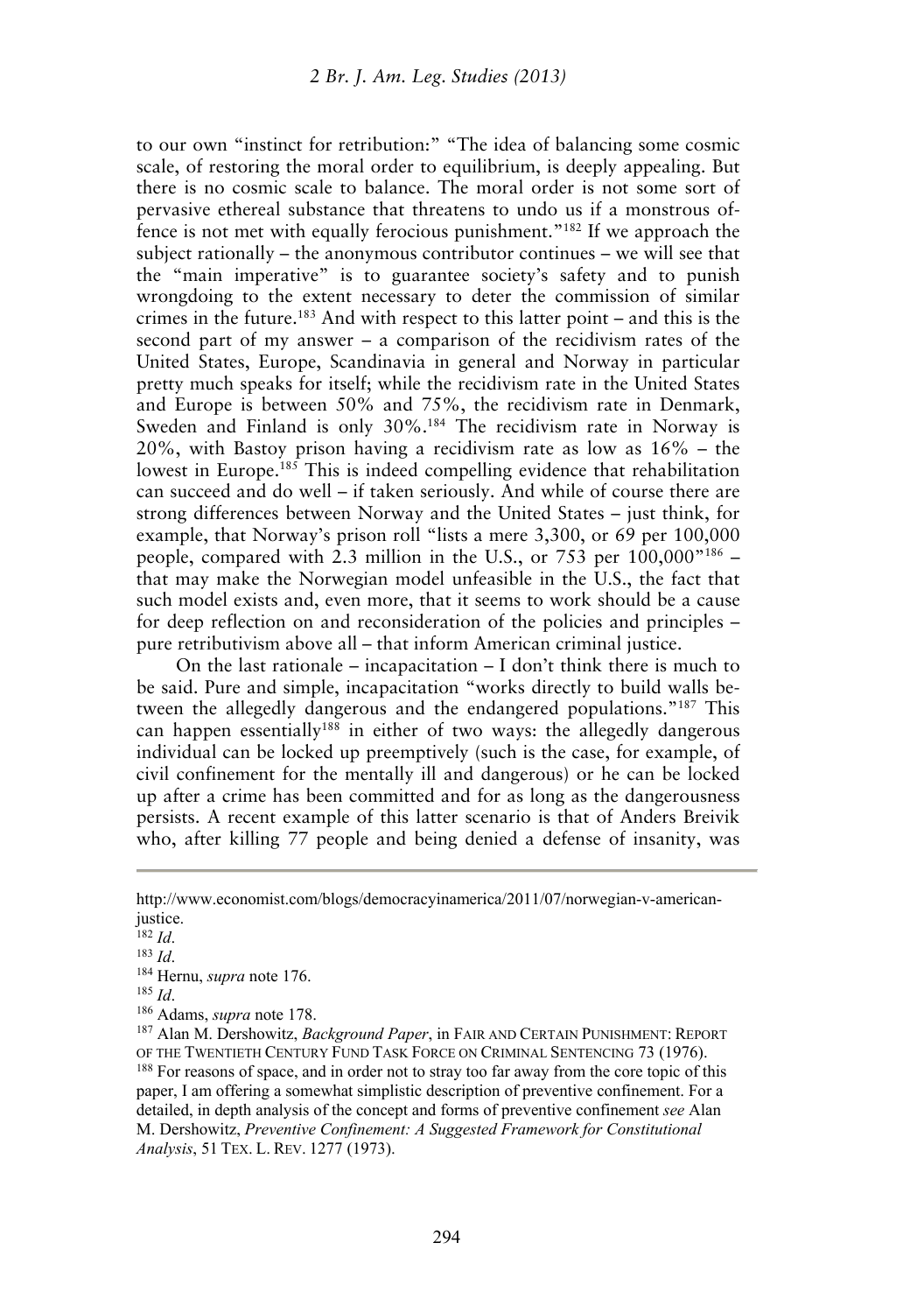sentenced by an Oslo court to a prison term of 21 years – the maximum penalty under Norwegian law – to which judges will be able to add a succession of 5-year extensions for as long as Breivik will be considered dangerous.189

What the rationales described above have in common is that – as I have already pointed out – they are all forward-looking; punishment is imposed so that those who are punished (as well as the general population) will be deterred *from committing future crimes*; so that they will be rehabilitated and thus *will not commit crimes in the future* (upon release); so that they will be *prevented from offending again*. The question to be asked now, then, is: what is wrong with adopting a purely forward-looking approach?

The answer is that what the approaches outlined above also have in common is their utilitarian character; their ultimate goal is what is best for society (in the case of rehabilitation by means of what, I believe, also happens to be best for the offender). Without any elements of desert – without any looking backward – the imposition of punishment is reduced to a "simplistic Benthamite calculus."190 But what are the consequences of a purely Benthamite calculus applied to the criminal law?

To respond to this question, one need not go very far, nor be very imaginative; the answer can be found, to begin with, in the writings of Cesare Lombroso. Lombroso – the founder of the Positive School of criminology – pushed Beccaria's deterrence theories beyond their limit and argued that rather than repressing crime, the focus should be on trying to prevent it.<sup>191</sup> According to Lombroso, the way to crime prevention was twofold; on the one hand, the broad, general causes of certain crimes had to be studied and addressed; on the other hand, a narrow focus on the individual criminal (or class of criminals) was required.192 Observing with Cicero that *a natura hominis discenda est natura iuris*, 193 Lombroso concludes that some criminals "ought never to be liberated."194 For Lombroso, "the preventive imprisonment of the ... criminal [is analogous] to the confinement of the insane;"<sup>195</sup> both are justified by "society's right to defend itself."<sup>196</sup> "Crime and insanity" Lombroso writes – "are both misfortunes; let us treat them,

<sup>189</sup> Mark Lewis and Sarah Lyall, *Norway Mass Killer Gets the Maximum: 21 Years*, N.Y. TIMES, Aug. 24, 2012, available at

http://www.nytimes.com/2012/08/25/world/europe/anders-behring-breivik-murder-

trial.html?pagewanted=all&\_r=1& (last visited 12/7/2012).<br><sup>190</sup> Dershowitz, Background Paper, *supra* note 187, at 73.<br><sup>191</sup> CESARE LOMBROSO, CRIME, ITS CAUSES, AND REMEDIES 245 (Henry P. Horton trans., Little-Brown & Co., 1911)

<sup>192</sup> *See* Alan M. Dershowitz, *Indeterminate Confinement: Letting the Therapy Fit the* 

Crime, 123 U. PA. L. REV. 297 (1974 – 1975) at 308 –09.<br><sup>193</sup> Lombroso, *supra* note 191, at 386.<br><sup>194</sup> Id. at 423. See also Dershowitz, Indeterminate Confinement, *supra* note 192, at 309.<br><sup>195</sup> Id. at 309.<br><sup>196</sup> Id. and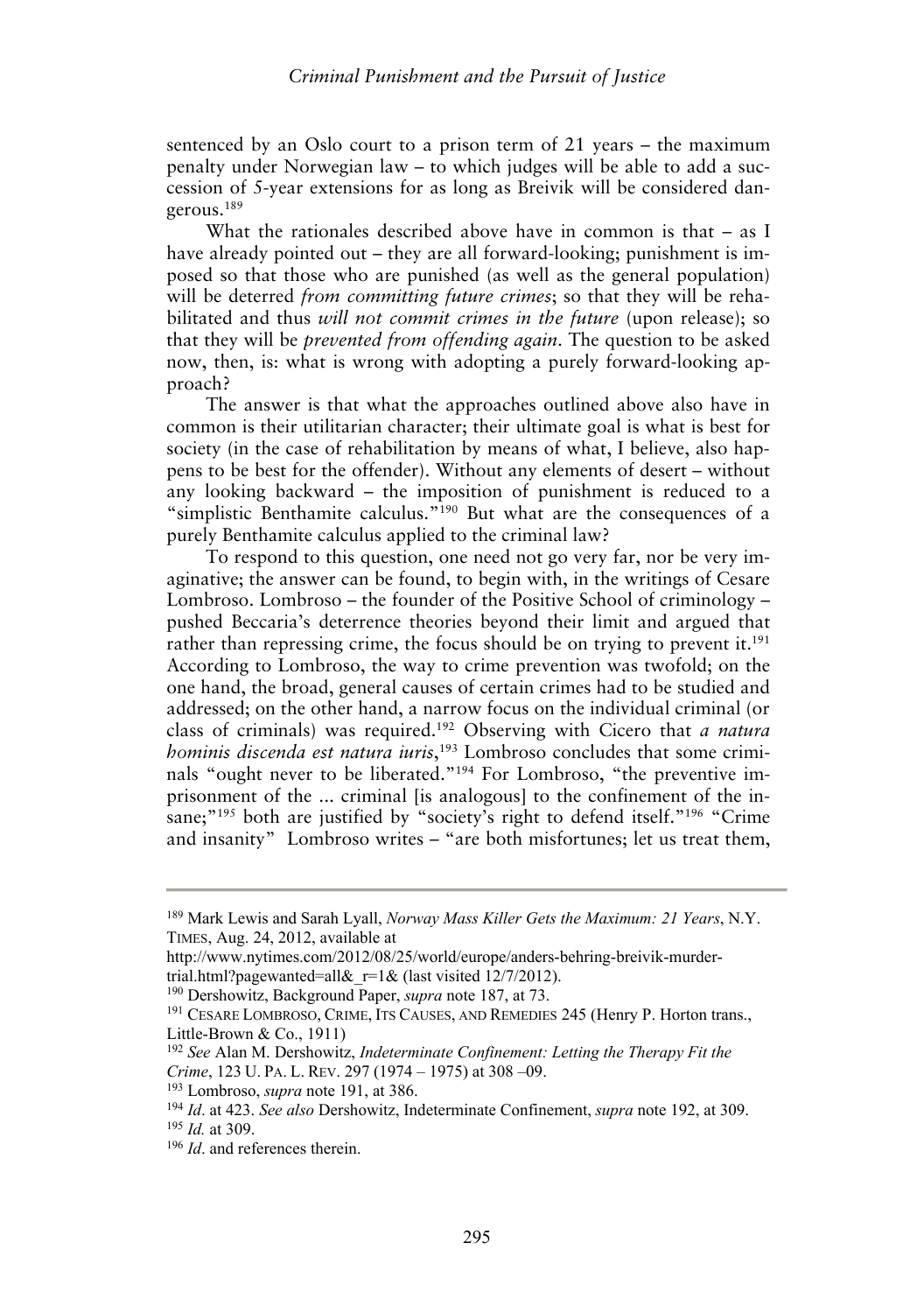then, without rancor, but defend ourselves from their blows."197 Utility to society is key to the Lombrosian theory: "formerly, punishment, which was made to correspond to the crime and like it had an atavistic origin, did not attempt to conceal the fact that it was either an equivalent or an act of vengeance;"198 those, however, were "the theories of ... Kant ... and Hegel, [nothing more than] the ancient ideas of vengeance and the *lex talionis* disguised in modern dress."199 According to Lombroso, there is only one acceptable (and absolute) rationale to justify criminal punishment: "[i]t is just because the principle of punishment is based upon the necessity of defense that it is really not open to objection."200

One can very well see how anchoring the justification of criminal punishment to the defense of society (a defense, moreover, which shows the colors of necessity, and, as the saying goes, necessity knows no law) can open the door to limitless preventive punishment exacted in the name of protecting society. Such was the case, for instance, of the internment of Japanese-Americans during World War II – "the most dramatic example of pure preventive confinement [in United States history]."201 And while this may very well be the most extreme example to date, if we adopt a purely forward-looking approach (featuring any of the three rationales outlined in this section or any combination thereof) whose only consideration is the utility to society, we might be tempted not only to advance the preventive confinement and detention of those subjects considered to be socially dangerous or likely to (or having the potential to) commit (future) crimes, but also to confine the socially undesirable, to dilute standards of proof, to increase prison sentences, to force rehabilitation upon inmates, to – why not? – punish bad thoughts and bad character; after all, we would only have to invoke the necessity of defending society. This is precisely what happened in the Soviet Union, where criminal law was tasked with "the protection of the Soviet order, socialist property, the character and rights of citizens and the entire social law and order"202 and where the purpose of punishment was "to reform and re- educate the convicted offender in the spirit of honest attitude towards work [and] verbatim adherence to laws and respect of the rules of the socialist way of life."<sup>203</sup> But is this the appropriate role of the criminal law in a liberal democracy? I believe that it is not. I believe that in a liberal democracy, a bedrock principle must be that the criminal law should be used only as the *extrema ratio*. By this, I mean that the criminal sanction should be invoked only as an option of the last

<sup>&</sup>lt;sup>197</sup> Lombroso, *supra* note 94, at 421, quoted in Dershowitz, Indeterminate Confinement, supra note 192, at 310.<br><sup>198</sup> Lombroso, *supra* note 94, at 381 (citations omitted).<br><sup>199</sup> Id. at 383.<br><sup>200</sup> Id. at 381.<br><sup>201</sup> Dershowitz, Preventive Confinement, *supra* note 192, at 1285.<br><sup>202</sup> Jaan Sootak, *Theories of* 

INTERNATIONAL 72 (2000). 203 *Id*.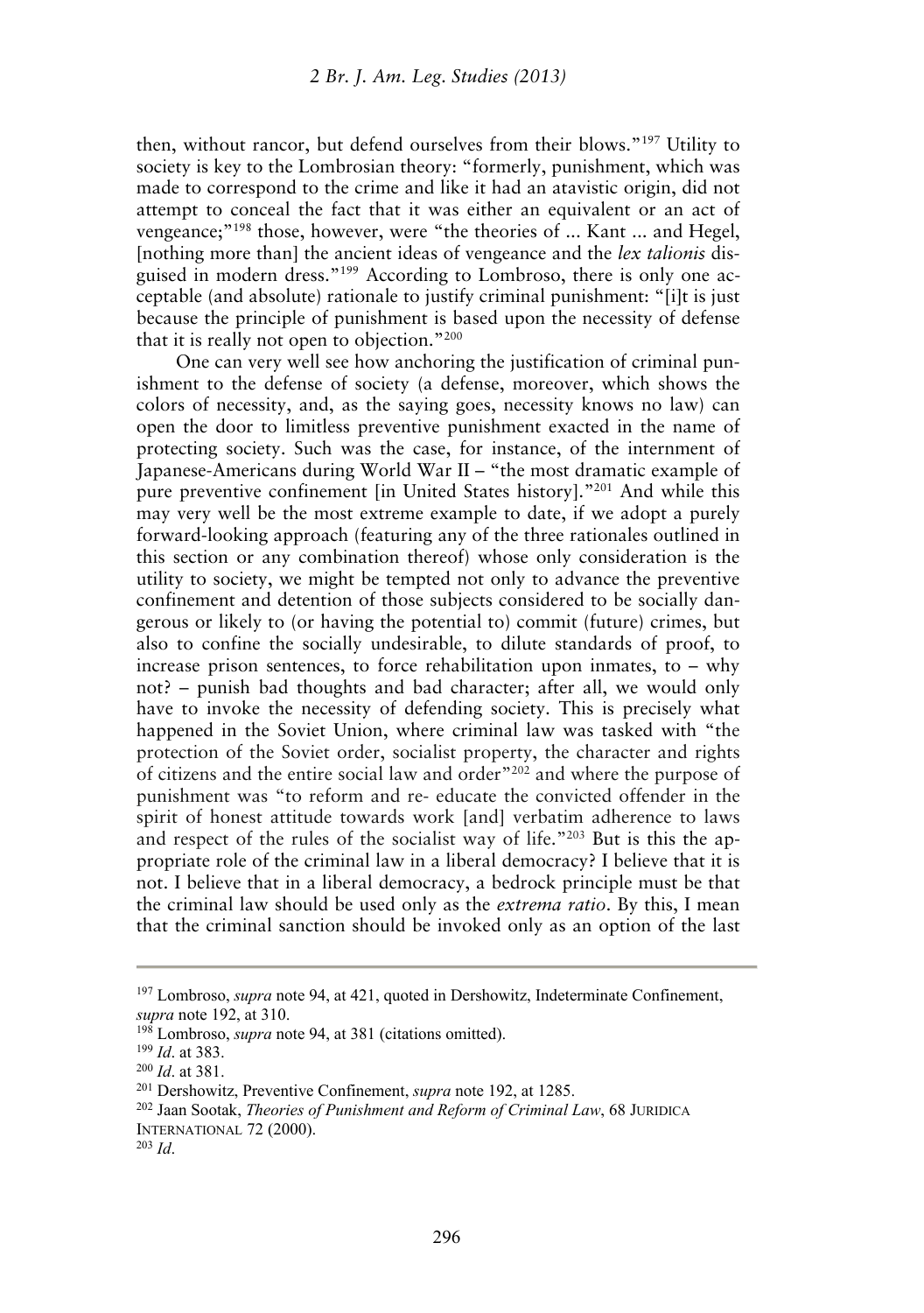resort – when certain interests cannot be effectively protected except through resorting to the criminal sanction, *only then* should we turn to the criminal law.204 I believe this should be so even if we reject Cesare Beccaria's construction of the social contract, his idea that men only agreed to give up the smallest possible portion of their liberty, and his illuminist utilitarianism altogether.<sup>205</sup> There are, in fact, compelling reasons that demand that criminal punishment be used only as a last resort. Criminal law must be the option of the last resort because "[t]he accused during a criminal prosecution has at stake interests of immense importance, both because of the possibility that he may lose his liberty upon conviction and because of the certainty that he would be stigmatized by the conviction."206 A criminal proceeding impairs – and an eventual conviction definitely takes away – "the right to make basic decisions about the future; to participate in community affairs; to take advantage of employment opportunities; to cultivate family, business, and social relationships; and to travel from place to place."207 The criminal law's devastating effects are not limited to the life of the accused; "fine and imprisonment ... fall ... heavily on a criminal's wife and children."<sup>208</sup> Even before the verdict, the mere existence of a criminal proceeding against someone taints his or her good name.<sup>209</sup> This is even more so in a media- and internet-invaded society, where often the outcomes of judicial proceedings are "anticipated" by the verdict of public opinion – a situation portrayed in an effective (if somewhat caricatural) way by a cartoon on The New Yorker where a judge, talking to the defendant, says: "Since you have already been convicted by the media, I imagine we can wrap this up pretty quickly."210

<sup>204</sup> Something akin to what Stephen Schulhofer calls the principle of frugality. *See* 

Schulhofer, *supra* note 161, at 1565, and references therein.<br><sup>205</sup> See *supra* notes 16 – 30 and accompanying text.<br><sup>206</sup> In re Winship, 397 U.S. 358; 90 S. Ct. 1068 (1970) (Brennan, J., writing for the Court).<br><sup>207</sup> Al

<sup>&</sup>quot;Good name in man and woman, dear my lord,/Is the immediate jewel of their souls:/Who steals my purse steals trash; 'tis something, nothing;/'Twas mine, 'tis his, and has been slave to thousands:/But he that filches from me my good name/Robs me of that which not enriches him/And makes me poor indeed." WILLIAM SHAKESPEARE, *Othello*, III, 3 – 160. While it is probably true that – as Alan Dershowitz noted during a conversation – most people who quote this famous statement from the *Othello* fail to stress the irony of it – after all, these verses are pronounced by the villain Iago, whose conduct is in exact antithesis with the message carried by his words. I also believe that a message isn't less true just because the speaker does not believe in what he is saying or, as is indeed the case here, believes in what he is saying, but fails to act accordingly. In other words, the fact that Iago is the villain doesn't make his words less valuable in their truth, which transcends the contingency of why they were said. After all, Iago's ultimate evil plan was the ruin of Othello – a ruin that comprised taking away his good name and reputation. 210 Mischa Richter, *The New Yorker Collection*, 08/05/1991, available at www.cartoonbank.com.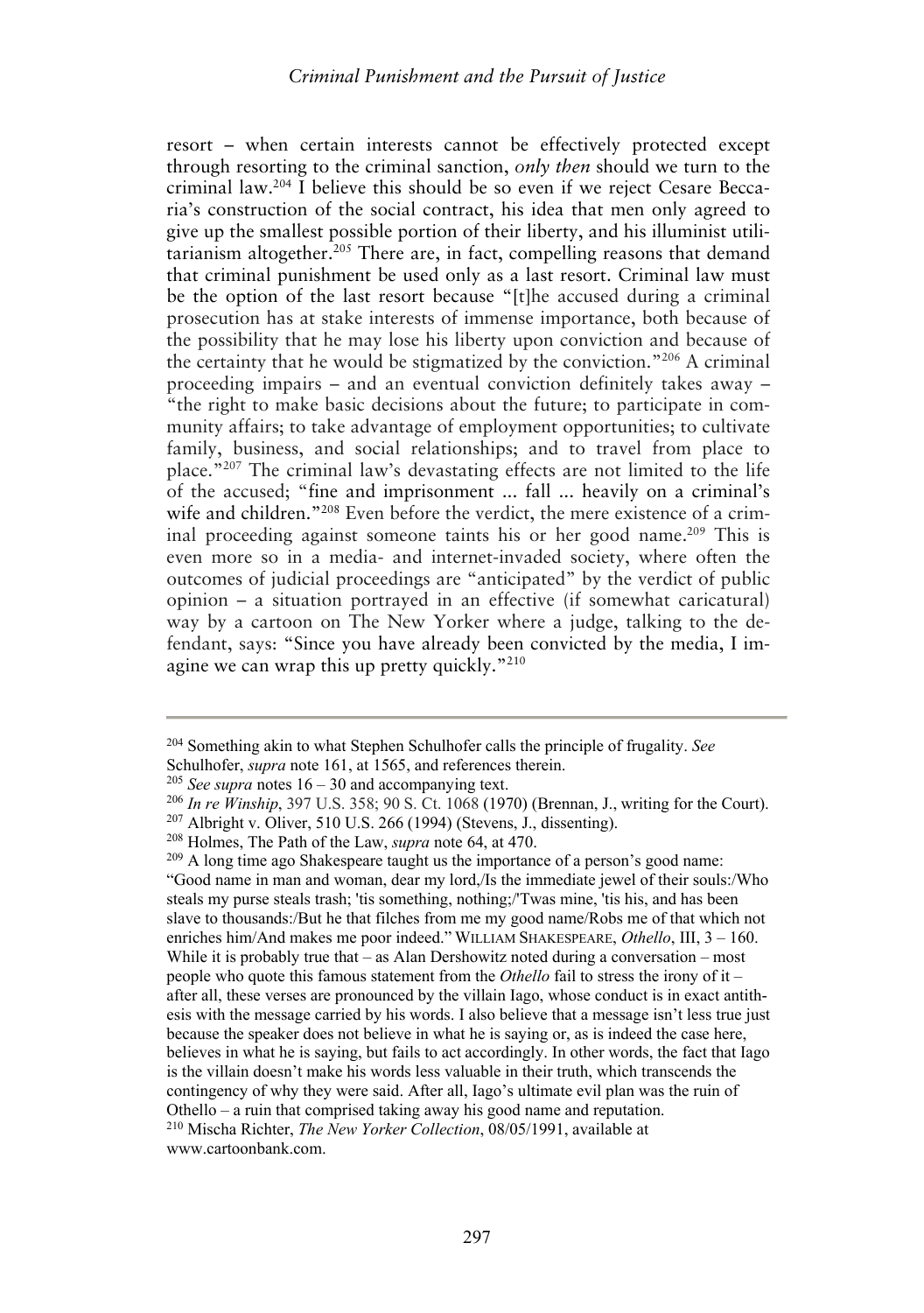Moreover, criminal punishment is a knife that cuts both ways; much like Oliver Wendell Holmes, we still don't know whether it "does more good than harm." Indeed, most times, prison doors end up being, in fact, revolving doors.211 What Oliver Goldsmith observed in 1752 is still true today: prisons "enclose wretches for the commission of one crime and return them, if returned alive, fitted for the perpetration of one thousand."<sup>212</sup> It is exactly the degrading of prisoners and the plunging them further into crime denounced by Justice Holmes.213 In short, protection through the criminal law comes at a very high price.

These are not just words on paper. Anyone who practices – or has practiced – criminal law knows that. True, as Alan Dershowitz always says, we live in a country where most criminal defendants are, in fact, guilty; and thank God for that! Would anyone really want to live in a country, Dershowitz asks, where most of the defendants tried by the state are, in fact, innocent? The answer is – and it should be – no!214 But *not all* criminal defendants are guilty. For example, I once worked on the appeal for a heart-surgeon who had been convicted of performing unnecessary heart operations on patients in order to inflate the total volume of surgeries carried out at his hospital and hence obtain, by fraud, a higher level of compensation (his contractual agreement with the hospital provided for a bonus every *x* number of surgeries past a threshold level per year). The conviction was obtained on the basis of flimsy medical evidence, which ineptly characterized the surgeries as "unnecessary" (and which the previous counsel failed to challenge during trial), and a witness testimony. On appeal, my colleagues and I were able to contest the validity of the medical evidence, thereby dismantling the prosecution's theory, and to prove that the witness was unreliable; hence the conviction was reversed. What we couldn't do, however, was to give back to the surgeon the four years that elapsed between the start of the proceedings and the overturning of the conviction. During those four years, his license to practice medicine, as well as his teaching privileges, were revoked; he was left jobless and branded a criminal in the eyes of the community. A society that values individual liberty, self-determination, and freedom – and American society is, by all means, a society that values those principles – cannot ignore the devastating consequences of criminal law; thus it *needs* to embrace the bedrock principle of criminal law as the *extrema ratio*. Under-criminalization, ra-

<sup>&</sup>lt;sup>211</sup> *See generally* Bedi, *supra* note 170.<br><sup>212</sup> OLIVER GOLDSMITH, THE VICAR OF WAKEFIELD 173 (The Folio Society, 1971), quoted in Hostettler, *supra* note 13, at 61. 213 *See supra* note 63 and accompanying text. On the general issue of the conditions of

prison inmates, besides the works referenced *supra* notes 175 & 177, *see* also ZIGMUT BAUMAN, WASTED LIVES. MODERNITY AND ITS OUTCASTS (2004); LOÏC WACQUANT, LES PRISONS DE LA MISÈRE (1999); ALAN ELSNER, GATES OF INJUSTICE: THE CRISIS IN

AMERICAN PRISONS (2004). 214 *See*, *e.g.*, ALAN M. DERSHOWITZ, TAKING THE STAND: AN AUTOBIOGRAPHY (Random House, *forthcoming*, 2013).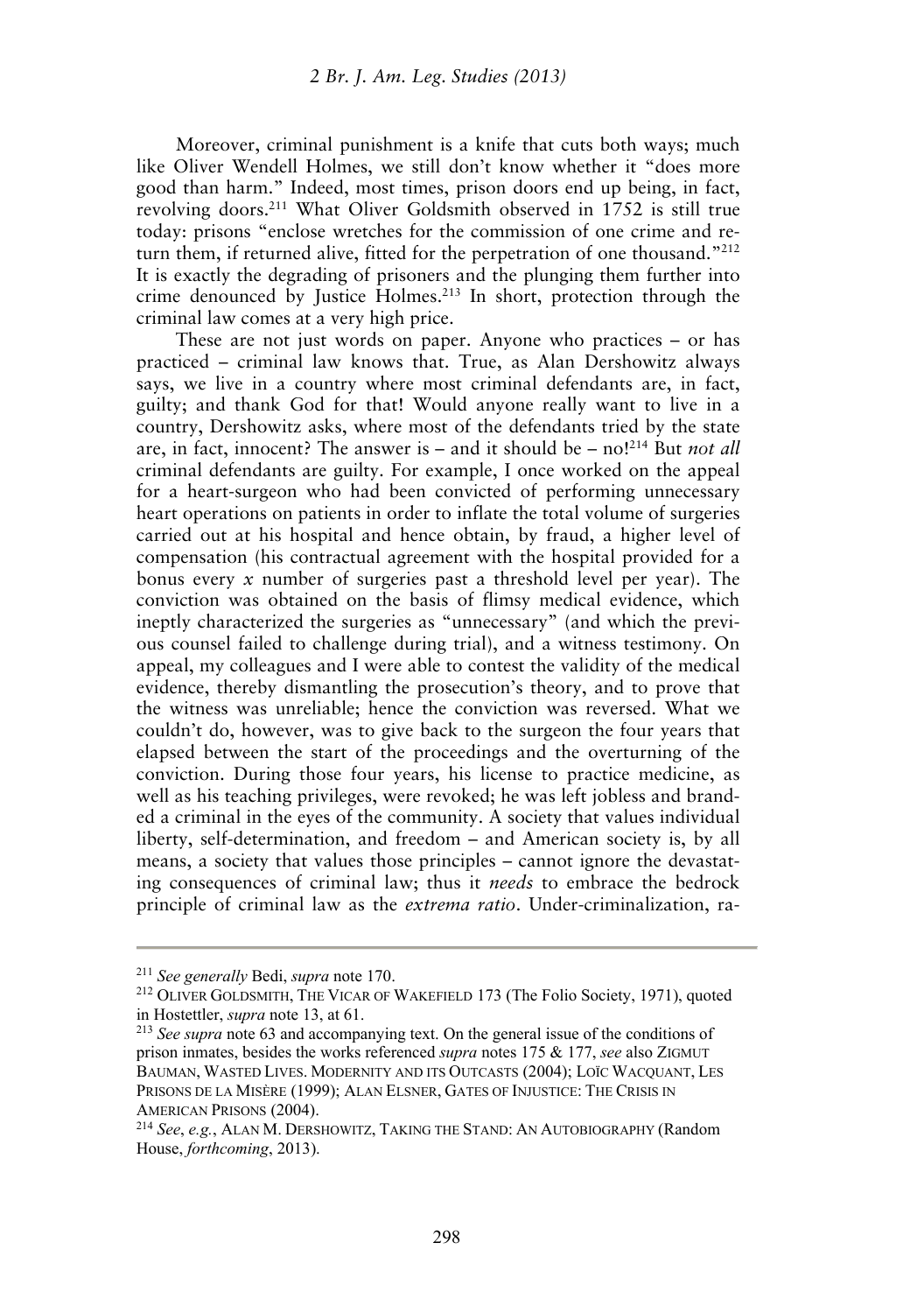ther than over-criminalization, should be the preferred way. The logical consequences of a purely forward-looking approach, however, point toward the latter. What then?

#### IV. CONCLUSIONS (PART I): CHECKS AND BALANCES

In the pages above I have offered a critical analysis of the justifications traditionally advanced in support of criminal punishment. If I have been effective, I will also have advanced convincing arguments as to why relying on a purely backward-looking or forward-looking approach would be a bad idea. And this brings us where we started: the backward-looking approach and the forward-looking approach should serve as checks and balances upon one another. While we have seen that retributivism is at least morally suspect and thus inadequate by itself to provide a moral justification for criminal punishment, $2^{15}$  in fact, we have also seen that a purely forward-looking approach taken to its logical conclusions would violate the bedrock principle of the *extrema ratio*. Moreover, punishment detached from any backward-looking consideration whatsoever would not – could not! – resonate with the very people that the criminal law is crafted to protect and serve.<sup>216</sup> For the law in general – and the criminal law in particular – to maintain its moral force, it cannot stray too afar from what the sentiments of "we, the people!" are. As Robinson and Darley have argued, "when the just desert principle is violated, we ought to understand now as instances of injustice imposed on us all, since each such instance erodes the criminal law's moral credibility and, thus, its power to protect us all."217 Thus, the notion of moral desert – which, as we have seen, lies at the core of retributivism – should serve as the *normative check* upon a purely utilitarian, forward-looking approach: no punishment without desert. I don't mean to suggest, of course, that pre-emptive measures are never justified. Especially in contemporary society, pre-emption is very alluring; to borrow some jargon from the law of torts, we may be tempted to "tax risk" so that hopefully we won't have to "tax harm."<sup>218</sup> This, however, is a very tricky enterprise that can easily lead down the very slippery slope indicated above. Thus, *as a general rule or principle* – to which exceptions may be carefully carved219 – moral desert ought to be the *minimum*, the *sine qua non* for the infliction of criminal punishment, although by no means should it be the only element to be considered (and here is where the retributivist

<sup>&</sup>lt;sup>215</sup> See notes 147 – 150, *supra* and accompanying text.<br><sup>216</sup> See note 145, *supra* and accompanying text.<br><sup>217</sup> Robinson & Darley, *The Utility of Desert*, *supra* note 88, at 499.<br><sup>218</sup> For a comprehensive work on pre KNIFE THAT CUTS BOTH WAYS (2006). 219 *Id*.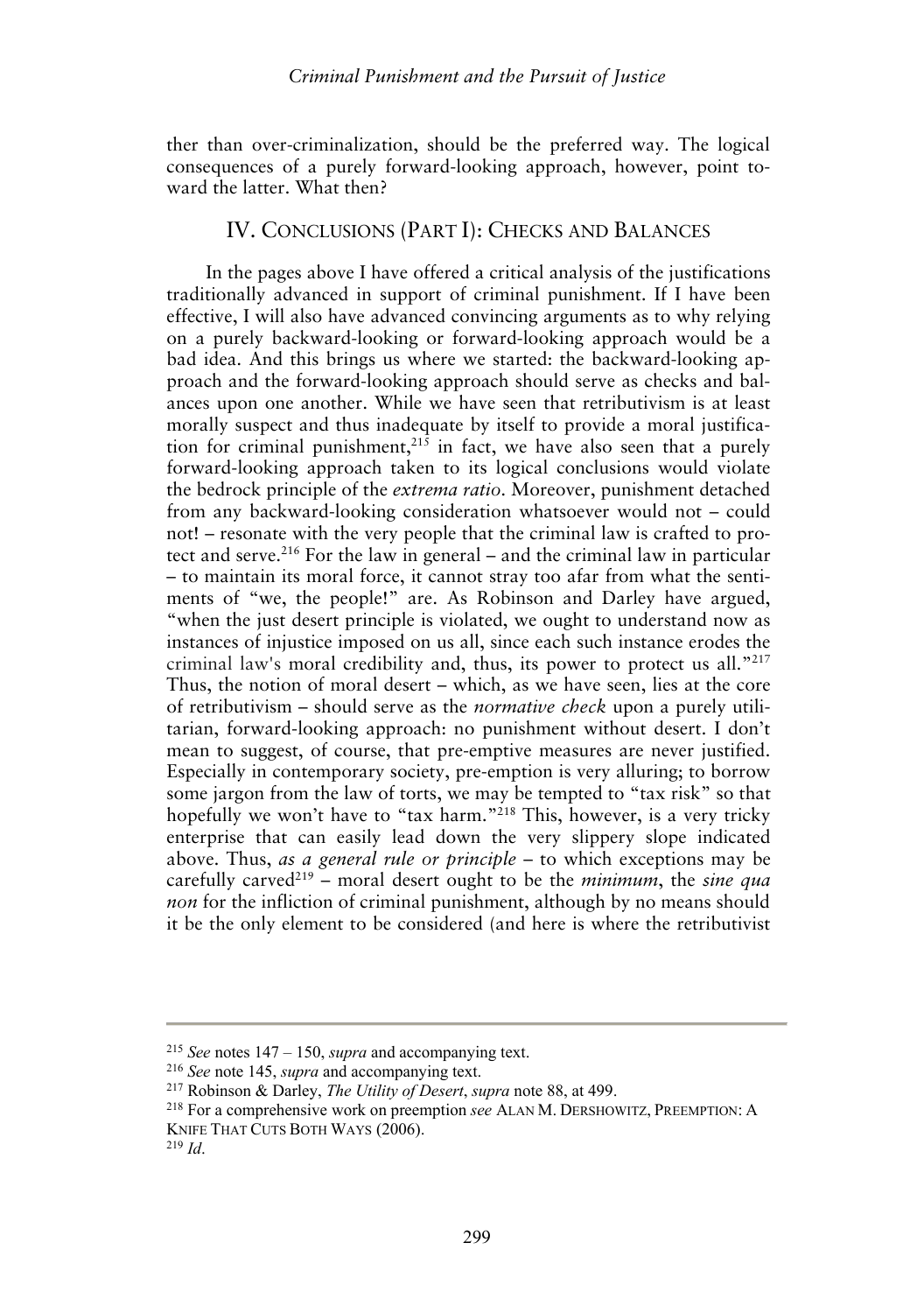and I part ways). As H.L.A. Hart masterfully put it, moral desert should serve as the "licence to punish the offender."<sup>220</sup>

In a checks and balances perspective, once moral desert has been found, utilitarian considerations should determine the duration, quality and intensity of punishment, both in theory (legislatures writing sentencing laws) and in practice (judges imposing sentences and correctional officers and facilities carrying them out). This proposed take on a mixed theory of punishment differs from the traditional one in that the mixed theory approach is not seen here as a matter of preference or choice, but rather of *necessity*. We have seen, *supra*, that retribution cannot stand on its own for both deontological and consequentialist reasons; we have also seen that the utilitarian rationales on their own verge on the top of a dangerous slippery slope. At the same time, we cannot reasonably claim to be able to do away with the infliction of criminal punishment altogether. What we *need*, however, is a criminal justice system that is *effective* and *rational*: thus, we *need* to induce deterrence; we *need* to promote rehabilitation; and we *need* to practice incapacitation. But we also *need* a criminal justice system which punishes people *for having done "something bad"* – hence we *need* backward-looking considerations of retribution and desert upon which to anchor the infliction of punishment. Only then can we have a criminal justice system that, while still not perfect, is at least justifiable on both rational and moral grounds.

 Still, part of the original question remains to be answered: would this system achieve justice?

## V. CONCLUSIONS (PART II): SOMETHING MORE

In light of my conclusions on the real nature of retribution, $221$  and of the tentative and uncertain character of the utilitarian justifications, $222$  I believe that while the checks and balances approach proposed above qualifies as the best way to approach and justify criminal punishment in a liberal democracy, *something more* is required if we want to move from simply punishing offenders and protecting society to *pursuing justice*. In my opinion, a proposal worthy of our attention of what this something more may be pursuant to the conceptualization of justice "from bottom up" proposed above223 is that offered by the restorative justice movement.

The restorative justice movement posits that mercy, as opposed to (vengeful) punishment, might bring us closer to justice.<sup>224</sup> Appealing as this

 $220$  H.L.A. HART, PUNISHMENT AND RESPONSIBILITY  $236 - 37$  (1968), excerpt quoted from Kadish et al., *supra* note 103, at 91.<br>
<sup>221</sup> See supra Part II.<br>
<sup>222</sup> See supra Part III.<br>
<sup>222</sup> See supra notes 109 – 119 and accompanying text.<br>
<sup>224</sup> See, e.g., Steiker, *Tempering or Tampering?*, *supra* note 107,

kept in mind that one need not – indeed should not – look at mercy as a panacea for all the evils that afflict the criminal justice system. Steiker herself, while "plant[ing her] tent in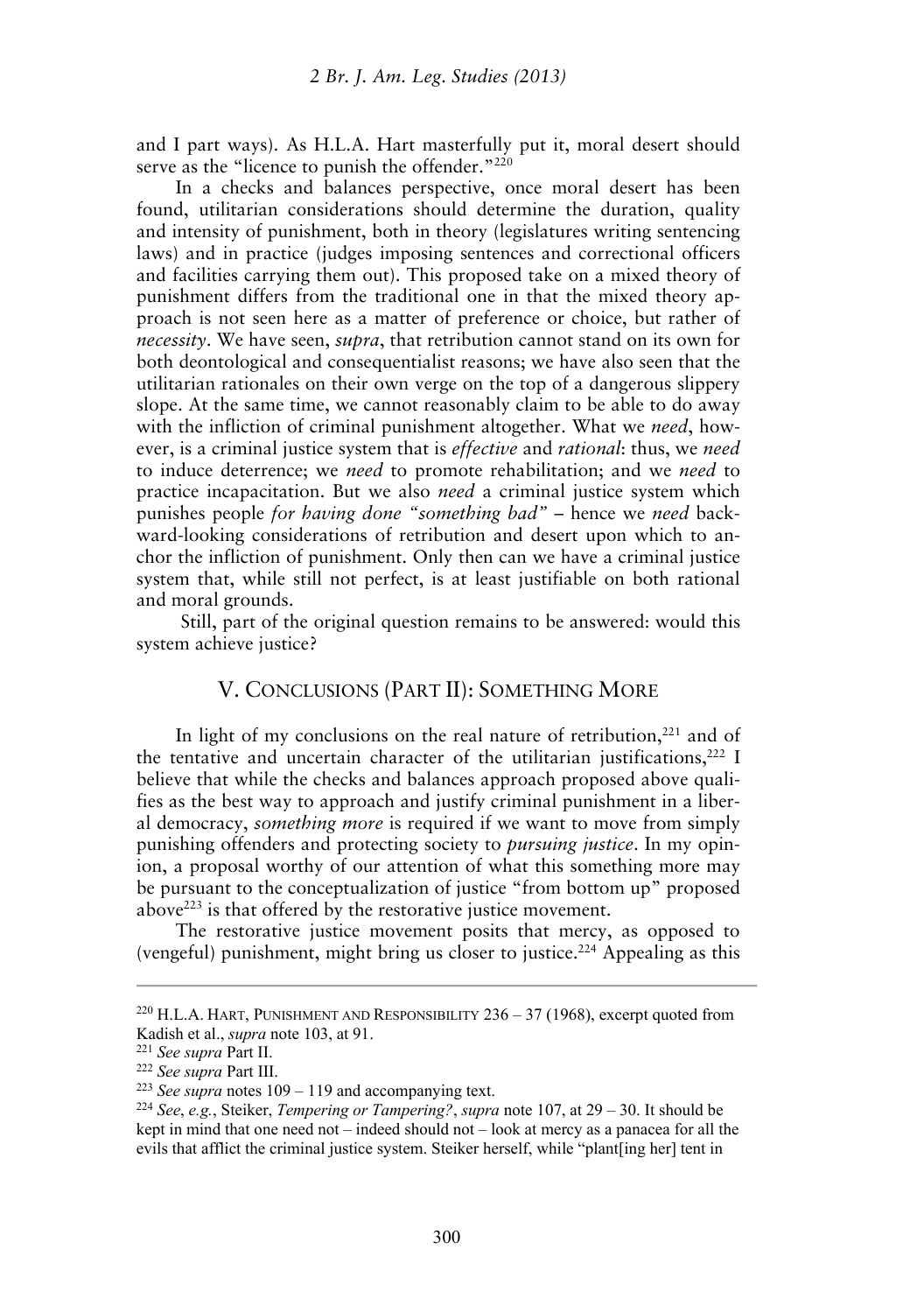idea may be to some, I believe that completely abandoning the idea of punishment would stray too far both from the sentiments of the people (which include the instinct to punish offenders for their deserts) and from the necessity of protecting society from offenders. However, leaving mercy aside, the restorative justice approach merits to be taken into serious consideration for a particular feature it presents: restorative justice *cares about the victim* – a figure that, along with its needs, is utterly absent in the more traditional approaches to (and literature on) criminal punishment.225 In our traditional system of criminal justice, after a crime occurs, the victim is pretty much left to herself, almost forgotten about, until and if such time comes when the "victim card" is played to impose punishment at all costs, or to obtain a longer prison sentence, or to prevent a convicted offender from being released on parole, and so on and so forth. In all these instances, the victim's interests are *alleged* at best; but no one (and especially not retributivists, for whom retributive punishment is justified in and of itself) really cares about what the victim actually feels – and needs. Conversely, the restorative justice approach is an approach to justice that *has the victim at its center*. Restorative justice "focuses on the unique needs of the individuals affected by specific incidents of crime and invites them to participate in a personalized and private experience where they have the opportunity to consider what is necessary to help them heal."226 By *empowering* the victim and giving the victim *an active role* (which is also a voluntary one- no victim is ever *forced* to participate in the restorative justice process) and *a say on what the offender should do to make up for the crime committed and for all the consequences of said crime* the victim resumes the

the anti-skeptic, pro-mercy camp," acknowledges that mercy has some "dark sides" that need to be dealt with "before the case for the cultivation of mercy within our current institutions can prevail." *Id.* at  $30 - 31$ . For practical concerns on the empirical problems in making people embrace restorative justice see also Paul H. Robinson & John M. Darley, *Intuitions of Justice: Implication for Criminal Law and Justice Policy*, 81 S. CAL. L. REV. 1 (2007) at 12 *et seq*. For further readings on restorative justice see, *e.g.*, Arthur V. N. Wint, *Are Restorative Justice Processes Too Lenient toward Offenders?*, in JOHN FULLER AND ERIC HICKEY (EDS.), CONTROVERSIAL ISSUES IN CRIMINOLOGY 167 (1999), and Duane Ruth-Heffelbower, *Rejoinder to Mr. Wint*, *id.* at 174; Mark Walters & Carolyn Hoyle, *Healing Harms and Engendering Tolerance: The Promise of Restorative Justice for Hate Crime*, in NEIL CHAKRABORTI (ED.), HATE CRIME. CONCEPT, POLICY, FUTURE DIRECTIONS 228 (2010); Barbara Hudson, Restorative Justice: The Challenge of Sexual and Racial

Violence, 25 J.L. & Soc'y 237 (1998).<br><sup>225</sup> While the problem of the "absence" of the victim in most of the discourse on criminal punishment has been in the back of my mind for a while, it was after a conversation with Richard Parker discussing a draft of the present article that I decided the issue needed to be explicitly, if briefly, addressed.

<sup>226</sup> Lorenn Walker & Leslie Hayashi, *Pono Kaulike: Reducing Violence with Restorative Justice and Solution-Focused Approaches*, 73 FEDERAL PROBATION. A JOURNAL OF CORRECTIVE PHILOSOPHY AND PRACTICE (June 2009) available at

http://www.uscourts.gov/FederalCourts/ProbationPretrialServices/FederalProbationJourna l/FederalProbationJournal.aspx?doc=/uscourts/FederalCourts/PPS/Fedprob/2009- 06/index.html (last visited Aug. 2012).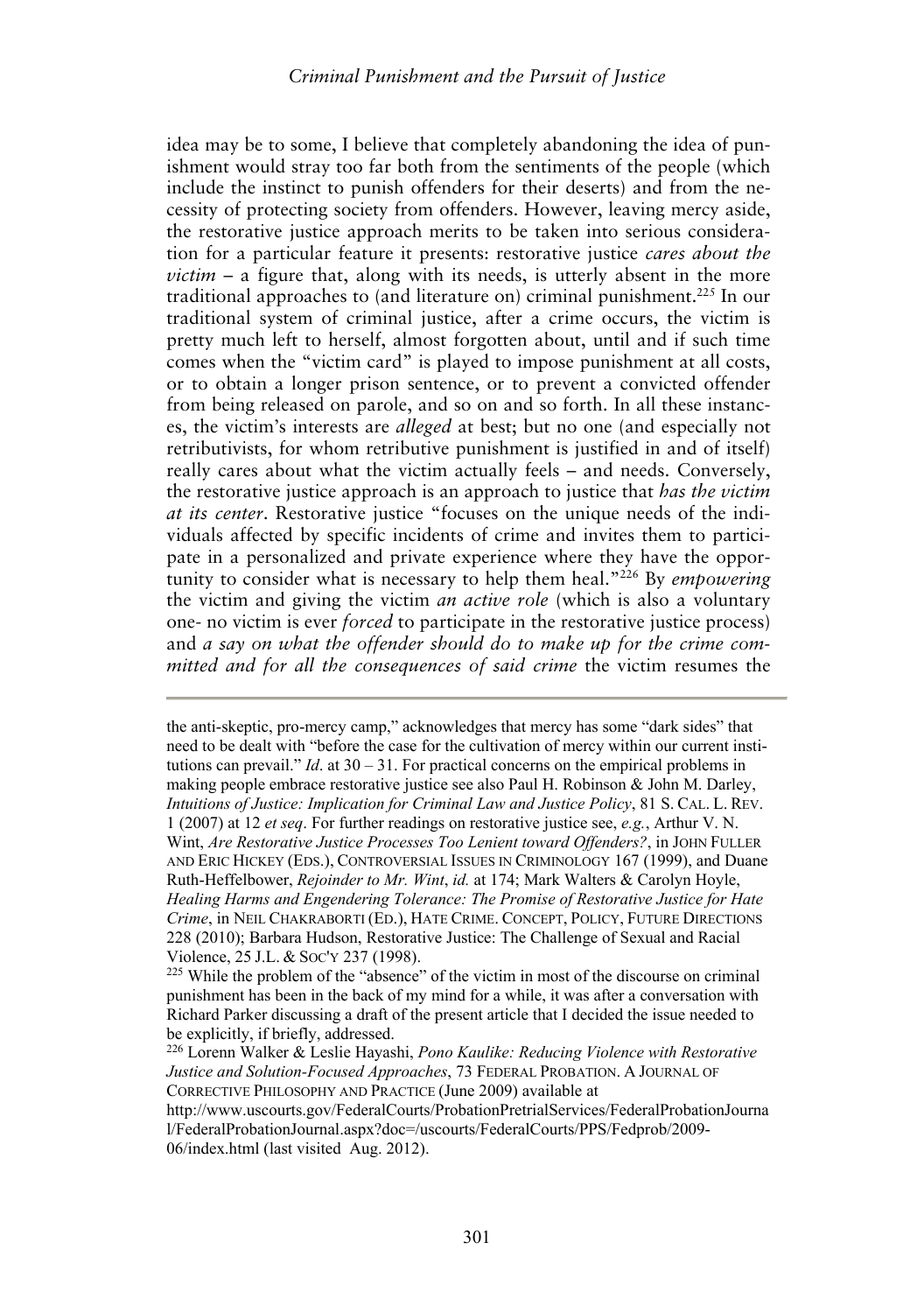central role that it should have in the administration of justice and that was stripped away from her with the rise of European monarchies and the concurrent transformation of crimes from offenses against a person to offenses against the Crown (and now, the state).<sup>227</sup> Without giving up accountability for offenders, restorative justice has been shown to have more positive effects on victims than the traditional court-based and adversarial administration of criminal justice: "Research on crime victims' feelings shows significant anger and anxiety reductions, along with increased understanding, after participation in restorative interventions compared to traditional court hearings;"228 the evidence also indicates that "when participating in restorative justice sessions, victims obtain short-term benefits for their mental health by reduced post-traumatic stress symptoms (PTSS);"229 victims also report to be more satisfied than with the traditional system and they see a decrease in their desire for violent revenge against offenders.<sup>230</sup> Mind me, the restorative justice process is not an easy one – neither for the victim or the victim's relatives, who, in a sense, have to re-live the traumatic experience (and, in fact, it is always the victim's choice, and no one else's, to participate in a restorative justice process), nor for offenders, who are *forced to face what they did*, and not allowed to take the easy way out or to shift blame on the system, or society, or what have you.231 However, it is through restorative justice that victims can experience at least some form of reparation of the wrongs suffered, restitution for the losses incurred, compensation for the suffering endured – that they can experience some form of justice.232 And while it must be acknowledged that there are several different approaches to restorative justice, and that there is evidence not only of success, but also of (at least some) failure,<sup>233</sup> "[w]hat all definitions of restorative justice share is a common moral vision: that justice requires more than the infliction of a "just dessert" of pain on an offender."<sup>234</sup> As it

<sup>227</sup> *See* for all Nils Christie, *Conflicts as Property*, 17(1) BRIT. J. CRIMINOLOGY, 1-

<sup>15 (1977).&</sup>lt;br><sup>228</sup> Walker & Hayashi, *supra* note 226.

<sup>&</sup>lt;sup>229</sup> Lawrence W. Sherman & Heather Strang, *Restorative Justice: The Evidence*, 9 (The Smith Institute, 2007) (available at http://www.sas.upenn.edu/jerrylee/RJ\_full\_report.pdf). <sup>230</sup> *Id*. Interestingly enough, the report shows that, contrary to common intuitions, restorative justice seems to work best with violent crimes, and less with petty crimes and property crimes (with the exception of burglary). The report also shows that other benefits include a greater abatement of recidivism for adults, as compared to prison, and at least an equal abatement as that achieved by prison for juvenile offenders. 231 *See*, *e.g.*, Paul Tullis, *Can Forgiveness Play a Role in Criminal Justice?*, N.Y.TIMES,

Jan. 4, 2013, available at http://www.nytimes.com/2013/01/06/magazine/can-forgivenessplay-a-role-in-criminal-justice.html?\_r=0 (last visited Jan. 9, 2013), recounting in all the details the painstaking restorative justice process that the parents of a murdered teenager went through, by their own choice, including the positive effect it has had on them and the necessary assumption of responsibility on the part of the offender.<br><sup>232</sup> See supra note 114 and accompanying text.

<sup>&</sup>lt;sup>233</sup> *See* Sherman & Strang, *supra* note 229; *see also supra* Sections 6 and 11. <sup>234</sup> *Id* at 32.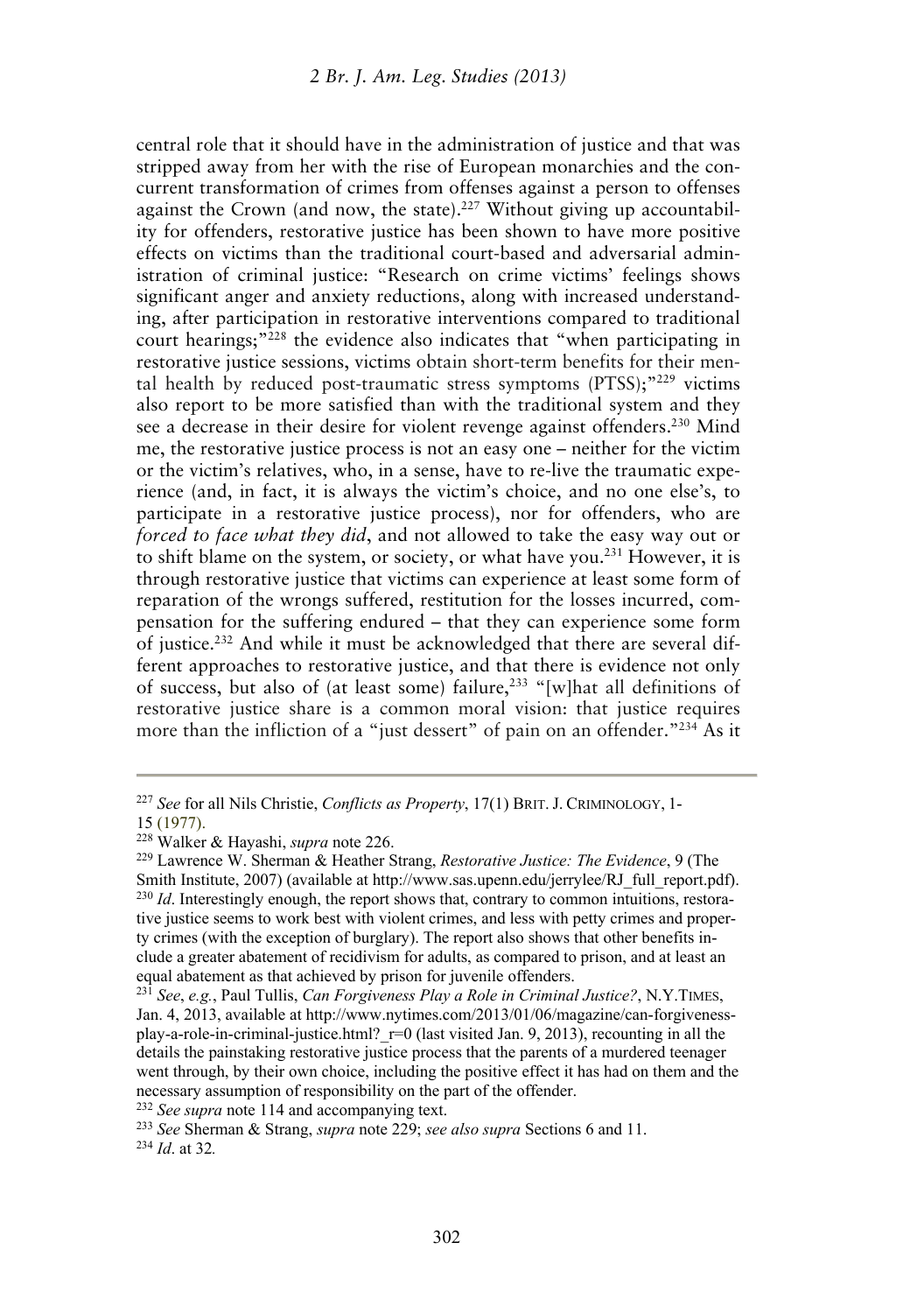turns out, such an approach is not incompatible with the idea of punishing deserts. For example, R.A. Duff, acknowledging "the manifest destructiveness and inhumanity of so much of what now passes for punishment in our existing institutions of criminal justice" and "the rather crude brutalism of some retributivist thought, with its emphasis on making offenders suffer – on imposing a kind of pain that is purely backward-looking and that lacks any redemptive or constructive character,"<sup>235</sup> argues in favor of a retributivism understood as accountability – "call[ing] a wrongdoer to account for the wrong he has done<sup> $n_{236}$ </sup> – in a perspective that is "not merely retributive, since it also looks to the future: to the offender's (self-) reform, and to the restoration of the bonds of citizenship that the crime damaged."237 This kind of retributivism, Duff concludes, would not be opposed to ideas of "restoration and reparation."238 On the same note, even John Kleinig – who earlier in his career had advanced a hardcore retributivism based on just deserts<sup>239</sup> – concludes that "we may argue ... that although wrongdoing deserves punishment, what we ought ultimately to seek is a restoration of fractured relationships."240 Sometimes, Kleinig admits, desert may "allow for other considerations to prevail." In those cases "we may wish to restore broken relations as well as – perhaps even more than – penalizing their breach."241

This approach allows us to go beyond one of the major faults of retributivism which, equating retribution with justice, $242$  invites us to believe that, once an offender has been given their just deserts, justice *has been done* and that, therefore, our job is done. Such an approach to justice, I am convinced, would be a mistake; after all, even the Bible "commands 'Justice, justice you shall *pursue,*' suggesting an active and never-ending quest that assumes the perfectibility of even God's nature."243 Irrespective of what one's religious beliefs are, the message has universal didactical value; if not even God's nature is perfect, how can we, inherently imperfect human beings,244 think that we have actually *achieved* justice? I believe that the quest of justice is never-ending, and that by *pursuing* justice we further the cause of humanity. That is why even a checks and balances approach to criminal punishment is not enough; that is why we should do something more if we are aiming for justice. Explicitly recognizing the cross purposes

<sup>&</sup>lt;sup>235</sup> R.A. Duff, *Responsibility, Restoration, and Retribution,* in Tonry, *supra* note 5, at 69.<br><sup>236</sup> *Id.* at 74.<br><sup>237</sup> *Id.* at 80.<br><sup>238</sup> *Id.*<br><sup>239</sup> *See supra* notes 86 – 87 and accompanying text.<br><sup>240</sup> John Kleinig,

Kant: "Out of timber so crooked as that from which man is made nothing entirely straight can be built." *See* ISAIAH BERLIN, THE CROOKED TIMBER OF HUMANITY. CHAPTERS IN THE HISTORY OF IDEAS (1992).